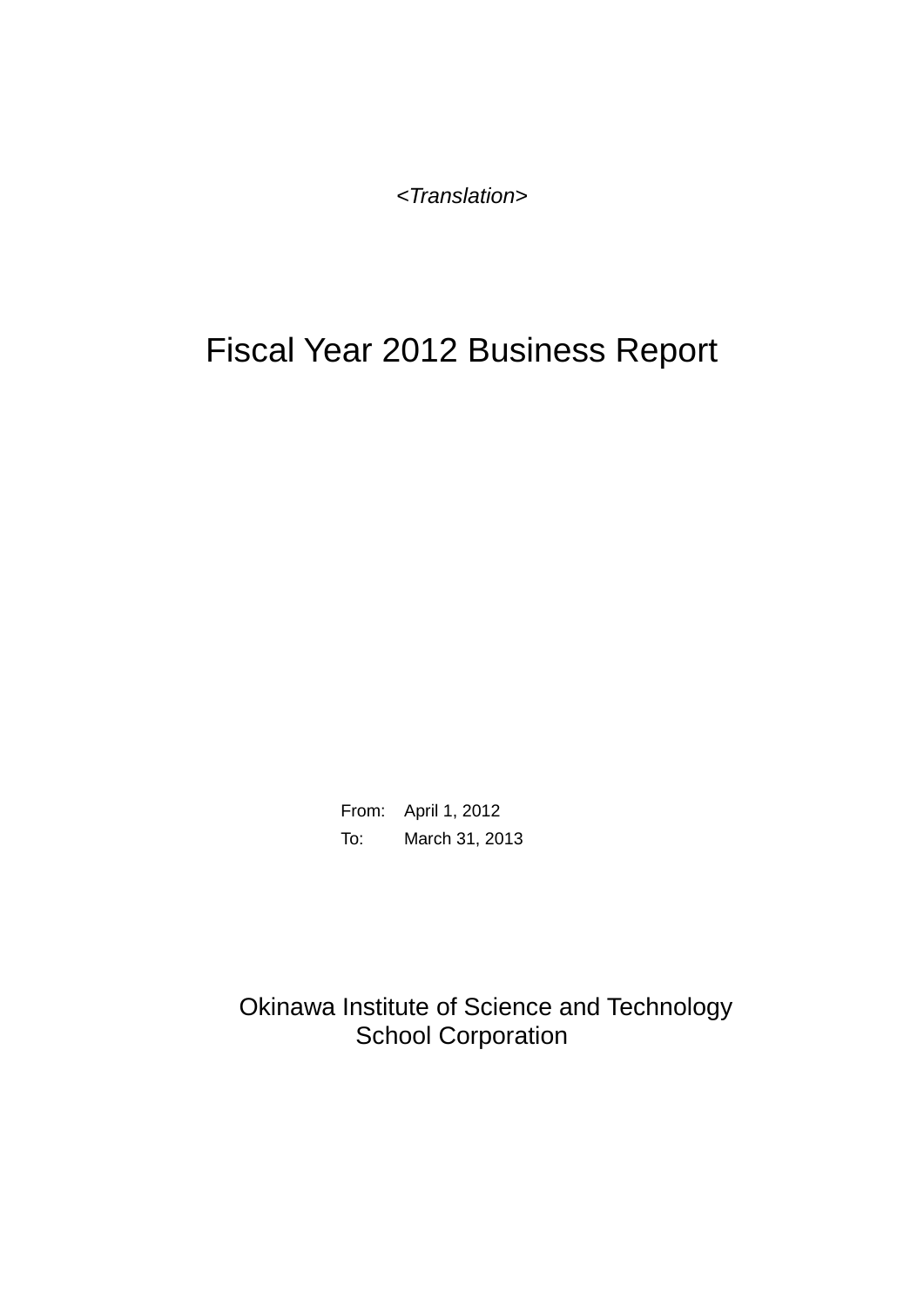- I. Basic Information of OIST School Corporation
- 1 Summary of the Corporation
- (1) Description of Business
	- 1) Establish and operate the Okinawa Institute of Science and Technology
	- 2) Provide students with consultations on schooling, career options, and physical and psychological health, and with other support
	- 3) Undertake research commissioned by parties outside the School Corporation, conduct joint research with parties outside the School Corporation, or otherwise conduct education and research activities in collaboration with parties outside the School Corporation
	- 4) Disseminate the achievements of research at Okinawa Institute of Science and Technology, and promote their utilization
	- 5) Hold research meetings concerning science and technology, and otherwise conduct business to promote exchange among researchers
- (2) Address

Main campus 1919-1 Tancha, Onna-son, Kunigami, Okinawa 904-0495 Japan Seaside House 7542 Onna, Onna-son, Kunigami, Okinawa 904-0411 Japan

- (3) Number of faculty members and employees (as of March 31, 2013) Faculty members: 46 Employees (incl. researchers): 495
- (4) History

2011 Nov.: The Okinawa Institute of Science and Technology School Corporation Inauguration

- (5) Basis law for the establishment Okinawa Institute of Science and Technology School Corporation Act (Act No. 76 of 2009)
- (6) Supervising ministries Cabinet Office, MEXT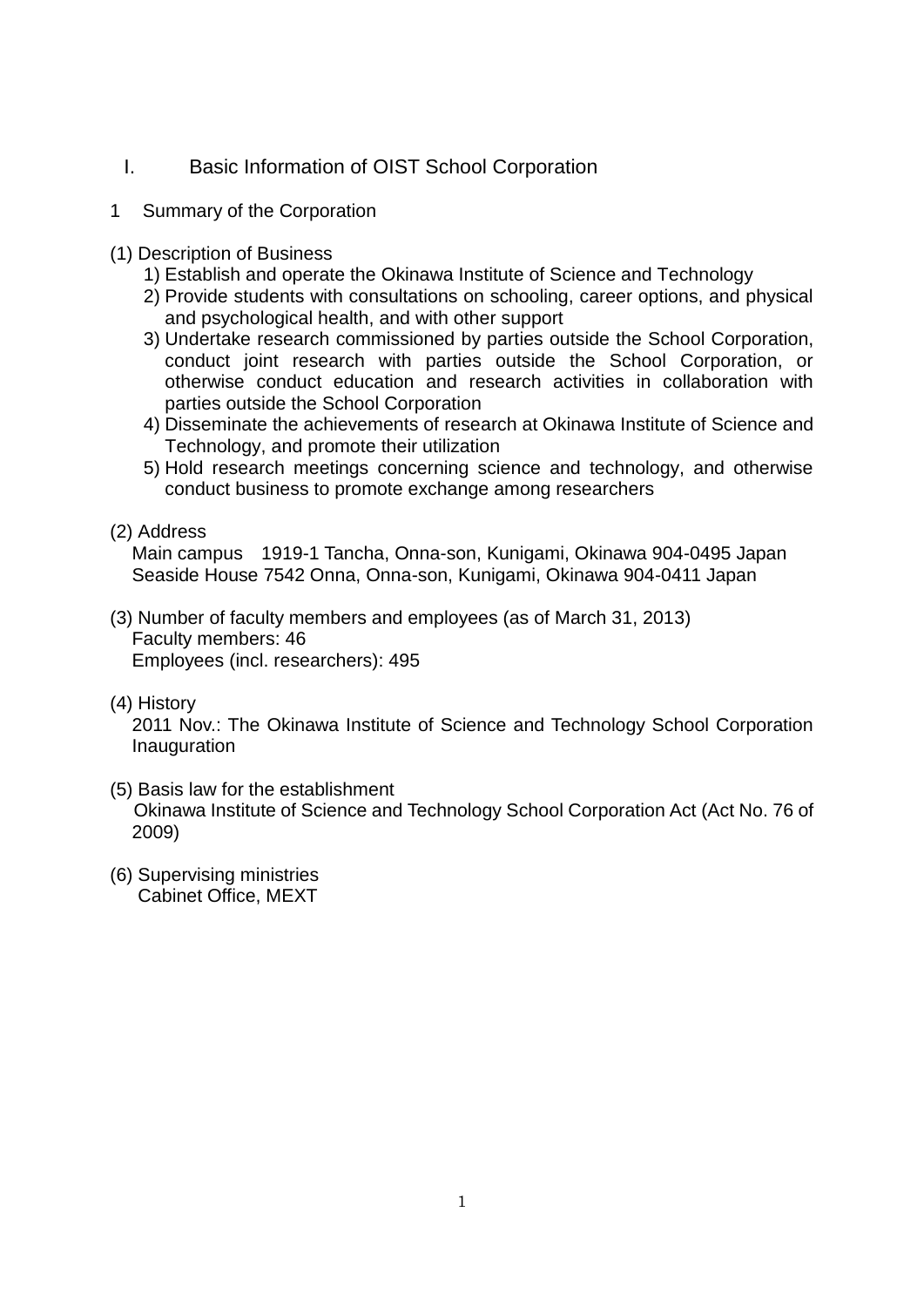## (7) Organizational Chart (as of March 31, 2013)

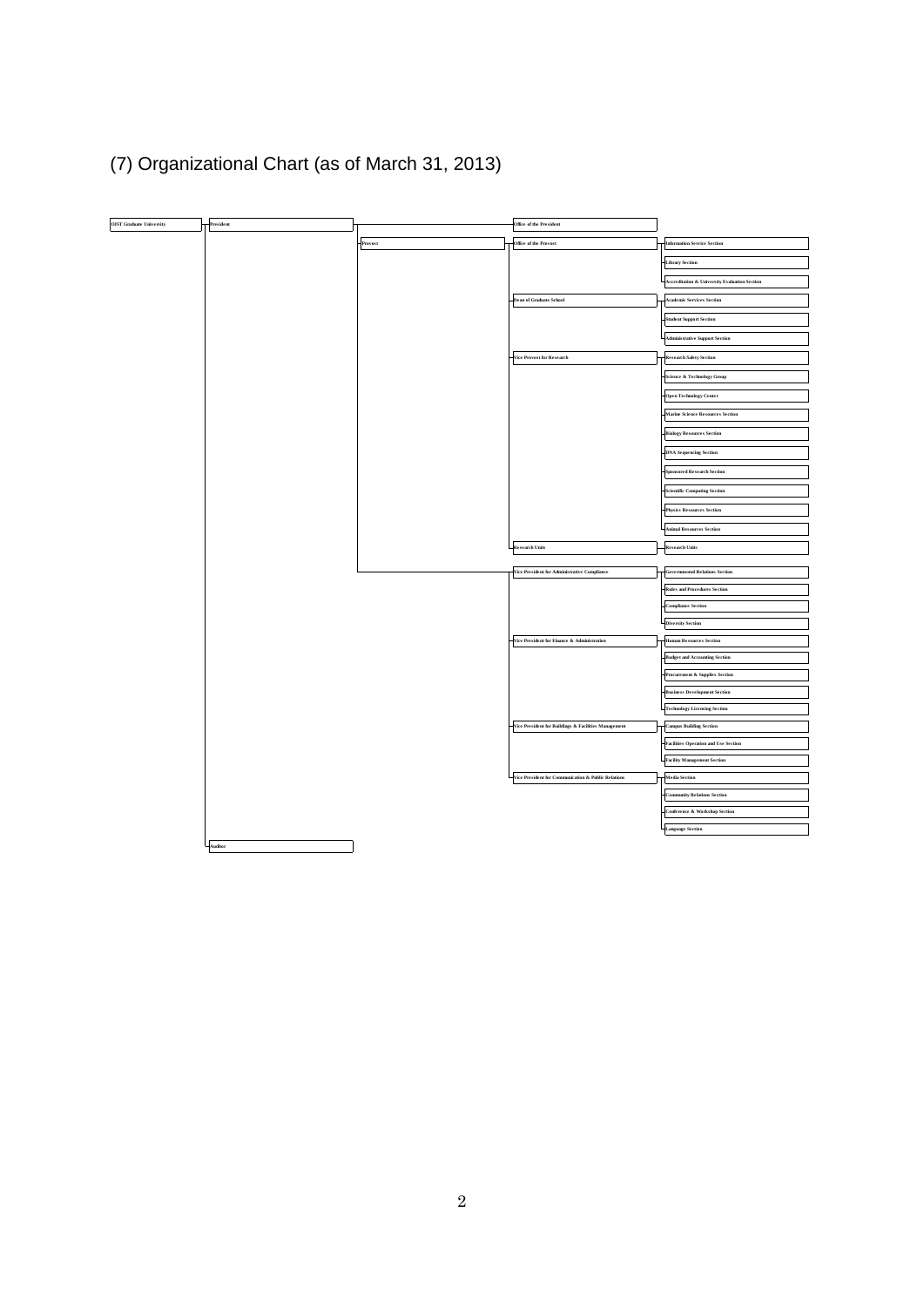### 2 List of Officers, etc.

Fixed number: not more than 20 and not less than 10 Governors, not more than 3 and not less than 2 Auditors, and not more than 41 and not less than 21 Councilors Term: 3 years (excluding CEO and Vice Executive Officer)

#### (1) Officers and Auditors (as of 31 March, 2013)

| Title      | Name     | Term    |      | Background                               |
|------------|----------|---------|------|------------------------------------------|
| CEO/       | Jonathan | From    | 1976 | Ph.D. (Experimental Particle Physics),   |
| President  | Dorfan   | Nov. 1  |      | University of California, Irvine         |
|            |          | 2011    | 1989 | Professor, Stanford Linear Accelerator   |
|            |          | To      |      | Center, Stanford University              |
|            |          | Aug 31  | 1994 | Associate Director, Stanford Linear      |
|            |          | 2015    |      | Accelerator Center, Stanford University  |
|            |          |         | 1999 | Director, Stanford Linear Accelerator    |
|            |          |         |      | Center, Stanford University              |
|            |          |         |      | Member of Executive Cabinet, Stanford    |
|            |          |         |      | University                               |
|            |          |         | 2007 | Special Assistant to President Hennessy, |
|            |          |         |      | <b>Stanford University</b>               |
|            |          |         | 2010 | President elect of Graduate University,  |
|            |          |         |      | <b>OIST Promotion Corporation (PC)</b>   |
|            |          |         | 2011 | CEO/ President, OIST School Corporation  |
|            |          |         | Nov  | (SC)                                     |
| Vice-CEO / | Robert   | From    | 1974 | Ph.D. in Chemistry, Harvard University   |
| Provost    | Baughman | Nov. 1  | 1979 | Assistant Professor of Neurobiology,     |
|            |          | 2011    |      | <b>Harvard Medical School</b>            |
|            |          | To      | 1985 | Associate Professor of Neurobiology,     |
|            |          | Sep. 30 |      | <b>Harvard Medical School</b>            |
|            |          | 2015    | 1991 | Director, Doctoral Program in            |
|            |          |         |      | Neurosciences, Harvard University        |
|            |          |         | 1995 | Program Director, Division of            |
|            |          |         |      | Fundamental Neuroscience, NIH- NINDS     |
|            |          |         | 1996 | Director, Division of Fundamental        |
|            |          |         |      | Neuroscience and Developmental           |
|            |          |         |      | Disorders, NINDS                         |
|            |          |         | 1999 | Associate Director for Technology        |
|            |          |         |      | Development, Office of the Director,     |
|            |          |         |      | <b>NINDS</b>                             |
|            |          |         | 2007 | Executive Director, OIST PC              |
|            |          |         | 2011 | Vice CEO / Provost, OIST SC              |
|            |          |         | Nov. |                                          |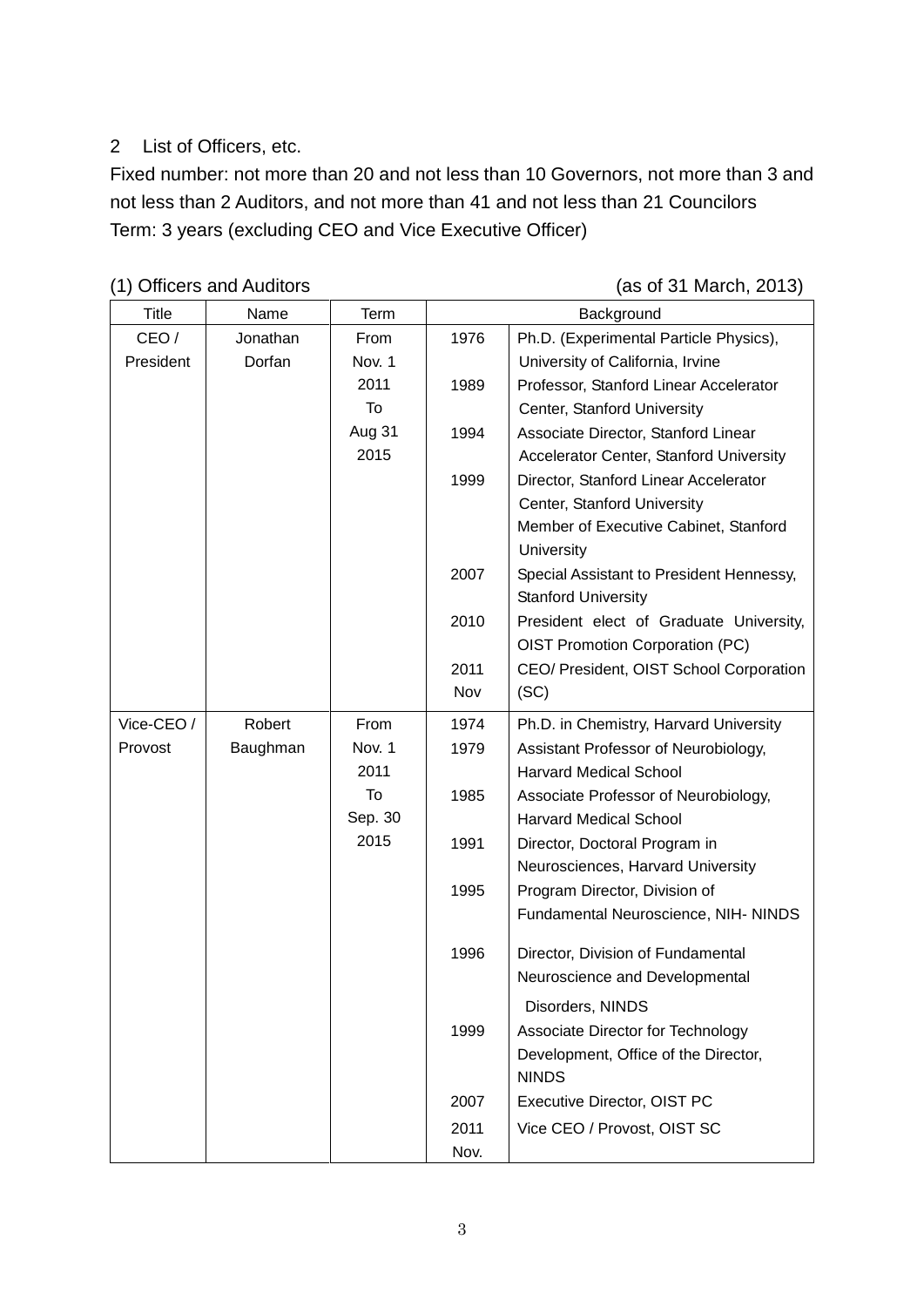| Auditor | Osamu   | From    | 1984  | Entered the Prime Minister's Office       |
|---------|---------|---------|-------|-------------------------------------------|
|         | Kubota  | Nov. 1  | 2007  | Director for General Affairs Div.,        |
|         |         | 2011    |       | Okinawa General Bureau, Cabinet Office    |
|         |         | To      | 2008  | Director for Gender Equality Bureau,      |
|         |         | Oct. 31 |       | <b>Cabinet Office</b>                     |
|         |         | 2014    | 2009  | Director for Public Relations Office.     |
|         |         |         |       | <b>Cabinet Office</b>                     |
|         |         |         | 2010  | Director for Northern Territories Affairs |
|         |         |         |       | Administration, Cabinet Office            |
|         |         |         | 2011  | Auditor, OIST PC                          |
|         |         |         | Sept. |                                           |
|         |         |         | 2011  | Auditor, OIST SC                          |
|         |         |         | Nov.  |                                           |
| Auditor | Koji    | From    | 1997  | Director, The Okinawa Development         |
|         | Matsuda | Nov. 1  |       | Finance Corporation (ODFC)                |
|         |         | 2011    | 2001  | Deputy Governor, ODFC                     |
|         |         | To      | 2005  | Governor, ODFC                            |
|         |         | Oct. 31 | 2009  | Resigned Governor, ODFC                   |
|         |         | 2014    | 2011  | Auditor, OIST PC                          |
|         |         |         | Sept. |                                           |
|         |         |         | 2011  | Auditor, OIST SC                          |
|         |         |         | Nov.  |                                           |

## (2) Members of Governors (as of 31 March, 2013)

| Name        | Term           |      | Background                                                                              |
|-------------|----------------|------|-----------------------------------------------------------------------------------------|
| Akito Arima | From           | 1958 | Ph.D. (Science), The University of Tokyo                                                |
|             | Nov. 1<br>2011 | 1971 | Professor, The State University of New York at Stony<br><b>Brook</b>                    |
|             | To<br>Oct. 31  | 1975 | Professor, Faculty of Science, The University of<br>Tokyo                               |
|             | 2014           | 1989 | President, The University of Tokyo                                                      |
|             |                | 1993 | President, RIKEN                                                                        |
|             |                | 1998 | Member of the House of Councilors<br>Minister of Education, Science, Sports and Culture |
|             |                | 1999 | Double as Director-General of the Science and<br><b>Technology Agency</b>               |
|             |                | 2000 | Chairman, Japan Science Foundation                                                      |
|             |                | 2005 | Co-Chair, Board of Governors, OIST PC                                                   |
|             |                | 2006 | Chancellor, Musashi Education Institution, Nezu<br><b>Education Foundation</b>          |
|             |                | 2009 | President, HFSP                                                                         |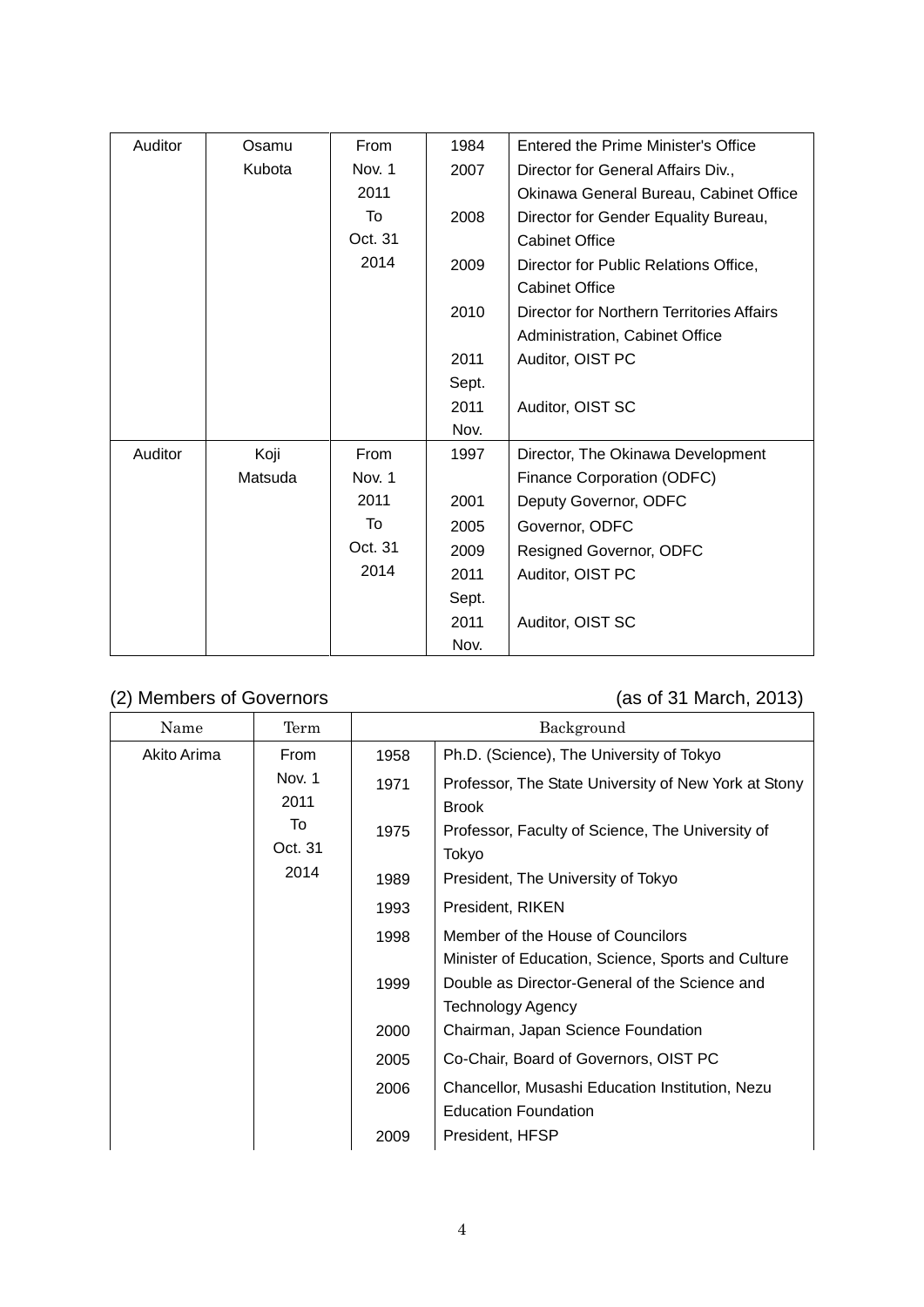|                   |               | 2009 | Co-Chair, Establishing Member of OIST SC                                  |
|-------------------|---------------|------|---------------------------------------------------------------------------|
|                   |               | 2010 | President, Shizuoka University of Art and Culture                         |
|                   |               | 2011 | Vice-Chair, Board of Governors, OIST SC                                   |
|                   |               | Nov. |                                                                           |
| Robert            | From          | 1974 | Ph.D. in Chemistry, Harvard University                                    |
| Baughman          | Nov. 1        | 1979 | Assistant Professor of Neurobiology, Harvard                              |
| (Vice CEO/        | 2011          |      | <b>Medical School</b>                                                     |
| Provost)          | To<br>Oct. 31 | 1985 | Associate Professor of Neurobiology, Harvard                              |
|                   | 2016          |      | <b>Medical School</b>                                                     |
|                   |               | 1991 | Director, Doctoral Program in Neurosciences,<br><b>Harvard University</b> |
|                   |               | 1995 | Program Director, Division of Fundamental                                 |
|                   |               |      | Neuroscience, NIH- NINDS                                                  |
|                   |               | 1996 | Director, Division of Fundamental Neuroscience and                        |
|                   |               |      | Developmental                                                             |
|                   |               |      | Disorders, NINDS                                                          |
|                   |               | 1999 | Associate Director for Technology Development,                            |
|                   |               | 2007 | Office of the Director, NINDS<br>Executive Director, OIST PC              |
|                   |               | 2011 | Vice CEO / Provost, OIST SC                                               |
|                   |               | Nov. |                                                                           |
| Rita              | From          | 1961 | Ph.D. in Oceanography from the University of                              |
| Colwell           | Nov. 1        |      | Washington                                                                |
|                   | 2011          | 1991 | President of the University of Maryland                                   |
|                   | To<br>Oct. 31 |      | Biotechnology Institute                                                   |
|                   | 2014          | 1998 | 11th Director of the United States National Science                       |
|                   |               |      | Foundation (NSF)                                                          |
|                   |               |      | Co-chair of the Committee on Science of the                               |
|                   |               |      | National Science and Technology Council                                   |
|                   |               | 2008 | President of the American Institute of Biological<br><b>Sciences</b>      |
|                   |               |      | Chairman of Canon U.S. Life Sciences                                      |
|                   |               |      | Distinguished Professor at University of Maryland                         |
|                   |               |      | Distinguished Professor at the Johns Hopkins                              |
|                   |               |      | University Bloomberg School of Public Health                              |
|                   |               | 2011 | Member, Board of Governors, OIST SC                                       |
|                   |               | Nov. |                                                                           |
| Jonathan          | From          | 1976 | Ph.D. (Experimental Particle Physics), University of                      |
| Dorfan            | Nov. 1        |      | California, Irvine                                                        |
| (CEO / President) | 2011          | 1989 | Professor, Stanford Linear Accelerator Center,                            |
|                   | To            |      | <b>Stanford University</b>                                                |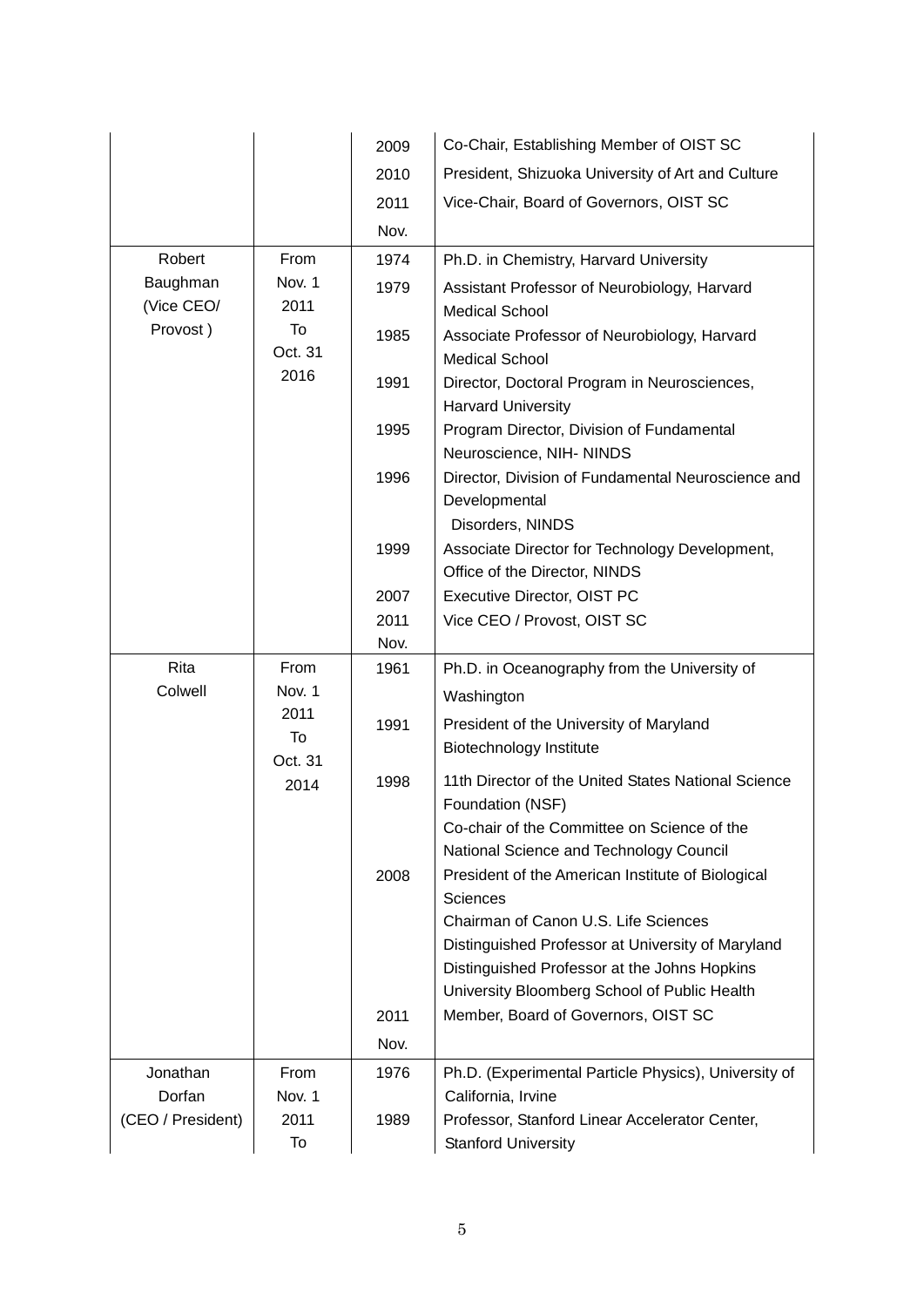|          | Oct 31<br>2016 | 1994 | Associate Director, Stanford Linear Accelerator<br>Center, Stanford University |
|----------|----------------|------|--------------------------------------------------------------------------------|
|          |                | 1999 | Director, Stanford Linear Accelerator Center,                                  |
|          |                |      | <b>Stanford University</b>                                                     |
|          |                |      | Member of Executive Cabinet, Stanford University                               |
|          |                | 2007 | Special Assistant to President Hennessy, Stanford<br>University                |
|          |                | 2010 | President elect of Graduate University, OIST<br>Promotion Corporation (PC)     |
|          |                | 2011 | CEO/ President, OIST School Corporation (SC)                                   |
|          |                | Nov  |                                                                                |
| Jerome   | From           | 1956 | PhD in Physics, University of Chicago                                          |
| Friedman | Nov. 1         | 1967 | Professor, MIT                                                                 |
|          | 2011<br>To     | 1980 | Director, MIT Laboratory for the Nuclear Science                               |
|          | Oct. 31        | 1983 | Head, MIT Department of Physics                                                |
|          | 2014           | 1990 | Nobel Prize in Physics                                                         |
|          |                | 1997 | Member of KEK Council, Japan                                                   |
|          |                | 1999 | President, American Physical Society                                           |
|          |                | 2001 | Chair, Council of Scientific Society Presidents,<br><b>U.S.A.</b>              |
|          |                | 2005 | Member, Board of Governors, OIST PC                                            |
|          |                | 2009 | Establishing Member of OIST SC                                                 |
|          |                | 2011 | Member, Board of Governors, OIST SC                                            |
|          |                | Nov. |                                                                                |
| Tim Hunt | From           | 1968 | PhD in Biochemistry, University of Cambridge                                   |
|          | Nov. 1         | 1991 | Fellow of the Royal Society                                                    |
|          | 2011           |      | Principal Scientist, Imperial Cancer Research Fund                             |
|          | To<br>Oct. 31  |      | (ICRF) Clare Hall Laboratories                                                 |
|          | 2014           | 2001 | Nobel Prize in Physiology or Medicine                                          |
|          |                | 2002 | Cancer Research UK                                                             |
|          |                | 2005 | Member, Board of Governors, OIST PC                                            |
|          |                | 2006 | Chairman of EMBO Council                                                       |
|          |                | 2009 | Establishing Member of OIST SC                                                 |
|          |                | 2011 | Member, Board of Governors, OIST SC                                            |
|          |                | Nov. |                                                                                |
| Ichiro   | From           | 1967 | M.D., Medical School, University of Tokyo                                      |
| Kanazawa | Nov. 1         | 1990 | Professor, Department of Neurology, University of                              |
|          | 2011<br>To     |      | Tsukuba                                                                        |
|          | Oct. 31        | 1996 | Science Advisor, MEXT                                                          |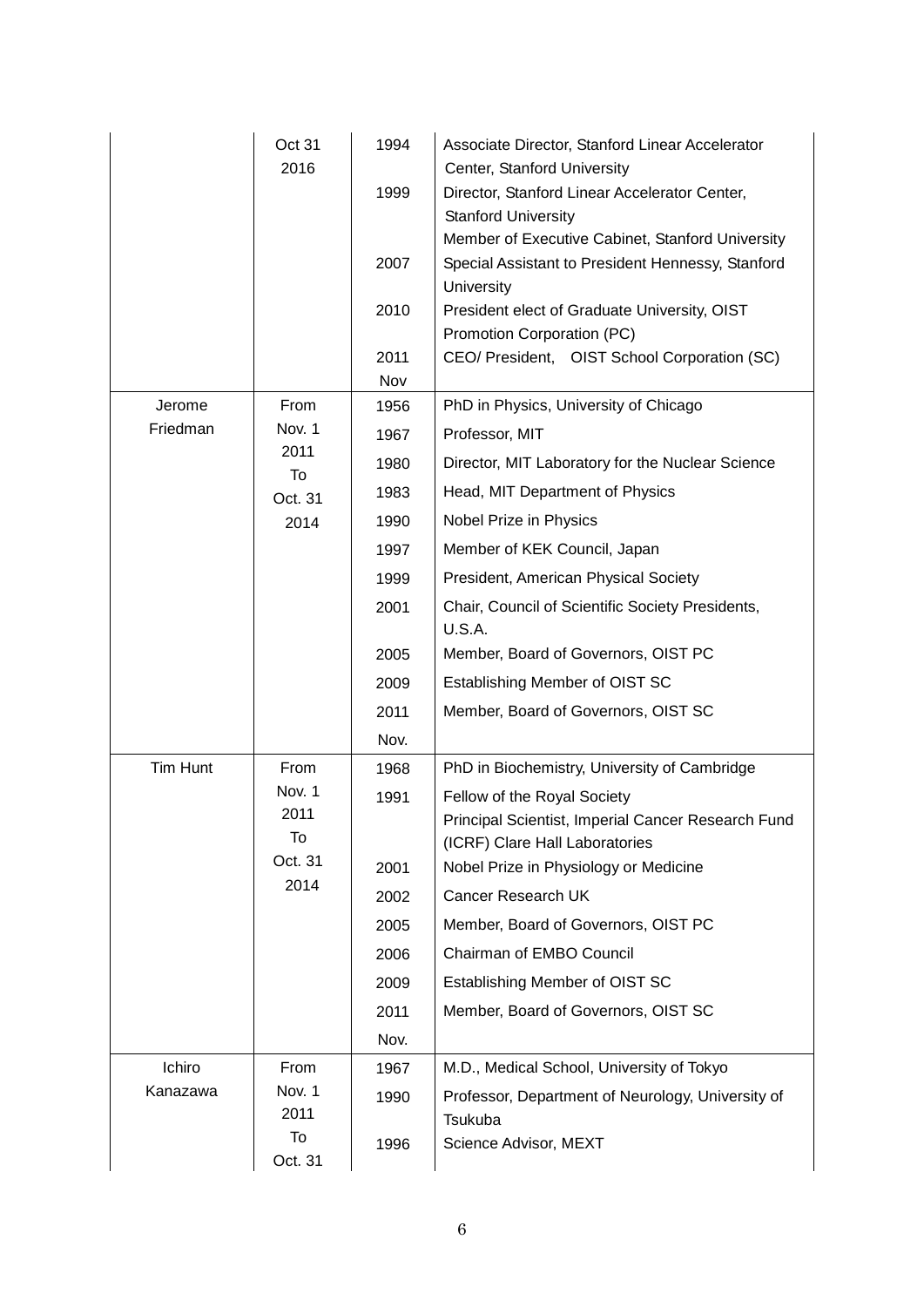| President, National Center of Neurology and<br>2003<br>Psychiatry, Japan<br>President, Science Council of Japan<br>2006<br>Member, Board of Governors, OIST PC<br>2007<br>President emeritus, National Center of Neurology<br>and Psychiatry<br>Vice President and Professor, International<br>University of Health and Welfare Graduate School,<br>Japan | 2014 | 1997 | Director, University of Tokyo Hospital                 |
|-----------------------------------------------------------------------------------------------------------------------------------------------------------------------------------------------------------------------------------------------------------------------------------------------------------------------------------------------------------|------|------|--------------------------------------------------------|
|                                                                                                                                                                                                                                                                                                                                                           |      |      |                                                        |
|                                                                                                                                                                                                                                                                                                                                                           |      |      |                                                        |
|                                                                                                                                                                                                                                                                                                                                                           |      |      |                                                        |
|                                                                                                                                                                                                                                                                                                                                                           |      |      |                                                        |
|                                                                                                                                                                                                                                                                                                                                                           |      |      |                                                        |
|                                                                                                                                                                                                                                                                                                                                                           |      |      |                                                        |
| Establishing Member of OIST SC                                                                                                                                                                                                                                                                                                                            |      |      |                                                        |
| 2009                                                                                                                                                                                                                                                                                                                                                      |      |      |                                                        |
| President and Professor, International University of<br>2011<br>Health and Welfare Graduate School, Japan                                                                                                                                                                                                                                                 |      |      |                                                        |
| Member, Board of Governors, OIST SC<br>2011                                                                                                                                                                                                                                                                                                               |      |      |                                                        |
| Nov.                                                                                                                                                                                                                                                                                                                                                      |      |      |                                                        |
| Hiroshi<br>From<br>1972<br>Ph. D., the School of Chemical Engineering, The                                                                                                                                                                                                                                                                                |      |      |                                                        |
| Komiyama<br>Nov. 1<br>University of Tokyo                                                                                                                                                                                                                                                                                                                 |      |      |                                                        |
| 2011<br>Professor, Engineering Department, The University<br>1988                                                                                                                                                                                                                                                                                         |      |      |                                                        |
| To<br>of Tokyo                                                                                                                                                                                                                                                                                                                                            |      |      |                                                        |
| Oct. 31<br>Head of Engineering Department, The University of<br>2000                                                                                                                                                                                                                                                                                      |      |      |                                                        |
| 2014<br>Tokyo                                                                                                                                                                                                                                                                                                                                             |      |      |                                                        |
| Governor, Vice President and Professor, The<br>2004                                                                                                                                                                                                                                                                                                       |      |      |                                                        |
| University of Tokyo<br>President, The University of Tokyo<br>2005                                                                                                                                                                                                                                                                                         |      |      |                                                        |
| Member of Education Reform Panel                                                                                                                                                                                                                                                                                                                          |      |      |                                                        |
| 2006                                                                                                                                                                                                                                                                                                                                                      |      |      |                                                        |
| President of National University Association<br>2007                                                                                                                                                                                                                                                                                                      |      |      |                                                        |
| 2009<br>Chairman of the Institute, Mitsubishi Research                                                                                                                                                                                                                                                                                                    |      |      |                                                        |
| Institute, Inc.<br>Member, Board of Governors, OIST SC<br>2011                                                                                                                                                                                                                                                                                            |      |      |                                                        |
| Nov.                                                                                                                                                                                                                                                                                                                                                      |      |      |                                                        |
| From<br>1983<br>Ph.D. in Molecular Biology at Tata Institute of                                                                                                                                                                                                                                                                                           |      |      |                                                        |
| VijayRaghavan<br>Krishnaswamy<br>Nov. 1<br>Fundamental Research, Mumbai, India                                                                                                                                                                                                                                                                            |      |      |                                                        |
| 2011<br>1984                                                                                                                                                                                                                                                                                                                                              |      |      | Research Fellow at California Institute of Technology, |
| To<br>U.S.A.                                                                                                                                                                                                                                                                                                                                              |      |      |                                                        |
| Oct. 31<br>Senior Research Fellow at California Institute of<br>1986                                                                                                                                                                                                                                                                                      |      |      |                                                        |
| 2014<br>Technology, U.S.A.                                                                                                                                                                                                                                                                                                                                |      |      |                                                        |
| 1988                                                                                                                                                                                                                                                                                                                                                      |      |      | Joined National Centre for Biological Sciences, Tata   |
|                                                                                                                                                                                                                                                                                                                                                           |      |      | Institute of Fundamental Research, Bangalore, India    |
| Senior Professor and Director, National Centre for<br>1998<br>Biological Sciences, Tata Institute of Fundamental                                                                                                                                                                                                                                          |      |      |                                                        |
| Research, Bangalore, India                                                                                                                                                                                                                                                                                                                                |      |      |                                                        |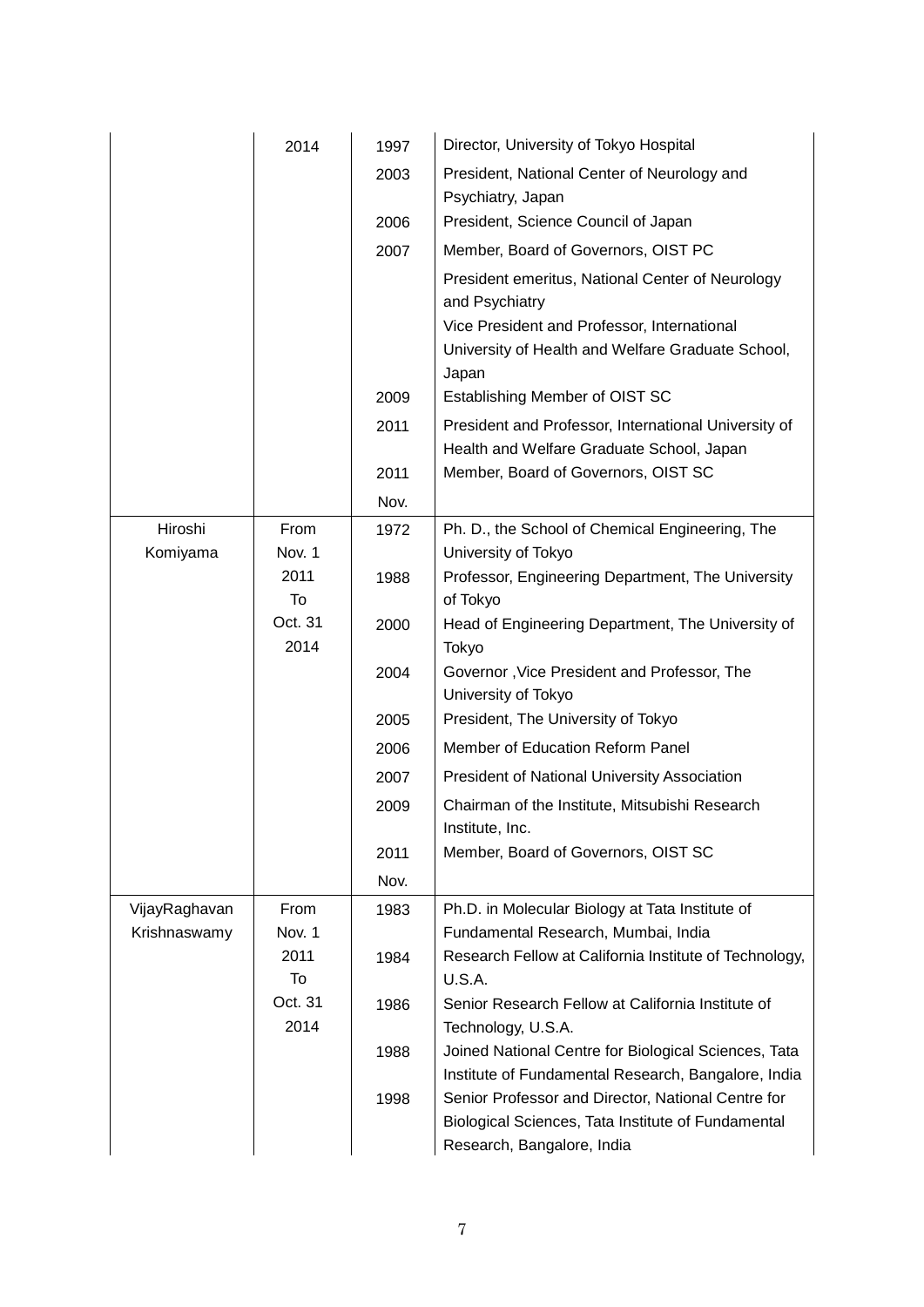|          |         | 2005 | Member, Science Advisory Council to the Prime<br>Minister of India                 |
|----------|---------|------|------------------------------------------------------------------------------------|
|          |         | 2009 | Member, Janelia Farm Research Campus, HHMI,<br><b>Advisory Committee</b>           |
|          |         | 2011 | Member, Board of Governors, OIST SC                                                |
|          |         | Nov. |                                                                                    |
|          |         | 2012 | Distinguished Professor, National Centre for                                       |
|          |         |      | Biological Sciences, Tata Institute of Fundamental                                 |
|          |         |      | Research, Bangalore, India                                                         |
|          |         | 2013 | Secretary, Department of Biotechnology,                                            |
| Kiyoshi  | From    |      | Government of India                                                                |
| Kurokawa | Nov. 1  | 1967 | Doctor of Medical Science, University of Tokyo                                     |
|          | 2011    | 1979 | Professor of Medicine, Department of Medicine,<br><b>UCLA School of Medicine</b>   |
|          | To      | 1989 | Professor and Chairman, First Department of                                        |
|          | Oct. 31 |      | Medicine, University of Tokyo Faculty of Medicine                                  |
|          | 2014    | 1993 | Science Advisor, Ministry of Education, Science and                                |
|          |         |      | Culture                                                                            |
|          |         | 1996 | Dean, Tokai University School of Medicine                                          |
|          |         | 1998 | Director, the Institute of Medical Science, Tokai<br>University                    |
|          |         | 1999 | Order of Purple from the Government of Japan for                                   |
|          |         |      | Excellence in Academic Achievements                                                |
|          |         | 2001 | Member of Study Committee, new graduate                                            |
|          |         |      | university in Okinawa, CAO                                                         |
|          |         | 2003 | Member, Okinawa Promotion and Development<br>Council, CAO                          |
|          |         |      | President of the Science Council of Japan                                          |
|          |         | 2004 | Adjunct Professor, the Research Center for                                         |
|          |         |      | Advanced Science and Technology, University of<br>Tokyo                            |
|          |         | 2005 | Member, Board of Governors, OIST PC                                                |
|          |         | 2006 | Special advisor to the Cabinet (Science, Technology,                               |
|          |         |      | and Innovation)                                                                    |
|          |         |      | Professor, National Graduate Institute for Policy                                  |
|          |         |      | <b>Studies</b>                                                                     |
|          |         | 2009 | Establishing Member of OIST SC<br>Academic Fellow, National Graduate Institute for |
|          |         |      | <b>Policy Studies</b>                                                              |
|          |         | 2011 | Member, Board of Governors, OIST SC                                                |
|          |         | Nov. |                                                                                    |
|          |         |      |                                                                                    |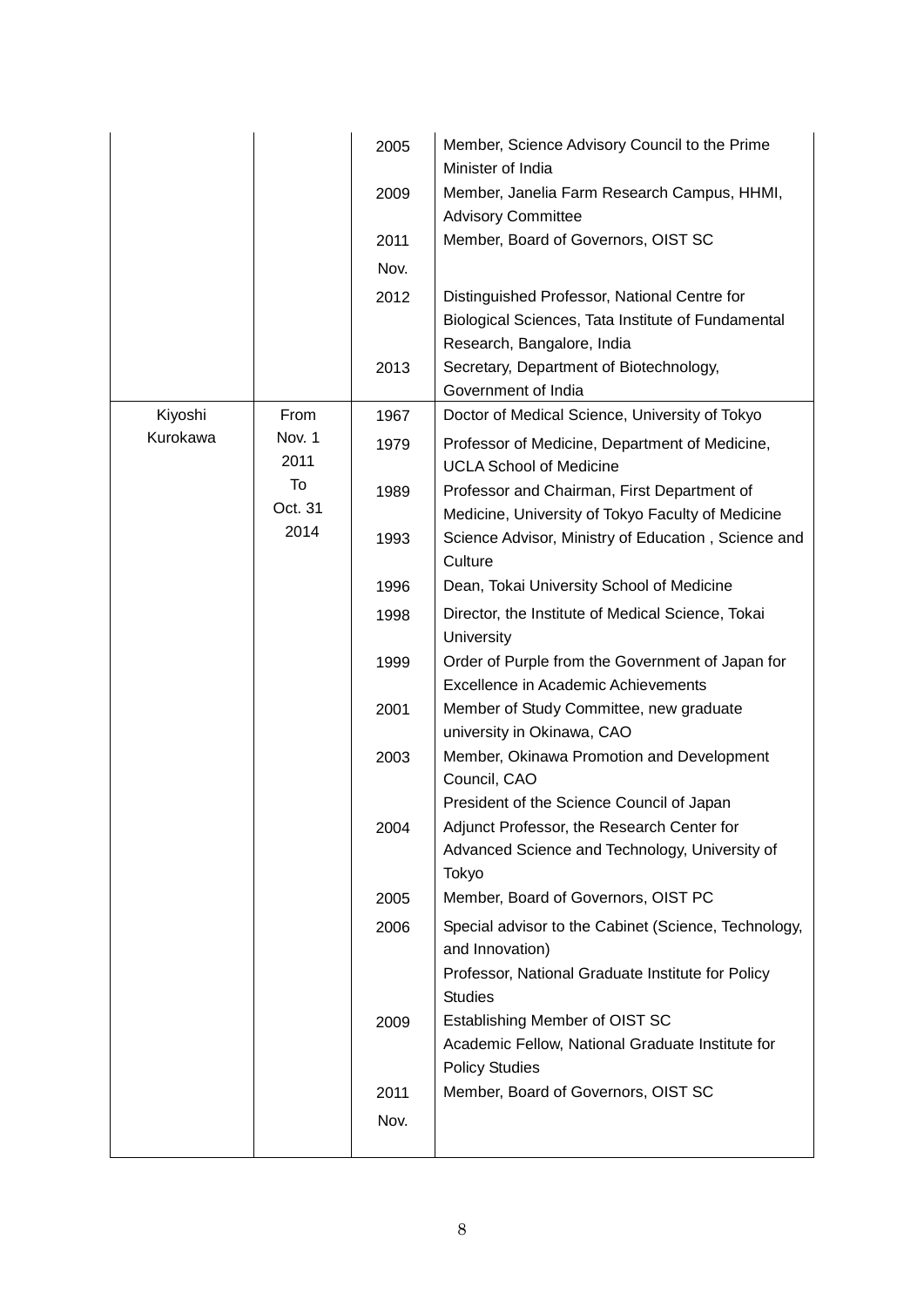| Yuan Tseh | From          | 1965 | Ph.D. Department of Chemistry, University of                                                        |
|-----------|---------------|------|-----------------------------------------------------------------------------------------------------|
| Lee       | Nov. 1        |      | California, Berkeley                                                                                |
|           | 2011          | 1973 | Professor of Chemistry, The James Franck Institute                                                  |
|           | To            |      | and Department of Chemistry, University of Chicago                                                  |
|           | Oct. 31       | 1974 | Professor of Chemistry, Department of Chemistry,                                                    |
|           | 2014          |      | University of California, Berkeley                                                                  |
|           |               |      | Principal Investigator, Chemical Sciences Division,                                                 |
|           |               |      | Lawrence Berkeley National Laboratory                                                               |
|           |               | 1986 | Nobel Prize in Chemistry                                                                            |
|           |               | 1991 | Member, President's Advisory Board, Hong Kong                                                       |
|           |               |      | University of Science and Technology, Hong Kong                                                     |
|           |               |      | University Professor, University of California,                                                     |
|           |               |      | California                                                                                          |
|           |               | 1993 | Chairman, Visiting Committee, Department of                                                         |
|           |               |      | Chemistry, Harvard University, USA                                                                  |
|           |               | 1994 | President, Academia Sinica, Taipei, Taiwan                                                          |
|           |               |      | Chairman, Educational Reform Council, Executive                                                     |
|           |               |      | Yuan, Taipei, Taiwan                                                                                |
|           |               | 2005 | Member, International Advisory Board of Nagoya                                                      |
|           |               |      | University                                                                                          |
|           |               | 2006 | Member, Advisory Committee of Development Plan<br>for World Class Universities and Research Centers |
|           |               |      | of Excellence, Ministry of Education, Taipei, Taiwan                                                |
|           |               | 2007 | Member, Board of Governors, OIST PC                                                                 |
|           |               |      |                                                                                                     |
|           |               | 2009 | Establishing Member of OIST SC                                                                      |
|           |               | 2011 | Member, Board of Governors, OIST SC                                                                 |
|           |               | Nov. |                                                                                                     |
| Cherry    | From          | 1978 | Massachusetts Institute of Technology: Ph.D.                                                        |
| Murray    | Nov. 1        |      | (Physics)                                                                                           |
|           | 2011          | 2001 | Physical Sciences and Wireless Research Senior                                                      |
|           | To<br>Oct. 31 |      | Vice President, Bell Laboratories, Lucent                                                           |
|           | 2014          |      | Technologies                                                                                        |
|           |               | 2002 | National Academy of Sciences Council and<br><b>Executive Board</b>                                  |
|           |               | 2007 | Principal associate director for science and                                                        |
|           |               |      | technology at Lawrence Livermore National                                                           |
|           |               |      | Laboratory in Livermore, California                                                                 |
|           |               | 2008 | Chair, Division of Engineering and Physical Science,                                                |
|           |               |      | <b>National Research Council</b>                                                                    |
|           |               |      | Member, American Association for the Advancement                                                    |
|           |               |      | of Science Board                                                                                    |
|           |               | 2009 | President, American Physical Society                                                                |
|           |               |      | Dean of the Harvard School of Engineering and                                                       |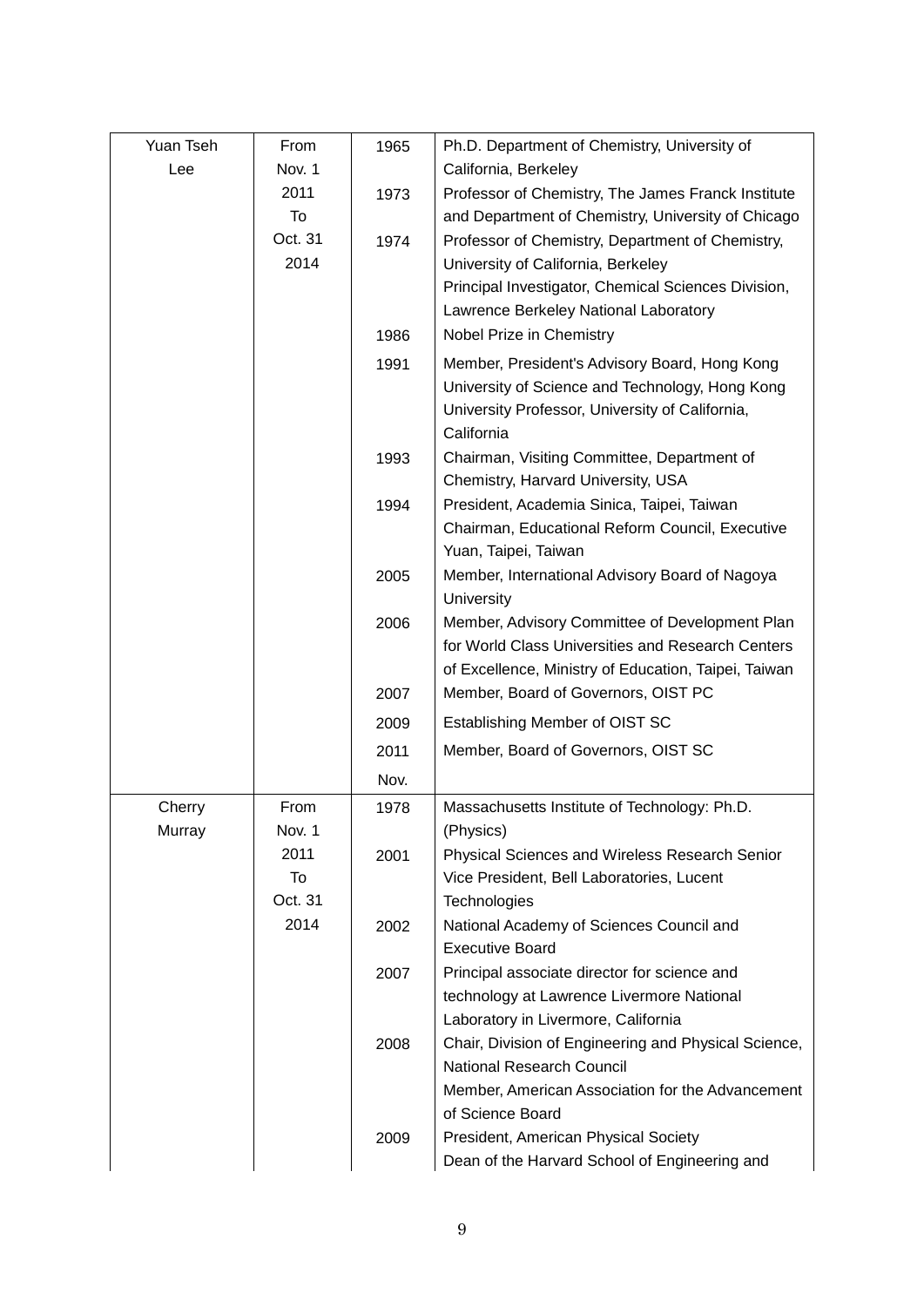|            |                 |      | Applied Sciences (SEAS)                                                                       |
|------------|-----------------|------|-----------------------------------------------------------------------------------------------|
|            |                 | 2011 | Member, Board of Governors, OIST SC                                                           |
|            |                 | Nov. |                                                                                               |
| Martin     | From            | 1967 | Ph.D., Cambridge                                                                              |
| Rees       | Nov. 1          | 1972 | Professor, Sussex University                                                                  |
|            | 2011            | 1973 | Plumian Professor of Astronomy and Experimental                                               |
|            | To<br>Oct. 31   |      | Philosophy, Cambridge University                                                              |
|            | 2014            | 1977 | Director, Institute of Astronomy                                                              |
|            |                 | 1998 | Visiting Professor, Institute for Advanced Study,<br>Princeton                                |
|            |                 | 2004 | Master of Trinity College, Cambridge                                                          |
|            |                 | 2005 | President, Royal Society                                                                      |
|            |                 | 2008 | Member, Board of Governors, OIST PC                                                           |
|            |                 | 2011 | Member, Board of Governors, OIST SC                                                           |
|            |                 | Nov. |                                                                                               |
| Hiroko Sho | From            | 1982 | Doctor of Agriculture, Kyushu University                                                      |
|            | Nov. 1<br>2011  | 1972 | Professor at the Faculty of Education, the University<br>of the Ryukyus                       |
|            | To              | 1991 | Vice-Governor of Okinawa Prefecture                                                           |
|            | Oct. 31<br>2014 | 1994 | Director of the Okinawa Learning Center, the<br>University of the Air                         |
|            |                 | 1995 | Member, Okinawa Promotion and Development<br>Council appointed by the Prime Minister of Japan |
|            |                 | 1996 | Board of Governor, NHK                                                                        |
|            |                 | 1997 | Honorary doctorate in Asian studies, the University<br>of Maryland                            |
|            |                 | 2004 | Director, Okinawa Science and Technology<br><b>Promotion Center</b>                           |
|            |                 |      | Director, Okinawa International University                                                    |
|            |                 | 2005 | Member, Board of Governors, OIST PC                                                           |
|            |                 | 2009 | Establishing Member of OIST SC                                                                |
|            |                 | 2011 | Member, Board of Governors, OIST SC                                                           |
|            |                 | Nov. |                                                                                               |
| Susumu     | From            | 1968 | Ph.D., Department of Biology, University of                                                   |
| Tonegawa   | Nov. 1          |      | California, San Diego                                                                         |
|            | 2011<br>To      | 1971 | Member, Basel Institute for Immunology, Basel,<br>Switzerland                                 |
|            | Oct. 31         | 1981 | Professor of Biology, Center for Cancer Research                                              |
|            | 2014            |      | and Department of Biology, Massachusetts Institute<br>of Technology, Cambridge, MA            |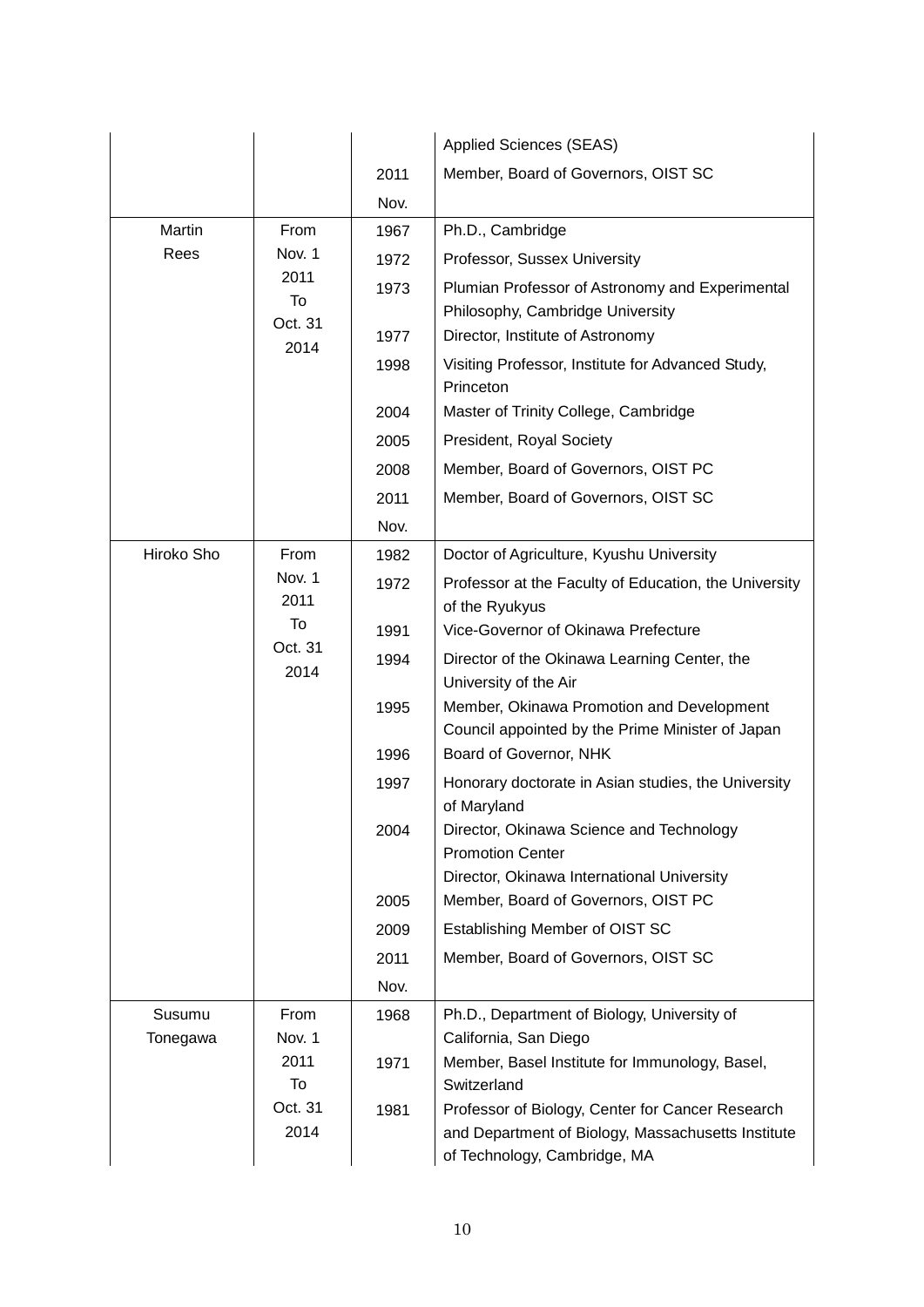|          |                | 1984 | Order of Culture "Bunkakunsho" from the Emperor of<br>Japan                             |
|----------|----------------|------|-----------------------------------------------------------------------------------------|
|          |                | 1987 | Nobel Prize for Physiology or Medicine                                                  |
|          |                | 1988 | Howard Hughes Medical Institute Investigator                                            |
|          |                | 1998 | Director, RIKEN-MIT Neuroscience Research Center                                        |
|          |                | 2005 | Member, Board of Governors, OIST PC                                                     |
|          |                | 2009 | Director, RIKEN Brain Science Institute                                                 |
|          |                |      | Establishing Member of OIST SC                                                          |
|          |                | 2011 | Member, Board of Governors, OIST SC                                                     |
|          |                | Nov. |                                                                                         |
| Torsten  | From           | 1954 | Medical degree from the Karolinska Institute                                            |
| Wiesel   | Nov. 1<br>2011 | 1968 | Professor, Department of Neurobiology, Harvard<br><b>Medical School</b>                 |
|          | To<br>Oct. 31  | 1973 | Head of the Department of Neurobiology, Harvard<br><b>Medical School</b>                |
|          | 2014           | 1981 | Nobel Prize in Physiology or Medicine                                                   |
|          |                | 1991 | President, Rockefeller University                                                       |
|          |                | 2000 | Secretary-General, International Human Frontier<br>Science Program Organization (HFSP)  |
|          |                | 2004 | Founding member of the Israeli-Palestinian Science<br>Organization (IPSO)               |
|          |                | 2005 | Co-Chair, Board of Governors, OIST PC                                                   |
|          |                | 2009 | Establishing Member of OIST SC                                                          |
|          |                | 2011 | Chairperson, Board of Governors, OIST SC                                                |
|          |                | Nov. |                                                                                         |
| Takeshi  | From           | 1966 | Ph.D. in Marine Biochemistry, University of Tokyo                                       |
| Yasumoto | Nov. 1         | 1977 | Professor, Tohoku University                                                            |
|          | 2011<br>To     | 1993 | Chair, Marine toxicity working group, UNESCO                                            |
|          | Oct. 31        | 1998 | Professor emeritus, Tohoku University                                                   |
|          | 2014           |      | Academic Advisor, Japan Food Research<br>Laboratories                                   |
|          |                | 1999 | Medal with Purple Ribbon                                                                |
|          |                | 2003 | Senior Research Manager, Area Oriented Joint                                            |
|          |                |      | Research Activities for Okinawa Prefecture area,                                        |
|          |                | 2008 | Japan Science and Technology Agency (JST)<br>Senior Research Manager, Academic-Industry |
|          |                |      | Collaboration for Okinawa Coastal Lines, MEXT                                           |
|          |                | 2010 | Order of the Sacred Treasure, Gold Rays with Neck<br>Ribbon                             |
|          |                | 2011 | Distinguished Research Fellow, National Research                                        |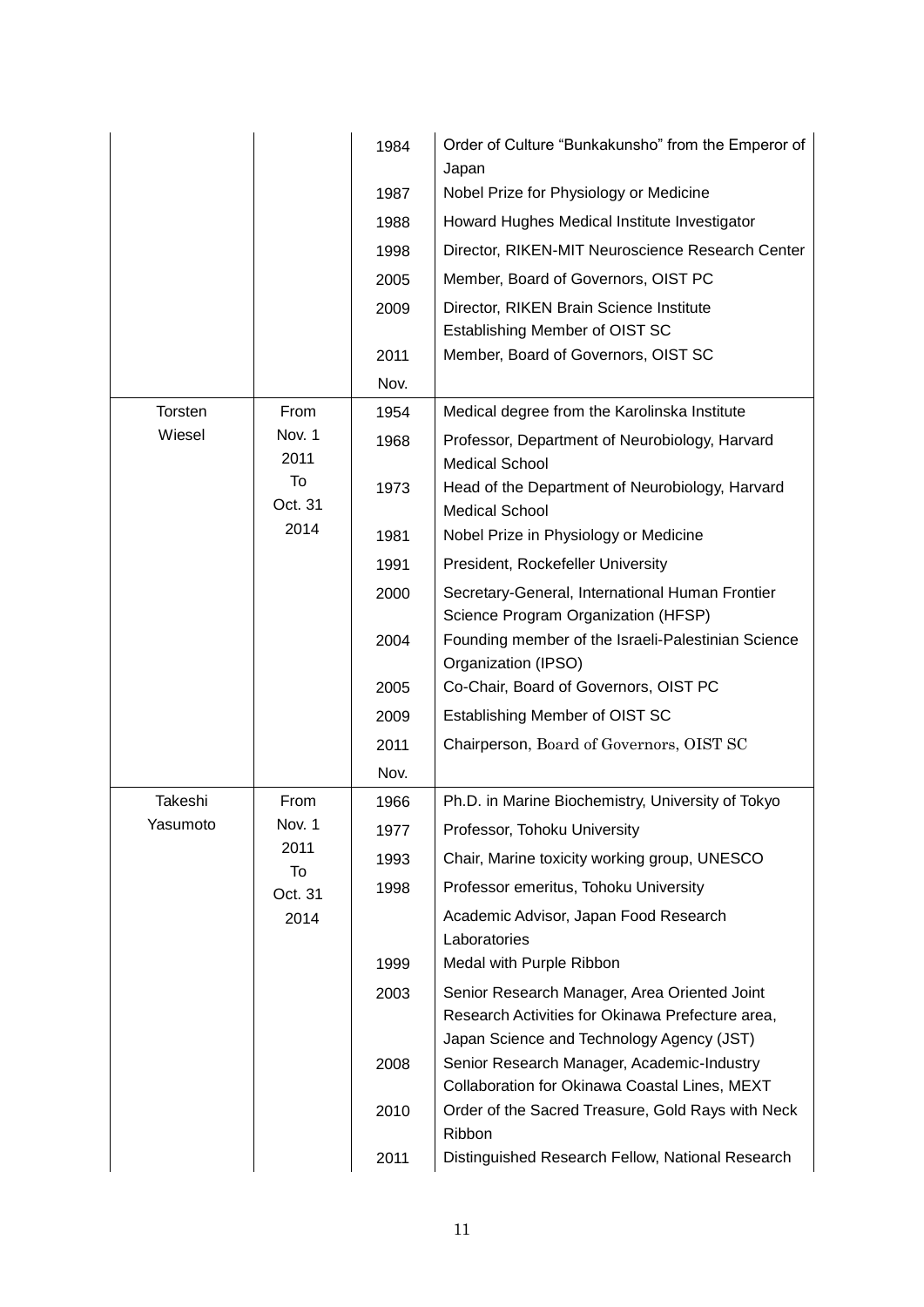| 2011 | Institute of Fisheries Science, Fisheries Research<br>Agency<br>Member, Board of Governors, OIST SC |
|------|-----------------------------------------------------------------------------------------------------|
| Nov. |                                                                                                     |

## (3) Members of Councilors (as of 31 March, 2013)

| Name                    | Term             | Position                                             |
|-------------------------|------------------|------------------------------------------------------|
| * Akito Arima           | From Nov. 1 2011 | Chairman, Japan Science Foundation                   |
|                         | To Oct. 31 2014  | Chancellor, Musashi Education Institution, Nezu      |
|                         |                  | <b>Education Foundation</b>                          |
|                         |                  | President, Shizuoka University of Art and Culture    |
| Yasushi Akashi          | From Nov. 1 2011 | Chairman, The International House of Japan           |
|                         | To Oct. 31 2014  | Former Under-Secretary-General, the United           |
|                         |                  | <b>Nations</b>                                       |
| <b>Neil Calder</b>      | From Nov. 1 2011 | Vice-President for Public Relations and              |
|                         | To Oct. 31 2014  | Communications, OIST                                 |
| Monte Cassim            | From Nov. 1 2011 | Vice Chancellor, The Ritsumeikan Trust               |
|                         | To Oct. 31 2014  |                                                      |
| John Dickison           | From Nov. 1 2011 | Vice-President for Buildings and Facility            |
|                         | To Oct. 31 2014  | Management, OIST                                     |
| Yoshiharu Doi           | From Nov. 1 2011 | Director, RIKEN Research Cluster for Innovation      |
|                         | To Oct. 31 2014  |                                                      |
| Kenji Doya              | From Nov. 1 2011 | Vice-Provost for Research, OIST                      |
|                         | To Oct. 31 2014  |                                                      |
| <b>Frederick Gilman</b> | From Nov. 1 2011 | Dean of the Mellon Collage of Science, Carnegie      |
|                         | To Oct. 31 2014  | <b>Mellon University</b>                             |
| Ryo Hirasawa            | From Nov. 1 2011 | Chief Director, Institute for Future Engineering     |
|                         | To Oct. 31 2014  | Professor Emeritus, University of Tokyo              |
|                         |                  | Member, Administrative Council, Japan Advanced       |
|                         |                  | Institute of Science and Technology                  |
| Steven Hyman            | From Nov. 1 2011 | Former Provost, Harvard University                   |
|                         | To Oct. 31 2014  | The director of the Broad Institute's Stanley Center |
|                         |                  | for Psychiatric Research                             |
| Tisato Kajiyama         | From Nov. 1 2011 | Board Chairman and President, Fukuoka                |
|                         | To Oct. 31 2014  | <b>Women's University</b>                            |
|                         |                  | Former president, Kyushu University                  |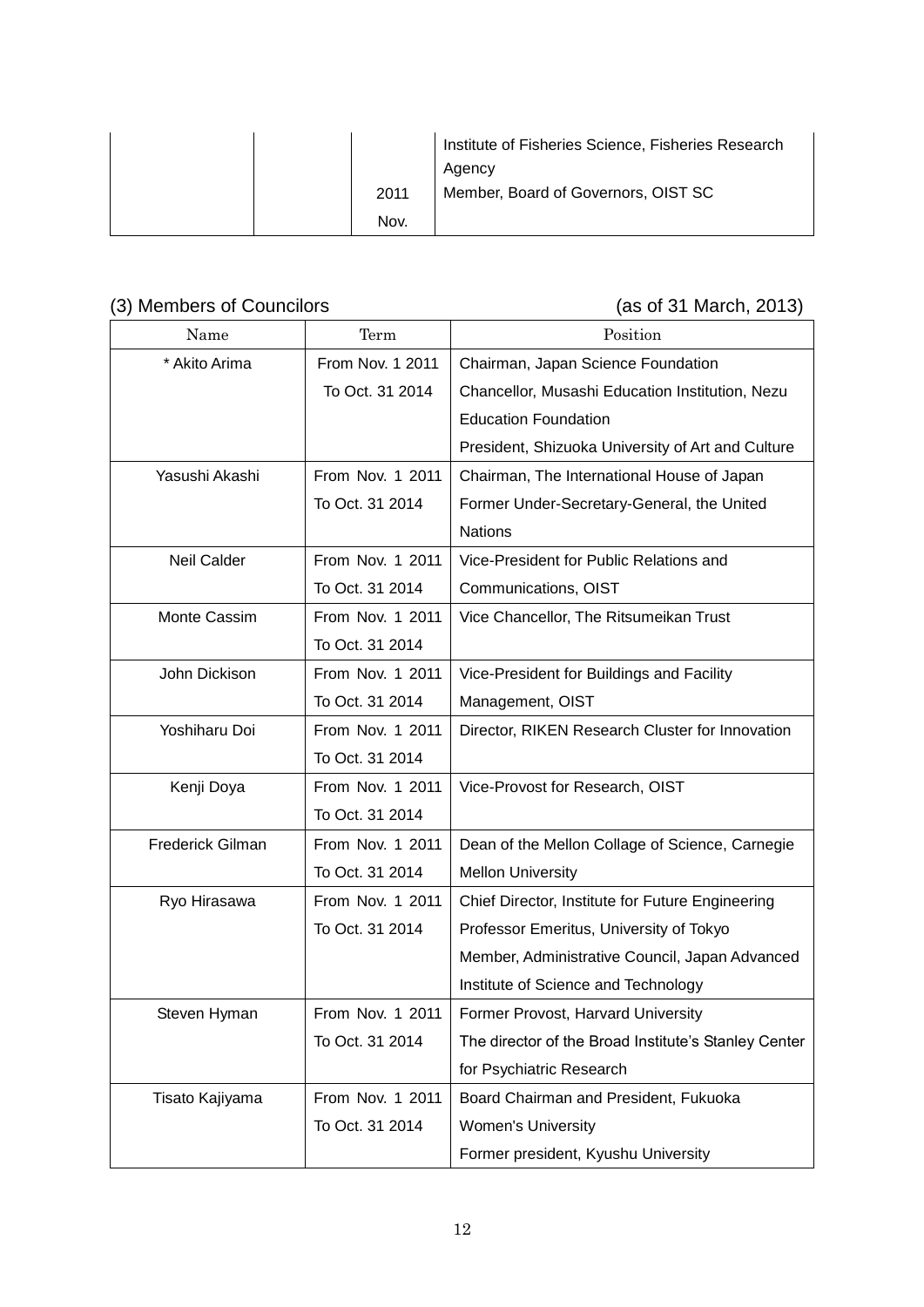| Koichi Kitazawa     | From Nov. 1 2011  | Councilor to the president, Japan Science and      |  |
|---------------------|-------------------|----------------------------------------------------|--|
|                     | To Oct. 31 2014   | <b>Technology Agency</b>                           |  |
| Makoto Kobayashi    | From Nov. 1 2011  | Professor emeritus of the High Energy Accelerator  |  |
|                     | To Oct. 31 2014   | Research Organization                              |  |
| Maki Kubo           | From Nov. 1 2011  | Vice-President for Administrative Compliance,      |  |
|                     | To Oct. 31 2014   | <b>OIST</b>                                        |  |
| Ryo Matsumoto       | From Nov. 1 2011  | Professor Emeritus, University of Tokyo            |  |
|                     | To Oct. 31 2014   | Specially appointed professor, Meiji University    |  |
| Ann Miura-Ko        | From Nov. 1 2011  | Co-founding partner, Floodgate                     |  |
|                     | To Oct. 31 2014   |                                                    |  |
| Kazuo Nakasuji      | From<br>May<br>24 | Principal, Okinawa AMICUS International            |  |
|                     | 2012 To Oct. 31   | Chairman, Okinawa Committee for UNESCO             |  |
|                     | 2014              |                                                    |  |
| Ken Peach           | From Nov. 1 2011  | Director, Particle Therapy Cancer Therapy          |  |
|                     | To Oct. 31 2014   | Institute, Oxford                                  |  |
| <b>Ulf Skoglund</b> | From Oct. 4 2012  | Chair of the Faculty Assembly/Council, OIST        |  |
|                     | To Oct 31 2014    |                                                    |  |
| Fumiyasu Shikiya    | From Nov. 1 2011  | Mayor of Onna Village                              |  |
|                     | To Oct. 31 2014   |                                                    |  |
| Katsuhiko Shirai    | From Nov. 1 2011  | President, The Open University of Japan            |  |
|                     | To Oct. 31 2014   | Former President, Waseda University                |  |
|                     |                   | Former Chair, Okinawa Promotion and                |  |
|                     |                   | <b>Development Council</b>                         |  |
| * Hiroko Sho        | From Nov. 1 2011  | Director, Okinawa Science and Technology           |  |
|                     | To Oct. 31 2014   | <b>Promotion Center</b>                            |  |
|                     |                   | Director, Okinawa International University         |  |
| Shigemitsu Shokita  | From Nov. 1 2011  | Board of Councilor of the Okinawa Science and      |  |
|                     | To Oct. 31 2014   | <b>Technology Promotion Center</b>                 |  |
| Hirotaka Sugawara   | From Nov. 1 2011  | Special Advisor to the President and Distinguished |  |
|                     | To Oct. 31 2014   | Professor, OIST                                    |  |
| David Swinbanks     | From Nov. 1 2011  | Publishing Director, Publishing Group, Nature      |  |
|                     | To Oct. 31 2014   | CEO, Nature Asia Pacific (located in Tokyo)        |  |
| Keisuke Taira       | From Nov. 1 2011  | Advisor, the University of Ryukyus (Former Vice    |  |
|                     | To Oct. 31 2014   | President)                                         |  |
| Kurayoshi Takara    | From Nov. 1 2011  | Professor of the University of Ryukyus             |  |
|                     | To Oct. 31 2014   |                                                    |  |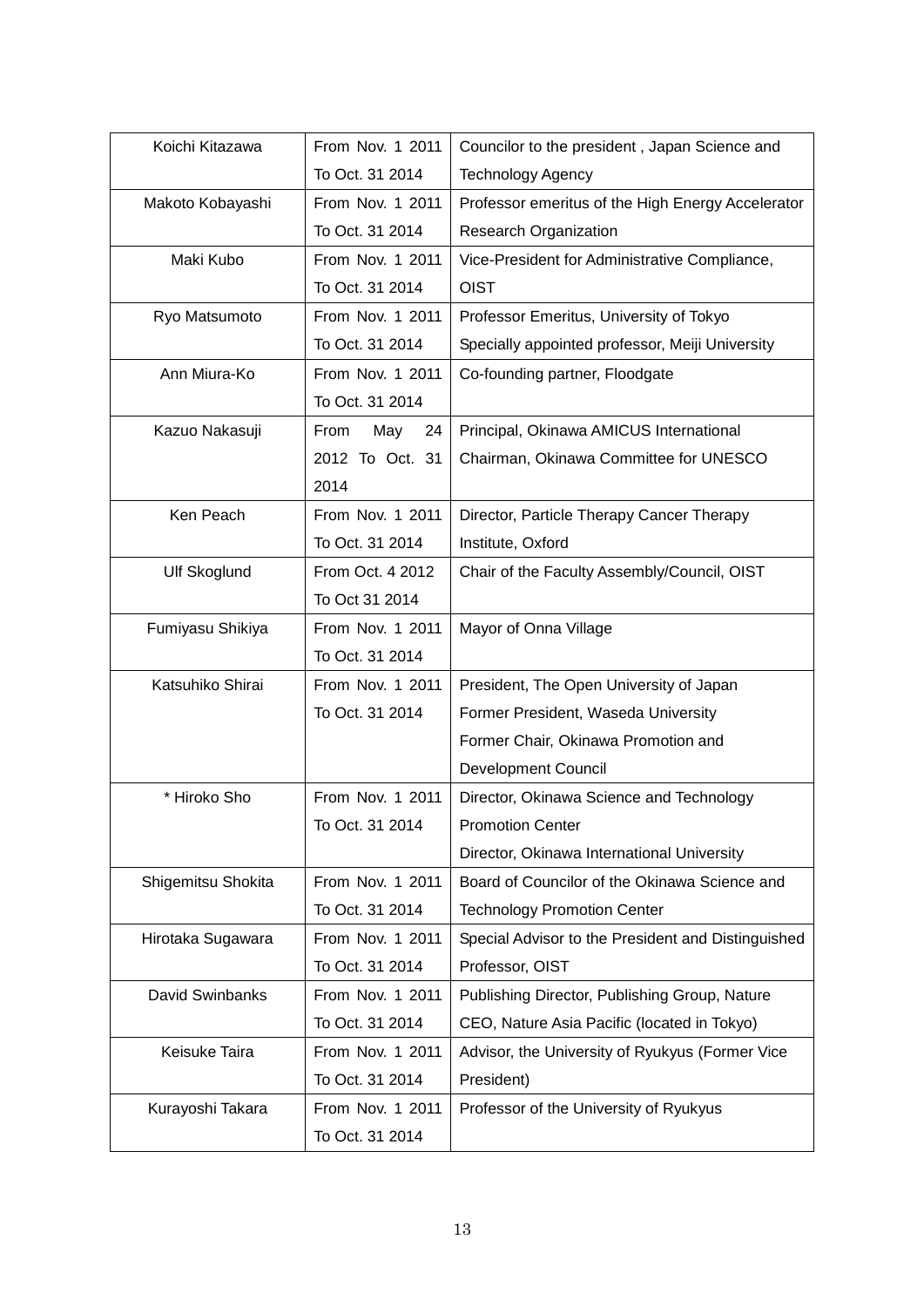| Fuji Takayasu          | From Nov. 1 2011 | Former Assistant PR Officer of the US Consulate    |
|------------------------|------------------|----------------------------------------------------|
|                        | To Oct. 31 2014  | in Okinawa                                         |
| Tsugiyoshi Toma        | From Nov. 1 2011 | Co-chair of the Okinawa Association of Corporate   |
|                        | To Oct. 31 2014  | Executives                                         |
|                        |                  | Chairman, the Okinawa Electric Power Company       |
| Yoshiyuki Uehara       | From Nov. 1 2011 | Vice Governor of Okinawa Prefecture                |
|                        | To Oct. 31 2014  |                                                    |
| <b>Patrick Vincent</b> | From Nov. 1 2011 | Vice-President for Finance and Administration,     |
|                        | To Oct. 31 2014  | <b>OIST</b>                                        |
| Albrecht Wagner        | From Nov. 1 2011 | Director General Emeritus, the DESY                |
|                        | To Oct. 31 2014  |                                                    |
| Jeffery Wickens        | From Nov. 1 2011 | Dean of the Graduate School, OIST                  |
|                        | To Oct. 31 2014  |                                                    |
| * Takeshi Yasumoto     | From Nov. 1 2011 | Professor emeritus, Tohoku University              |
|                        | To Oct. 31 2014  | Academic Advisor, Japan Food Research              |
|                        |                  | Laboratories                                       |
|                        |                  | Distinguished Research Fellow, National            |
|                        |                  | Research Institute of Fisheries Science, Fisheries |
|                        |                  | Research Agency                                    |
| Philip Yeo             | From Nov. 1 2011 | Chairman, SPRING Singapore                         |
|                        | To Oct. 31 2014  |                                                    |

\*Who are also Governors.

II. Status of business implementation See the attachment "FY2012 Performance Report."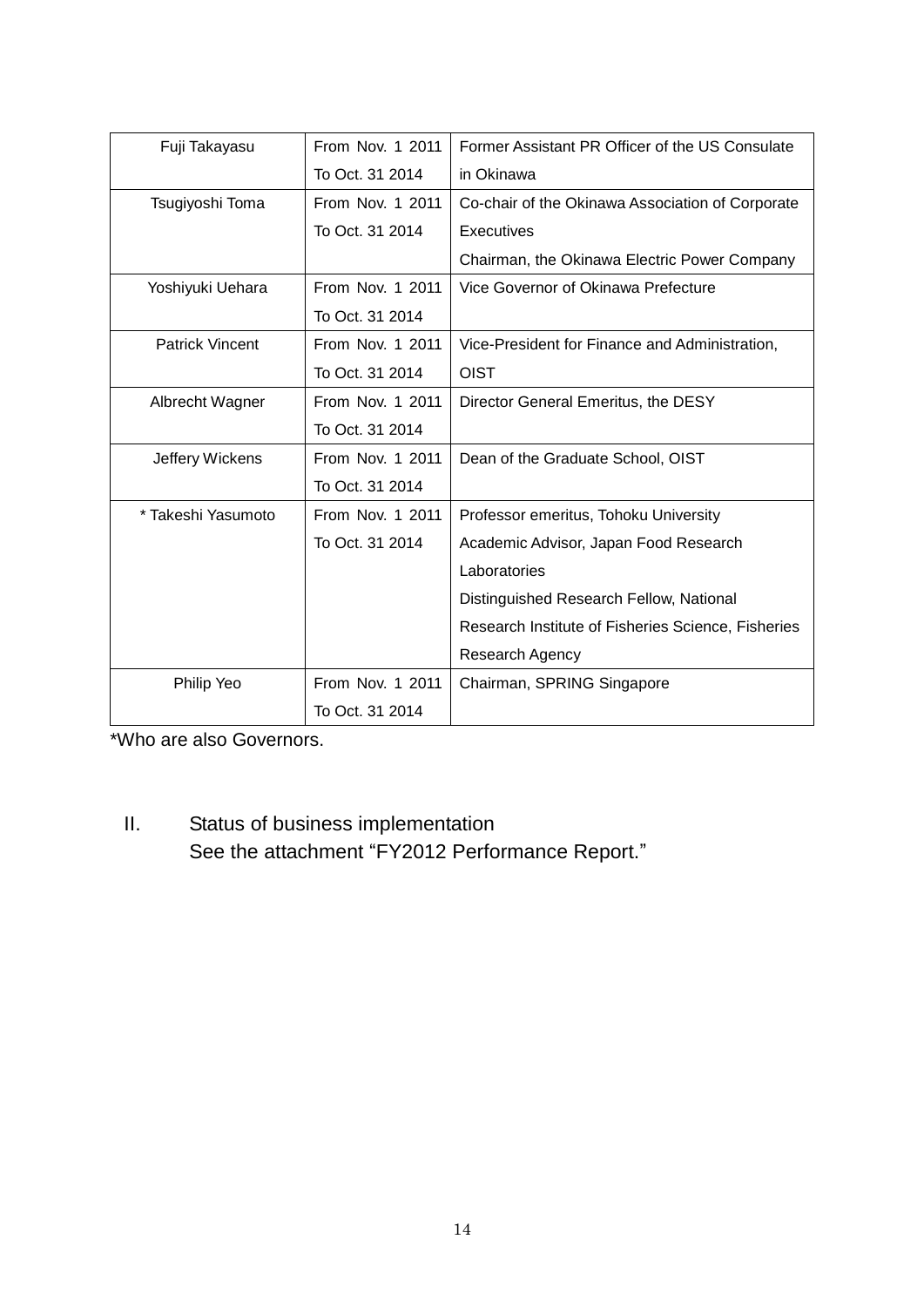culum to include courses taught by newly recruited faculty. Total and all changes approved.

aling, Prof Yamamoto

nanics, Prof Gioia

anics, Prof Chakraboty

ickens

sional Development for all students, which aims to develop ship in scientific research and education. This includes weekly earch conduct and ethics, scientific communication, and aspects of oup project, and practical training in oral presentation and writing

1. program, including pre-thesis research training and laboratory Mentor for each student. Each student has been appointed an students on course selection and rotations. All students have been heir program of studies in a flexible manner.

es by students, the list of courses and syllabus of each course is

progression to thesis research are being established. Work on the Group for the Academic Program, including the introduction of stry and Life Sciences. The terms of reference for the Curriculum being discussed by the faculty.

glish and Japanese communication in laboratories and/or other uring the "gap" period (March – September) with laboratory ng. Two Japanese students enrolled in 2-month UCSD English nent at UCSD to raise English skill level, and three other students early enrollment period. Continuing English and Japanese ell attended by OIST PhD students through the Academic year.

sities developed over FY2012 include agreements renewed or general and Okinawa in particular, and with overseas universities An emphasis has been placed on appropriate and meaningful on the absolute number of agreements.

tudent progress has been developed with secure storage and ing refined to meet the needs of different categories of users. Id completion has been reported to faculty, mentors, and students.

the Academic Services Section to support teaching, included the ai learning management system, adopted for all course delivery. the provision of personal laptop computer for each student, with ty and for research activities. Lecture and tutorial rooms have been whiteboards and blackboards, furniture, and AV equipment. s for teaching in a range of disciplines for up to 30 students has  $\theta$  in use.

## **FY2012 Performance Report of OIST School Corporation**

| Goal                                                                                                                                                                                                                                                                                                                                   | <b>Actions</b>                                                                                                                                                                                                                                                                                                                                                                                                                                                                                                                                                                                                                                                                                                                                                                                                                                                                                                                                                                                                                       | <b>Metrics</b>                                                                                                                                                                                                                                                 | Achieveme                                                                                                                                                                                                                                                                                                                                                                                                                                                                                                                                                                                                                                                                                                                                                                                                                                                                                                                                                                                                                                                                                                                                                                                                                                                                                                                                                                                                                                                                                           |
|----------------------------------------------------------------------------------------------------------------------------------------------------------------------------------------------------------------------------------------------------------------------------------------------------------------------------------------|--------------------------------------------------------------------------------------------------------------------------------------------------------------------------------------------------------------------------------------------------------------------------------------------------------------------------------------------------------------------------------------------------------------------------------------------------------------------------------------------------------------------------------------------------------------------------------------------------------------------------------------------------------------------------------------------------------------------------------------------------------------------------------------------------------------------------------------------------------------------------------------------------------------------------------------------------------------------------------------------------------------------------------------|----------------------------------------------------------------------------------------------------------------------------------------------------------------------------------------------------------------------------------------------------------------|-----------------------------------------------------------------------------------------------------------------------------------------------------------------------------------------------------------------------------------------------------------------------------------------------------------------------------------------------------------------------------------------------------------------------------------------------------------------------------------------------------------------------------------------------------------------------------------------------------------------------------------------------------------------------------------------------------------------------------------------------------------------------------------------------------------------------------------------------------------------------------------------------------------------------------------------------------------------------------------------------------------------------------------------------------------------------------------------------------------------------------------------------------------------------------------------------------------------------------------------------------------------------------------------------------------------------------------------------------------------------------------------------------------------------------------------------------------------------------------------------------|
| <b>Chapter 1 Education &amp; Research</b><br>1.1 Ph.D. Program<br>1 OIST Graduate University will<br>launch its 5-year integrated Ph.D.<br>program from September 2012.<br>We will take all possible<br>measures to ensure that the first<br>students join the university<br>smoothly and start their research<br>training as planned. | (Courses)<br>• Continue to develop the curricula including courses taught by grade applicants<br>newly recruited faculty, taking the matters pointed out in the<br>accreditation assessment into account, and submit an<br>application of additional faculty to MEXT in June 2012.<br>Prepare the programs for Professional Development for<br>students including training that focuses on group activities and<br>presentation skills.<br>Launch the customized Ph.D. program, including pre-thesis<br>research training and laboratory rotations and assignment of<br>an Academic Mentor for each student.<br>The list of courses and syllabus of each course of the first<br>semester will be published on the OIST website by the end of<br>April.<br>Organize the committees for the curriculum and progression<br>to thesis research.<br>Provide the opportunities of taking programs to learn English degrees, etc.)<br>and Japanese communication in laboratories and/or other<br>practical skills to the incoming students. | • Number of A<br>for the Ph.D.<br>program<br>(Japanese and<br>non-Japanese)<br>· Number of<br>(Japanese and<br>non-Japanese)<br>Caliber of<br>incoming<br>students (list of<br>institutes from<br>which the<br>· Increase of<br>external<br>scholarships, etc. | • We have continued to develop the curriculu<br>seven new or revised courses submitted and a<br>o A306 Neuroethology, Prof Yasaki-Sugiyama<br>o A307 Molecular Oncology and Cell Signaling<br>o B14 Theoretical and Applied Solid Mechanic<br>o B13 Theoretical and Applied Fluid Mechanic<br>lo A208 Bioorganic Chemistry, Prof Tanaka<br>admitted students   o B12 Statistical Physics, Prof Shannon<br>o PD1 Professional Development, Prof Wicke<br>• We have provided a program for Profession<br>knowledge and skills important for leadership<br>seminars covering basic principles of research<br>science in society; a cross-disciplinary group p<br>skills.<br>• We have launched the customized Ph.D. pro<br>students received rotations and assignment of an Academic Mer<br>Academic mentor. Mentors have advised stud<br>assigned to three rotations and planned their p<br>· To facilitate course planning and changes by<br>students receiving published on the OIST website.<br>• The committees for the curriculum and prog<br>curriculum has been guided by a Working Gro<br>courses by new faculty in Physics, Chemistry a<br>and Examinations committee are currently bei<br>• We have provided programs to learn English<br>practical skills to the incoming students during<br>placements and intensive language training.<br>language course together with Lab placement<br>enrolled in Lab placement at OIST in the early<br>language classes offered at OIST were well at |
|                                                                                                                                                                                                                                                                                                                                        | (Educational Environment)<br>Enhance collaborative relationships with other universities by<br>developing exchange agreements concerning interns, course<br>credits, TA opportunities, and other exchange opportunities.<br>Develop student record systems for monitoring of student<br>progress, grades and completions.<br>Establish teaching support systems to manage laboratory<br>preparations, teaching materials, lecture and tutorial rooms,<br>AV support, computer labs, and liaison between teaching<br>faculty and academic services section.                                                                                                                                                                                                                                                                                                                                                                                                                                                                           |                                                                                                                                                                                                                                                                | <b>Exchange agreements with other universities</b><br>newly signed with universities in Japan in gene<br>where a special relationship is necessary. An<br>connections that benefit OIST, rather than on<br>-A student record system for monitoring stude<br>backup. Interfaces to the database are being a<br>Feedback on student progress, grades and co<br>• Teaching support activities conducted by the<br>successful installation and use of the Sakai lea<br>Computing support for students includes the p<br>necessary software for science productivity ar<br>developed and enhanced with appropriate whi<br>Complete teaching laboratory with facilities for<br>been constructed and outfitted and is now in u                                                                                                                                                                                                                                                                                                                                                                                                                                                                                                                                                                                                                                                                                                                                                                             |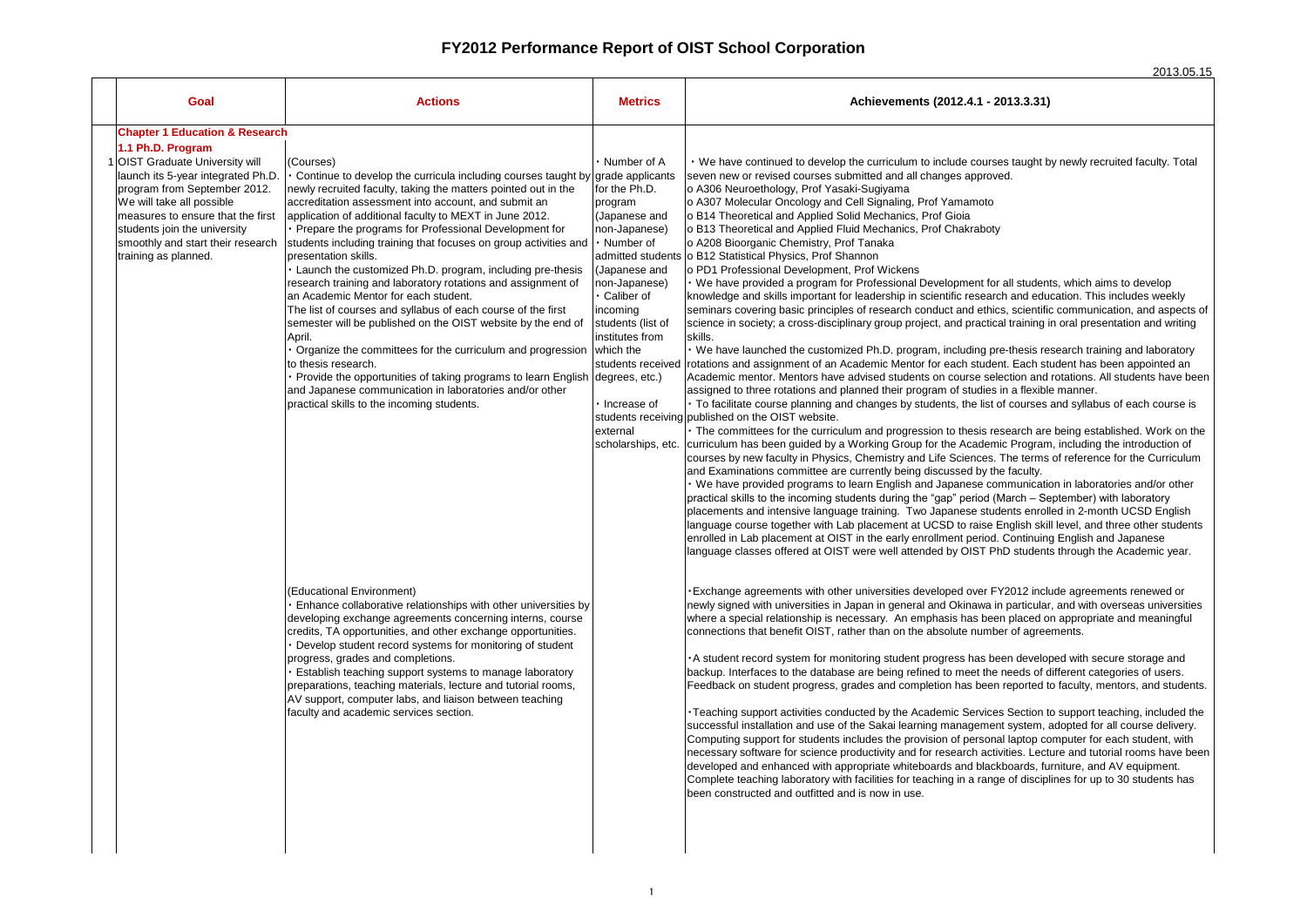ntation program for incoming students during the first week after entation to life in Japan, introduction to OIST, PhD program re supported during their first days in Japan; the Graduate School migration related procedures, registering their addresses in the Ints learn about OIST, graduate courses and academic program, ching, teaching resources etc.

approvals for a support package that includes tuition fees, a for living costs, excellent on-campus accommodation in single or ws and increase cooperation among related administrative dget and Accounting, Facilities and Housing and Compliance, we Student Task Force, which produced a work flow manual for this oook was incorporated into the Policies, Rules and Procedures for

ssfully and enrolled. Almost all students staying at OIST campus aired spouse and will move to OIST once suitable accommodation

and provided information related to domestic and international ip opportunities (such as JSPS) assume students already have a e first class of students is still on rotations. Therefore, it is nenced their thesis projects in order to have strong applications. ttions were submitted by students with advanced ideas concerning Scholarship). None were successful.

ees / Amount / Duration  $0/200,000$  yen/month / 3 years Homang International Scholarship 200,000 yen/month / 1 ~5 years

are taken, including obtaining approval to recruit a Career ellor to promote networking with leaders of universities and the world, provide information concerning post-doctoral and other irial activities including internships in companies where

er universities in Okinawa were explored and will be developed her into their research career.

sh a clinic and student support services providing mental health considered from OIST employee and students perspective. The reating the clinic and support system has been submitted to the or to open the clinic is in progress.

| Goal | <b>Actions</b>                                                                                                                                                                                                                                                                                                                                                                                                                                                                                                                                                                                                                                                                                                                                                                                                                                                                                                                                                                                                                                                                                                                                                                                                                                                                                                                                                                                                                                                                                                                                               | <b>Metrics</b> | <b>Achieve</b>                                                                                                                                                                                                                                                                                                                                                                                                                                                                                                                                                                                                                                                                                                                                                                                                                                                                                                                                                                                                                                                                                                                                                                                                                                                                                                                                                                                                                                                                                                                                                                                                                                                          |
|------|--------------------------------------------------------------------------------------------------------------------------------------------------------------------------------------------------------------------------------------------------------------------------------------------------------------------------------------------------------------------------------------------------------------------------------------------------------------------------------------------------------------------------------------------------------------------------------------------------------------------------------------------------------------------------------------------------------------------------------------------------------------------------------------------------------------------------------------------------------------------------------------------------------------------------------------------------------------------------------------------------------------------------------------------------------------------------------------------------------------------------------------------------------------------------------------------------------------------------------------------------------------------------------------------------------------------------------------------------------------------------------------------------------------------------------------------------------------------------------------------------------------------------------------------------------------|----------------|-------------------------------------------------------------------------------------------------------------------------------------------------------------------------------------------------------------------------------------------------------------------------------------------------------------------------------------------------------------------------------------------------------------------------------------------------------------------------------------------------------------------------------------------------------------------------------------------------------------------------------------------------------------------------------------------------------------------------------------------------------------------------------------------------------------------------------------------------------------------------------------------------------------------------------------------------------------------------------------------------------------------------------------------------------------------------------------------------------------------------------------------------------------------------------------------------------------------------------------------------------------------------------------------------------------------------------------------------------------------------------------------------------------------------------------------------------------------------------------------------------------------------------------------------------------------------------------------------------------------------------------------------------------------------|
|      | (Student Support)<br>Set up and implement the orientation programs for the<br>incoming students.<br>. Provide an environment for the students entering our Ph.D.<br>program in which they will be able to concentrate in their<br>research activities under the living standard comparable to that<br>of the students of the best universities in the world that we are<br>competing with: OIST will offer the support package that<br>includes tuition fees and Research Assistantship etc. Proper<br>work flows should be established through cooperation among<br>the related administrative sections such as Student Support,<br>HR, and Budget and Accounting.<br>• Continue to collect and provide information of external<br>scholarship opportunities to the students.<br>. Consider measures to support career development of<br>students and implement the plan in steps: the support will<br>include arranging of TA opportunities at other universities and<br>colleges, promotion of networking with leaders of<br>universities and research institutions in Japan and around the<br>world, active provision of the information concerning post-<br>doctoral and other job opportunities, and support to<br>entrepreneurial activities including interning at venture firms in<br>Okinawa.<br>· Establish student support services (counseling and welfare)<br>to provide medical, physical and psychological support to<br>students and general welfare activities to promote a positive<br>social and psychological environment for students. |                | . We have set up and implemented an orier<br>admission in September. This includes orie<br>overview and academic affairs. Students are<br>staff accompanies them with necessary imi<br>City Hall, opening bank account etc. Studer<br>course advising, faculty assignment of tead<br>. We prepared and obtained the necessary<br>Research Assistantship providing support f<br>shared apartments. To coordinate work flow<br>sections such as Student Support, HR, Bud<br>established the Administrative Support to S<br>new process. The Graduate School Handb<br>the Graduate University.<br>.34 students in total moved to OIST succes<br>housing (one exception has a mobility impa<br>is built, currently under construction).<br>. The Students Support Section gathered a<br>external scholarships. The main scholarshi<br>thesis project and supervisor. However, the<br>necessary to wait until students have comn<br>To test this further four scholarship applicat<br>thesis projects (2 x JSPS DC1, 2 x Honjo S<br>Name of foundation / Applications / Awarde<br>JSPS DC1 fellowship/ 2 (non-Japanese) /<br>Honjo International Scholarship Foundation<br>- Activities towards creating Career Center<br>Adviser/ Professional Development Counse<br>research institutions in Japan and around tl<br>job opportunities, and support entrepreneur<br>appropriate.<br>. TA opportunities for OIST students at other<br>further as the OIST students' progress furth<br>• A committee has been created to establis<br>and medical support. The project has been<br>proposal incorporating cost estimation of cr<br>President. Recruiting and hiring a counselo |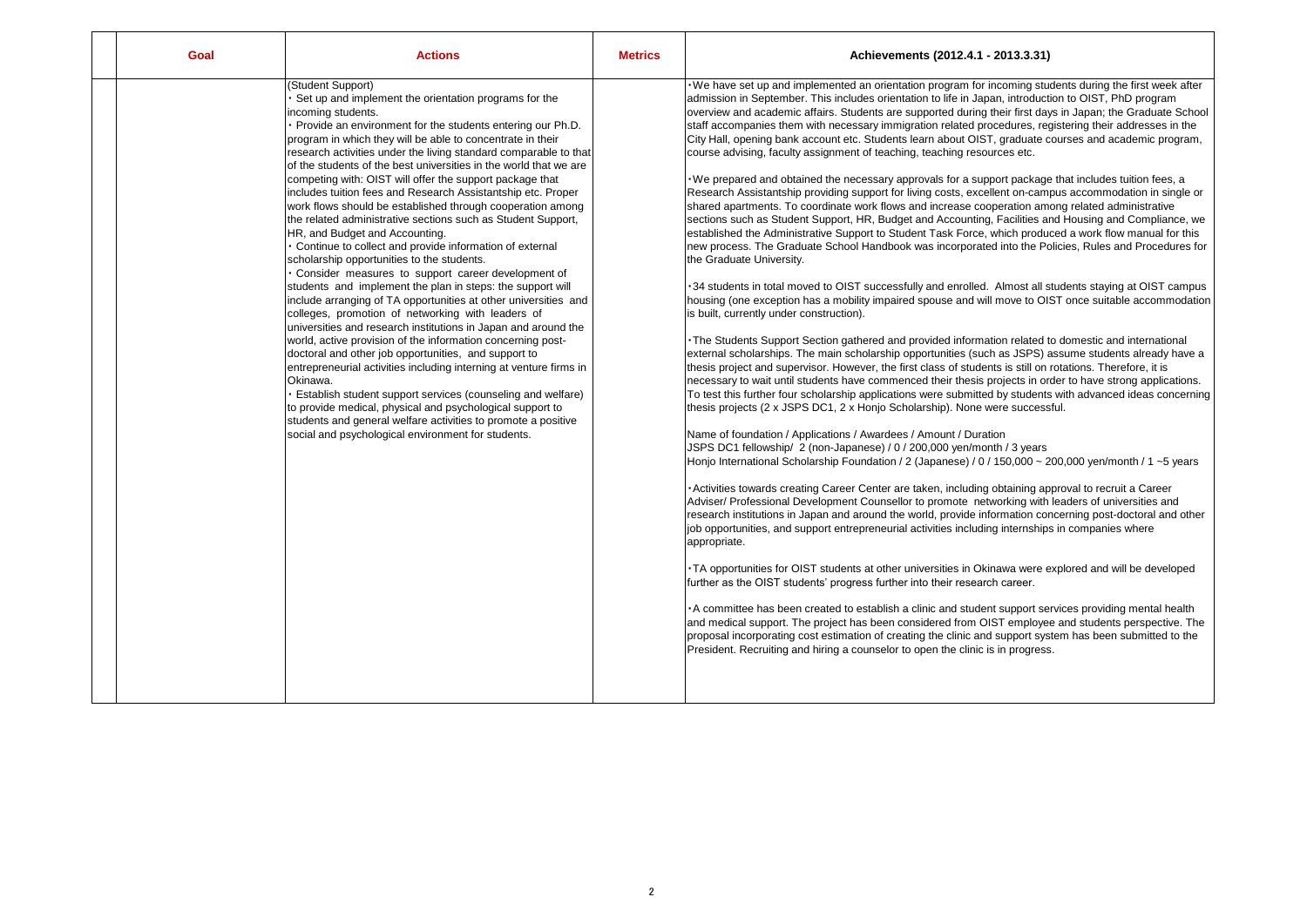mission activities. We wish to recruit greater numbers of Japanese le students, and recruit from geographical regions that are under-

hber dedicated full-time to student recruitment activity and ns division to develop a recruiting strategy.

a among Japanese students, and have increased activities in that ions across Japan, a successful Undergraduate Poster geting Japanese students close to finishing, and now a series of junction with the careers advice company, Leave a Nest. (Osaka

eted video and still advertising in Tokyo on the JR Yamanote and g in Japanese language science magazines such as Nikkei,

ss and information sessions continued in 2012 for the 2013 intake. pplicants citing the way they noticed OIST) was from supervisors or hts themselves seeing us at conferences with student poster ession to universities of interest (identifying the top universities in an on area in early 2013, and to California region in November 2012).

he first class of students in September 2012. (5 Japanese).

red for entry to 2013 at the time of writing (April 12, 2013) is 257. Of applications received to date 42 shortlisted students have been fered admission.

year than last year. We are still accepting applications for 2013 I number. The quality of the students again meets the criteria that e are outstanding Japanese applicants in the pool. We are seen pool of universities competing for these outstanding students. We in last year will cover both additional candidates for 2013 and we should be able to recruit a group of the size and quality that

| Goal                                                                                                                                                                                                                 | <b>Actions</b>                                                                                                                                                                                                                                                                                                                                                                                                                                                                                                                                                                                                                                                 | <b>Metrics</b> | <b>Achieve</b>                                                                                                                                                                                                                                                                                                                                                                                                                                                                                                                                                                                                                                                                                                                                                                                                                                                                                                                                                                                                                                                                                                                                                                                                                                                                                                                                 |
|----------------------------------------------------------------------------------------------------------------------------------------------------------------------------------------------------------------------|----------------------------------------------------------------------------------------------------------------------------------------------------------------------------------------------------------------------------------------------------------------------------------------------------------------------------------------------------------------------------------------------------------------------------------------------------------------------------------------------------------------------------------------------------------------------------------------------------------------------------------------------------------------|----------------|------------------------------------------------------------------------------------------------------------------------------------------------------------------------------------------------------------------------------------------------------------------------------------------------------------------------------------------------------------------------------------------------------------------------------------------------------------------------------------------------------------------------------------------------------------------------------------------------------------------------------------------------------------------------------------------------------------------------------------------------------------------------------------------------------------------------------------------------------------------------------------------------------------------------------------------------------------------------------------------------------------------------------------------------------------------------------------------------------------------------------------------------------------------------------------------------------------------------------------------------------------------------------------------------------------------------------------------------|
| 2 We will attract and select the<br>graduate students for our Ph.D.<br>program from amongst the best<br>available worldwide in science<br>and technology. At least half of<br>the students will be non-<br>Japanese. | . Review student recruitment and admission activities in the<br>first year appropriately. Reflect the results of the analysis in the<br>updated procedures and implement them effectively in a<br>planned manner.<br>• Conduct the student recruitment activities globally to attract<br>the highest caliber graduate students for the second intake of<br>students arriving in September 2013 as follows:<br>- The number recruited: 20 students<br>Admission period: June - August 2012<br>Major recruitment activities: Contact candidates by website,<br>email, domestic and international university visits, hosting<br>booths at academic meetings, etc. |                | . We reviewed student recruitment and adı<br>students, increase the proportion of female<br>represented such as Eastern Europe.<br>. We have appointed a bilingual staff mem<br>collaborated with the OIST Communication<br>. We identified a need for more awareness<br>area, with more frequent information sessi<br>Competition held in March 18 and 19, target<br>Science Café information sessions in conju<br>April 20, Tokyo April 28).<br>. We have increased advertising with targe<br>metro lines, and continued print advertising<br>Nature, and Scientific American (Japan).<br>Our international and domestic awarenes<br>The most productive (in terms of actual ap<br>advisors seeing us at conferences, studen<br>presentations, or visits and information ses<br>area and then visiting them: tours to Bosto<br>A total of 34 students were admitted as th<br>· The total number of applications consider<br>Applications for admission are still open. C<br>interviewed and 32 students have been off<br>. Currently there are more applicants this y<br>intake so that we do not yet know the total<br>we need to meet the goals of OIST. There<br>as an attractive option in the international p<br>will have another workshop in June that as<br>new candidates for 2014. We believe that<br>we need for the second year. |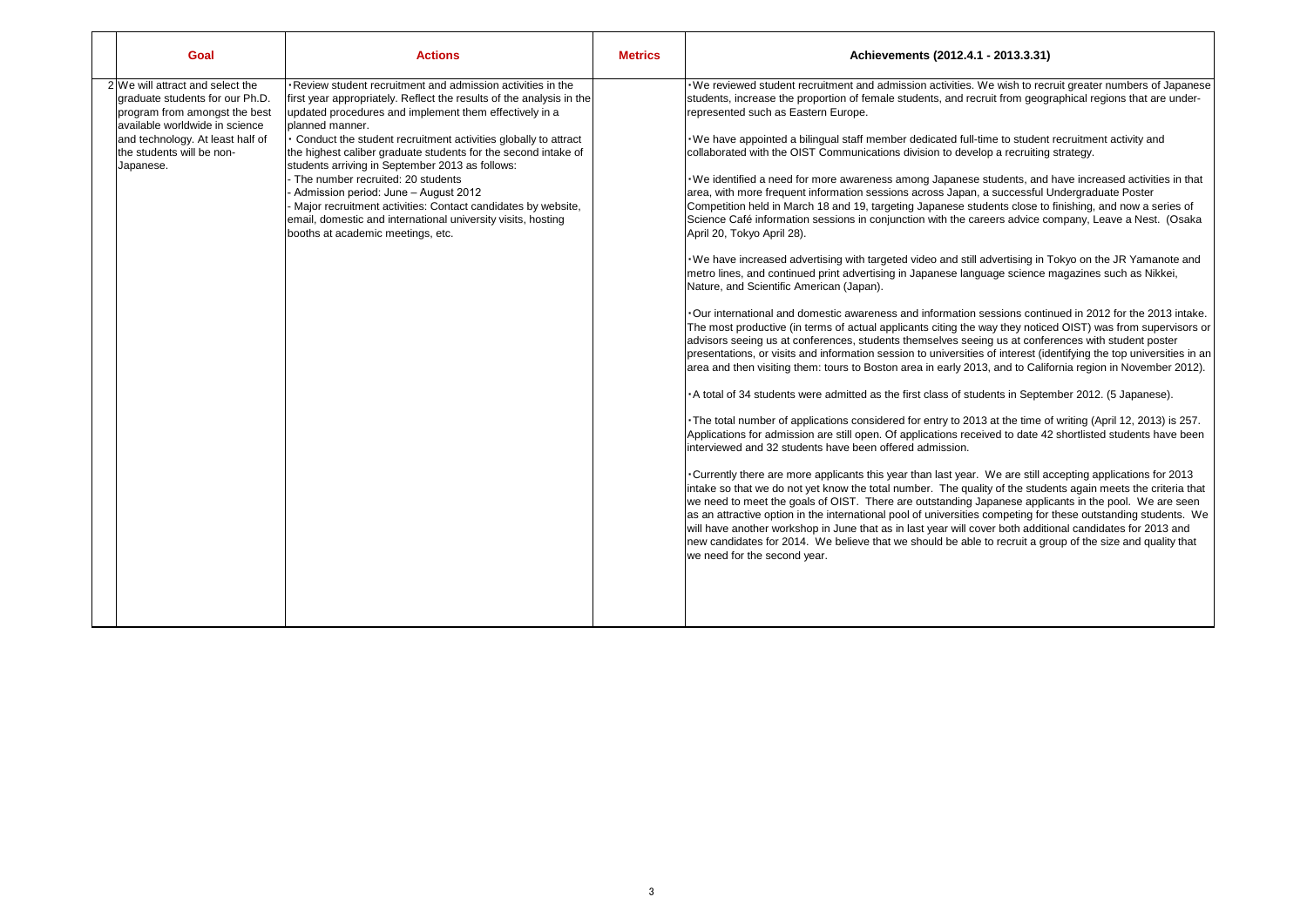| <b>Goal</b>                                                                                                                                                                                                                                                                                                                                                                                                                        | <b>Actions</b>                                                                                                                                                                                                                                                                                                                                                                                                                                                                                                                                                                                                                                                                                                                                                                                                                                                                                                                                                                                                                                                                                                                                                                                                                                                                                                                                                                                                                                                                                                                                                       | <b>Metrics</b>                                                                                                                                                                                                                                                                                                                               | Achievements (2012.4.1 - 2013.3.31)                                                                                                                                                                                                                                                                                                                                                                                                                                                                                                                                                                                                                                                                                                                                                                                                                                                                                                                                                                                                                                                                                                                                                                                                                                                                                                                                                                                                                                                                                                                                                                                                                                                                                                                                                                                                    |
|------------------------------------------------------------------------------------------------------------------------------------------------------------------------------------------------------------------------------------------------------------------------------------------------------------------------------------------------------------------------------------------------------------------------------------|----------------------------------------------------------------------------------------------------------------------------------------------------------------------------------------------------------------------------------------------------------------------------------------------------------------------------------------------------------------------------------------------------------------------------------------------------------------------------------------------------------------------------------------------------------------------------------------------------------------------------------------------------------------------------------------------------------------------------------------------------------------------------------------------------------------------------------------------------------------------------------------------------------------------------------------------------------------------------------------------------------------------------------------------------------------------------------------------------------------------------------------------------------------------------------------------------------------------------------------------------------------------------------------------------------------------------------------------------------------------------------------------------------------------------------------------------------------------------------------------------------------------------------------------------------------------|----------------------------------------------------------------------------------------------------------------------------------------------------------------------------------------------------------------------------------------------------------------------------------------------------------------------------------------------|----------------------------------------------------------------------------------------------------------------------------------------------------------------------------------------------------------------------------------------------------------------------------------------------------------------------------------------------------------------------------------------------------------------------------------------------------------------------------------------------------------------------------------------------------------------------------------------------------------------------------------------------------------------------------------------------------------------------------------------------------------------------------------------------------------------------------------------------------------------------------------------------------------------------------------------------------------------------------------------------------------------------------------------------------------------------------------------------------------------------------------------------------------------------------------------------------------------------------------------------------------------------------------------------------------------------------------------------------------------------------------------------------------------------------------------------------------------------------------------------------------------------------------------------------------------------------------------------------------------------------------------------------------------------------------------------------------------------------------------------------------------------------------------------------------------------------------------|
| <b>1.2 Scientific Research</b><br>3 OIST Graduate University will<br>continue to conduct world-class<br>research in cross-disciplinary<br>fields of science. OIST Graduate<br>University will encourage,<br>motivate and support its talented<br>faculty by promoting a<br>collaborative research<br>environment, leveraging cutting-<br>edge facilities and equipment,<br>and through systematic and<br>rigorous research review. | (Promotion of cross-disciplinary research)<br>Promote cutting-edge research in cross-disciplinary fields<br>such as next-generation energy, marine science, imaging, and<br>health, with the FY2012 budget to be funded through the<br>special framework (Okinawa Promotion Education and<br>Research Project). (See Attachment #1-1 for the list of<br>research units as of February 2012 and Attachment #1-2 for<br>the major scientific areas of research.)<br>Continue to promote interactions and collaborations between<br>researchers in different fields through internal seminars,<br>researchers' retreat, and other occasions.                                                                                                                                                                                                                                                                                                                                                                                                                                                                                                                                                                                                                                                                                                                                                                                                                                                                                                                            | ·Number of<br>researchers<br>$\vert$ (faculty, postdocs, $\vert$<br>technicians, and<br>students)<br>·Number of<br>research<br>publications (by<br>(impact factor)<br>. Number of press<br>announcements<br>and/or<br>conferences<br>about research<br>results<br>.Number of<br>research honors<br>.Number of<br>research units<br>evaluated | Ten new faculty were brought into the OIST research program, settled in labor<br>necessary facilities, assisted with hiring research staff, and settled in the Okina<br>Laboratory 2 was brought into operation with new shared physics and life sci<br>The opening of the Graduate School academic program, the arrival of the firs<br>introduction of student laboratory rotations have greatly expanded the breadth<br>scientific research program and offers new opportunities for interactions among<br>Number of researchers<br>(# of people)<br>Number of<br>Mar. 31, 2013<br>Mar. 31, 2012<br>Increased /<br>(FY2012)<br>(FY2011)<br>Decreased<br>1(2)<br>45(29)<br>46 (31)<br>Faculty<br>5(3)<br>Group Leader<br>12(2)<br>17(5)<br>89 (45)<br>137 (84)<br>48 (39)<br>Researcher<br><b>Graduate Student</b><br>8(5)<br>8(8)<br>16 (13)<br>Research Assistant<br>13(8)<br>Technician<br>45 (15)<br>58 (23)<br>Total<br>274 (156)<br>199 (96)<br>75 (60)<br>(Remarks)<br>The above number does not include the number of assistants, etc. of each res<br>The number shown in the parentheses is of non-Japanese researchers.<br>Cross-disciplinary programs in marine science, new sources of energy, image<br>implemented both with the funding from the special framework (Okinawa Prom<br>Research Project) and OIST subsidy funding. These included new ocean obse<br>open ocean, and thermal vent communities; solar cells that are more efficient and<br>current-turbine generators; new cryogenic electron microscopic analysis; geno<br>of Okinawa coral species; and systems biology.<br>Research unit presentations, faculty seminars, research and instrumentation<br>afternoon tea, informal meals and receptions with visiting speakers proved a ri<br>and interacting with faculty and researchers in other units. |
|                                                                                                                                                                                                                                                                                                                                                                                                                                    | (Research Support)<br>Recruit experienced technical staff, especially in physical<br>science, to provide high quality research support, including<br>support for use of the compact light source to be purchased<br>with the previous fiscal year's special framework budget.<br>In April 2012, establish the Marine Sciences Resource<br>Section in charge of management of the Okinawa Coastal<br>Ocean Observing System, which is also funded by the<br>previous fiscal year's special framework budget, and<br>coordination within the University and with other institutions<br>interested in the equipment, with an aim of promoting<br>international partnerships concerning marine research.<br>Create common resource spaces in Laboratory 2, as those<br>of Laboratory 1, to promote exchange and collaboration<br>among researchers and achieve optimized use of research<br>resources.<br>OIST Open Technology Center will introduce unified<br>equipment/service scheduling, booking, and cost charging<br>system for fair and efficient use of common research<br>resources. In addition, it will facilitate the use of OIST's<br>research facilities by external researchers including those of<br>industry based on appropriate policies.<br>Relocate the genome sequencing center to the main campus<br>from the rental facility in Uruma in around August 2012 and<br>start its operation on the campus: this will benefit OIST by<br>increasing efficiency in research activities and enhancing the<br>interaction with other research functions. |                                                                                                                                                                                                                                                                                                                                              | • New section leaders with wide experiences were recruited for Physics Resrou<br>Research Sections. Technical staff with specialized experiences were also rec<br>and Animal Resources sections.<br>· The Marine Sciences Resource Section was established to assist in manager<br>Ocean Observing System. OIST is taking delivery from Woods Hole Oceanog<br>remaining components of the system, which will be installed in collaboration wi<br>• A common clean room and a physics equipment room were created in Lab 2<br>regularly for their use, sharing of expertises, and discussions of the manageme<br>created in Level C for biology and chemistry common resources.<br>Open Technology Center prepared the rules and workflows for traning, booki<br>princple of cost charging for internal, external academic, and external industry<br>Common Resource Advisory Commitee and among the executve members.<br>Open Technology Center organized a symposium with local industry leaders<br>advanced equipment use by food, agriculture, fishery, and other industries. The<br>analyses for trial uses, and several requests are expected in FY2013 under ap<br>mechanism.<br>• The Research Equipment Database (RED) was created by the initiative of Bio<br>it was liked to a new web-based booking system in cooperation of Information<br>• DNA Sequencing Section is fully up and running in the main campus with add<br>the efficiency of the workflow including sample preparation. Communication bet<br>staff were improved and the user units increased from 8 to 12. A new sequenc<br>Lab 2, which is maintained by the section staff but operated by users themself                                                                                                                                                |

oratory space, outfitted with awa community. iences facilities.

rst class of students, and the i and expertise of the OIST ng the units.

search unit.

ging and health were *f* otion Education and Rervation systems in coral, and cheaper; new oceanomic and expression analysis

n training sessions, a weekly rich environment for meeting

uces and Sponsored cruited for Physics, Biology,

<sub>e</sub>ment of the Okinawa Coastal graphic Institution of the vith the Churaumi Aquarium.

level A, such that users meet rent. Common spaces are also

ing, and cost charging. The wers were considered at

to grasp the needs for ere were two cases of ppropriate cost-charging

iology Resources Section and **Services Section.** 

ditional equipment to improve tween the users and section cer (MiSeq) was introduced in fves for timely use.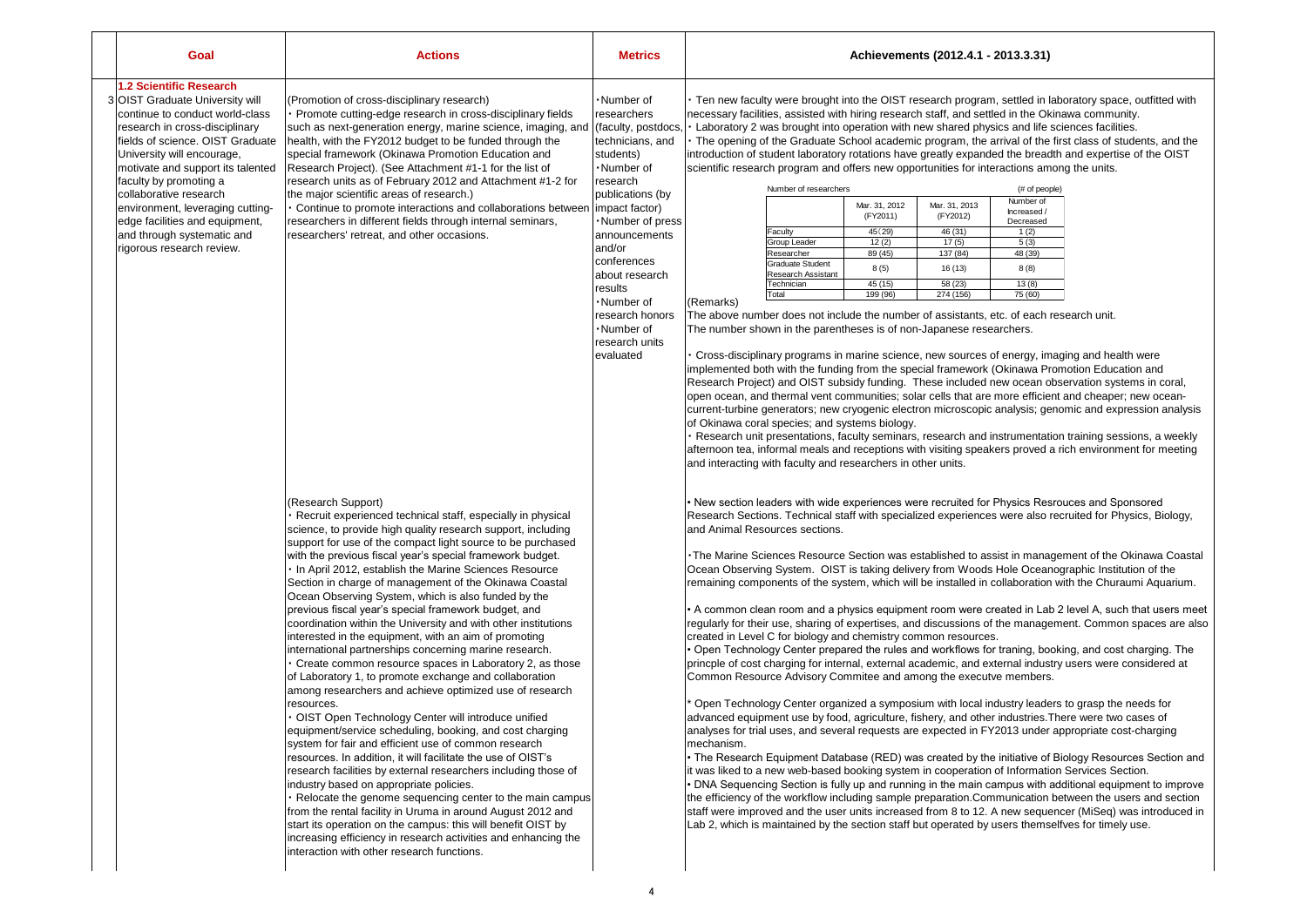and Public Relations Division, new publications in leading journals ed on the OIST internet home page and on several occasions were press releases and press conferences.

Tokyo and one in Okinawa for the editorial writers of the leading dealing with research at OIST were sent out.39 web articles were ade 36 times. OIST has an outstanding Web site. It is the only

ant increase):

cessing the website from Japan, Taiwan, and China. are accessing from Japan.

will complete evaluation of 7 units for promotion and/or renewal. ew results that respect the need for confidentiality of the process rovide public reports of the reviews.

culty Assembly, a plan for new faculty searches for two positions in e, and one position in mathematics/statics have been developed

vertise for, interview, and, if appropriate candidates exist, andard application format will be used with review and on site e will be used for excellence in the international and Japanese

| Goal                                                                                                                                                                                                                                                                                                                                                                                                                                                 | <b>Actions</b>                                                                                                                                                                                                                                                                                                                                                                                                                                                                                                                                                                                                                                                                                                                                                                                                        | <b>Metrics</b> | <b>Achieve</b>                                                                                                                                                                                                                                                                                                                                                                                                                                                                                           |
|------------------------------------------------------------------------------------------------------------------------------------------------------------------------------------------------------------------------------------------------------------------------------------------------------------------------------------------------------------------------------------------------------------------------------------------------------|-----------------------------------------------------------------------------------------------------------------------------------------------------------------------------------------------------------------------------------------------------------------------------------------------------------------------------------------------------------------------------------------------------------------------------------------------------------------------------------------------------------------------------------------------------------------------------------------------------------------------------------------------------------------------------------------------------------------------------------------------------------------------------------------------------------------------|----------------|----------------------------------------------------------------------------------------------------------------------------------------------------------------------------------------------------------------------------------------------------------------------------------------------------------------------------------------------------------------------------------------------------------------------------------------------------------------------------------------------------------|
|                                                                                                                                                                                                                                                                                                                                                                                                                                                      | (Publication and communication)<br>Continue to promote publication of research results in<br>international science journals with high impact factors and<br>participation in international conferences by encouraging<br>researchers through the research evaluation system described<br>below.<br>Provide accessible information about our research and its<br>results to the general public in Japan and around the world<br>through the OIST web site, press releases, and press<br>conferences.                                                                                                                                                                                                                                                                                                                   |                | In cooperation with the Communications<br>and conference proceedings were featured<br>shared with professional news outlets via p<br>Major press conferences were held 2 in T<br>Japanese newspapers.11 press releases o<br>published. Press announcements were ma<br>fully bilingual university website in Japan.<br>·Number of unique visitors (a very significantly<br>FY2011: 272,173<br>FY2012: 754,630<br>· There was a great increase in visitors aco<br>Approximately 81% of our Unique Visitors |
|                                                                                                                                                                                                                                                                                                                                                                                                                                                      | (Research Evaluation)<br>Review research projects by external committees consisting<br>of world-class prominent scholars at the internationally highest<br>standard – the committees will rigorously evaluate the<br>achievements, uniqueness, future possibilities, and other<br>elements of the research unit with fair and transparent<br>standards, as was implemented under the operations of OIST<br>PC. The evaluation results will be utilized in judgments of<br>promotion of faculty members and continuation of the research<br>units. (In FY2012, evaluation of 7 units is planned.)<br>• Publish the summary of research evaluation expeditiously<br>after the utilization of the results in order to fulfill the<br>accountability to the public in using public expenses for the<br>research projects. |                | Panels of outstanding external reviewers<br>Standards for the publication of the revie<br>are being developed and will be used to pr                                                                                                                                                                                                                                                                                                                                                                     |
| <b>1.3 Faculty Recruitment</b><br>The results of our recent<br>recruitment demonstrate that<br><b>OIST Graduate University can</b><br>compete successfully against the<br>best worldwide institutions for the<br>highest caliber faculty. We will<br>make necessary preparations for<br>the next round of faculty search to<br>widen the foundation for cross-<br>disciplinary research. At least half<br>of the faculty should be non-<br>Japanese. | Develop strategies for enhancing education and research<br>programs of the university and present it to the Board of<br>Governors for its discussion: The efforts to create a faculty<br>development plan will be continued in order to identify the<br>scientific areas that will provide the maximum strategic<br>opportunities to OIST Graduate University and determine the<br>feasible number of positions and timing for future recruitment,<br>taking the status of campus development into account. The<br>plan will be developed by the President and Provost in<br>consultation with the current faculty, taking the matters pointed<br>out at the accreditation assessment into account.                                                                                                                   |                | After consultation with the BOG and Fac<br>chemistry, two positions in marine science<br>and implemented.<br>Search committees in each area will adv<br>recommend them for consideration. A sta<br>interviews. The same standards as before<br>research communities.                                                                                                                                                                                                                                     |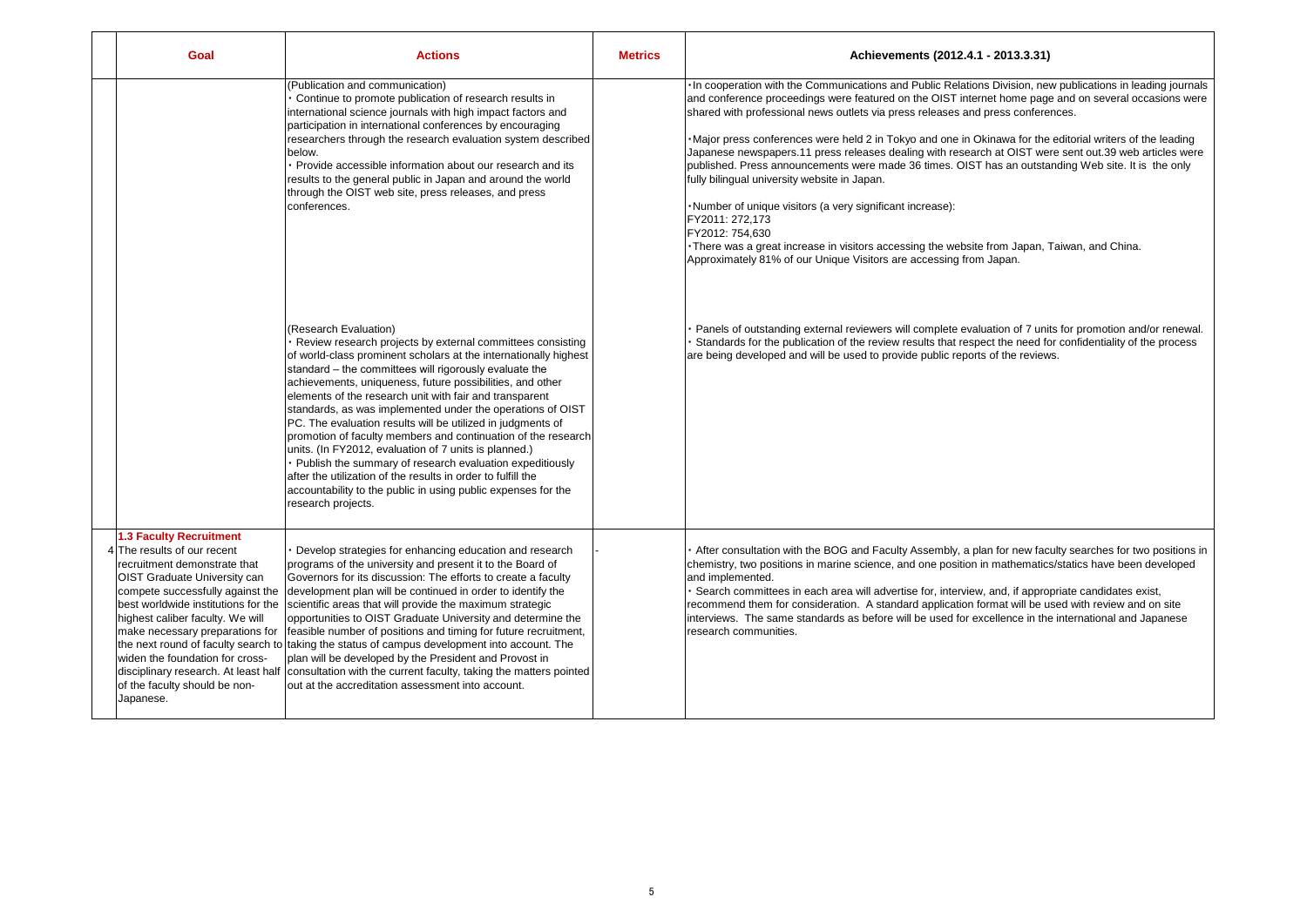rnships at OIST with a total of 113 applications received in FY 1 in laboratories at OIST. This includes a summer program taking ford University to OIST for a period of 10 to 12 weeks in June to top universities internationally, and exposed talented ants to the environment and facilities at OIST.

ve in applying and running the CITI-Japan project, funded by MEXT, earch safety and ethics at the global standard.

eign universities has been accepted based on two programs: ies with which OIST concluded cooperation agreements) and s than 6 months)

tudents continuing their research from previous year)  $c$ cepted of 113 applications

shops in FY2012: 428 ed workshops in FY2012: 321

| <b>Goal</b>                                                                                                                                                                                                                                                                                            | <b>Actions</b>                                                                                                                                                                                                                                                                                                                                                                                                                                                                                                                                                                                                                                                                                                                                                                                                                                                                                                                                                                                                                                                          | <b>Metrics</b>                                                                                                                                                                                                                                                                                                                                                                     | <b>Achiev</b>                                                                                                                                                                                                                                                                                                                                                                                                                                                                                                                                                                                                                                               |
|--------------------------------------------------------------------------------------------------------------------------------------------------------------------------------------------------------------------------------------------------------------------------------------------------------|-------------------------------------------------------------------------------------------------------------------------------------------------------------------------------------------------------------------------------------------------------------------------------------------------------------------------------------------------------------------------------------------------------------------------------------------------------------------------------------------------------------------------------------------------------------------------------------------------------------------------------------------------------------------------------------------------------------------------------------------------------------------------------------------------------------------------------------------------------------------------------------------------------------------------------------------------------------------------------------------------------------------------------------------------------------------------|------------------------------------------------------------------------------------------------------------------------------------------------------------------------------------------------------------------------------------------------------------------------------------------------------------------------------------------------------------------------------------|-------------------------------------------------------------------------------------------------------------------------------------------------------------------------------------------------------------------------------------------------------------------------------------------------------------------------------------------------------------------------------------------------------------------------------------------------------------------------------------------------------------------------------------------------------------------------------------------------------------------------------------------------------------|
| <b>1.4 Global Networking</b><br>5 OIST Graduate University will<br>continue to create strong<br>networks with the international<br>science community and increase<br>worldwide reputations by making<br>agreements with universities and<br>research institutions, hosting<br>academic workshops, etc. | Enhance collaborative relationships with other universities by $\cdot$ Number of<br>developing exchange agreements concerning interns, course<br>credits, and other exchange opportunities. (Repeated. See<br>1.1)<br>Continue to host international courses and workshops at the<br>highest level in the world and provide students and young<br>researchers with the opportunities of learning forefront science<br>and interacting with outstanding peers (about 8 international<br>courses/workshops are to be held in FY2012.) In addition,<br>actively support workshops/conferences by external institutes<br>held at OIST.<br>Design and host new summer and winter residential courses Seminars (hosted<br>for undergraduate students in appropriate subjects such as<br>physics, cell biology, and neuroscience.<br>Continue to implement the long-term and short-term student<br>programs developed by OIST PC, and through those<br>programs, accept students from universities in Japan and<br>around the world for practical trainings in research units. | collaboration<br>agreements with<br>Iuniversities and<br><b>I</b> research<br>linstitutions<br>.Number of<br>linternational<br>courses and<br>workshops<br>. Number of<br>by research units)<br>.Number of<br>participants of<br>courses,<br>workshops, and<br><b>seminars</b><br>.Number of<br><b>students</b><br>accepted from<br>domestic and<br>Iinternational<br>universities | . Currently there is growing interest in inter<br>2012, and 31 interns accepted and hosted<br>12 research interns from Harvard and Oxf<br>August. This raised the profile of OIST at t<br>undergraduates and potential PhD applica<br>• Research Safety Section took an initiative<br>to create on-line training materials on rese<br>Students from various domestic and fore<br>Special Research Student (from universitie<br>Research Intern (Internship program, less<br>· Special Research Student: 23 (incl. 10 st<br>Research Intern: 31 students has been ac<br>. Total Attendee of the OIST funded works<br>Total Foreign Attendeeof the OIST funde |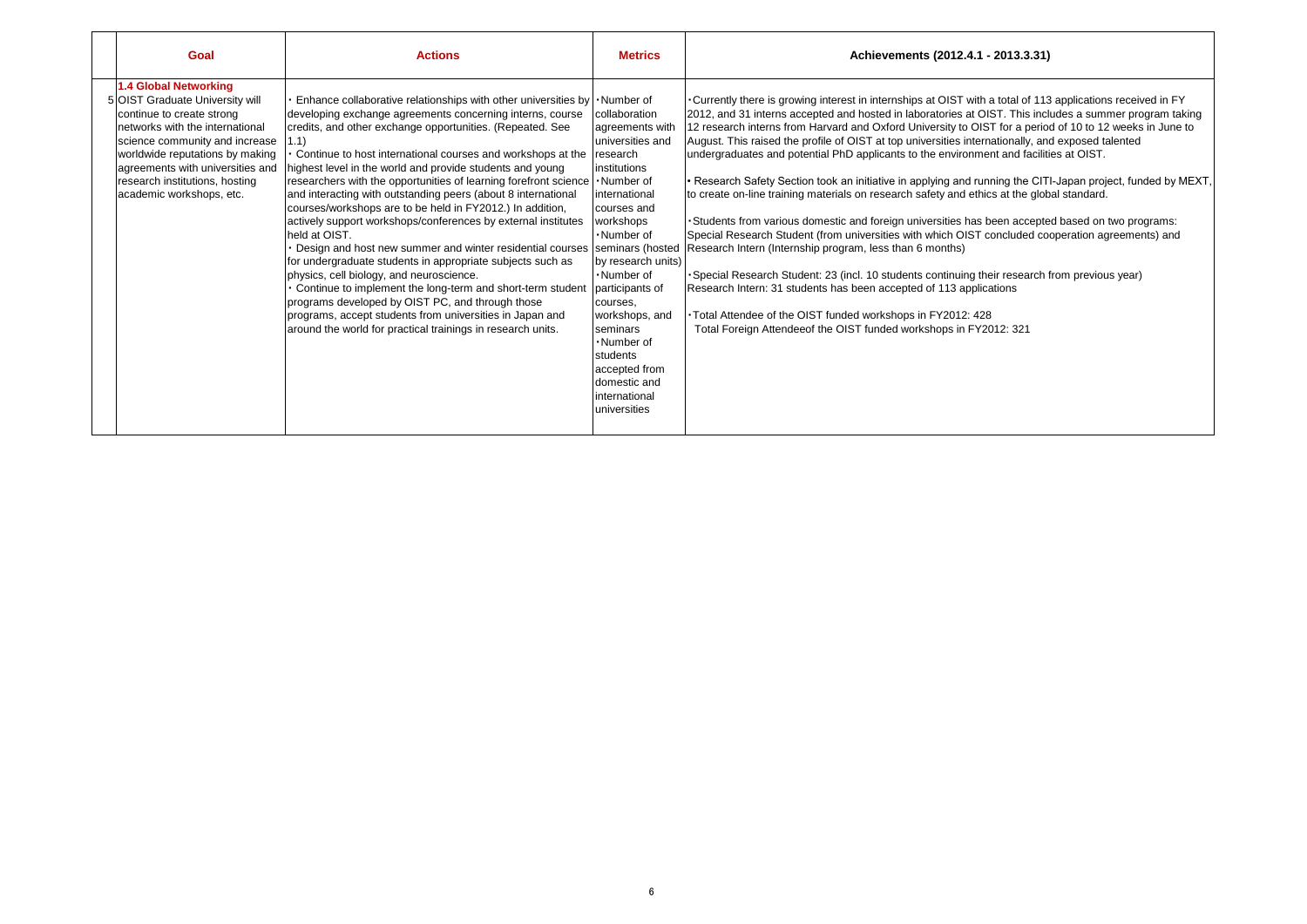arch contracts with 16 companies (of which local companies are 7 from two private foundations were realized.

nd results have been judged very positively by the Company nder preparation.

cond time and coorganised its attendance with other Okinawa The event went successful bringing many contact points with l. These contacts are followed by exploration of research

application to the International Intellectual Cluster program by ers and other academic and industrial parties regarding the R&D of

een designed that has allowed faster international protection in communicate as soon as possible after their invention disclosure. ( Cambridge KT Ltd. in UK, Chen Yoshimura LLP in USA, Tsukuni execute the evaluation and patent application. Two IP Seminars by 012 and by Dr. Akiko Kobayashi from Lambent IP in USA in March earchers were invited. Dr. David Secher from Cambridge KT Ltd, fer closely affiliated with University of Cambridge TLO was invited tecutives and Professors.

ation committee" has been implemented to provide a formal usiness plans disclosed by OIST researchers. This Committee by a Non Disclosure Agreement and help making a decision on the n committee was held 14 times on 16 inventions and 2 business

Technology Licensing" focuses on identifying new business or IP introduced three new ventures projects in a competition for funding FART). Two projects were awarded and one is still under

dialog has been intensified with the relevant sections of OPG section. OIST is member of a steering committee including other onsored by OPG aiming at providing further guidelines and the R&D Cluster, largely based upon the conclusion of the second arch 2012. The report will be released on early FY2013.

| <b>Goal</b>                                                                                                                                                                                                                                                                                                                                                                     | <b>Actions</b>                                                                                                                                                                                                                                                                                                                                                                                                                                                                                                                                                                                                                                                                                                                                                                                                                                                                                                                                                                                                                                                                                                                                                                                                                                                                                                                                                                                                                                                                      | <b>Metrics</b>                                                                                                                                                              | <b>Achieve</b>                                                                                                                                                                                                                                                                                                                                                                                                                                                                                                                                                                                                                                                                                                                                                                                                                                                                                                                                               |
|---------------------------------------------------------------------------------------------------------------------------------------------------------------------------------------------------------------------------------------------------------------------------------------------------------------------------------------------------------------------------------|-------------------------------------------------------------------------------------------------------------------------------------------------------------------------------------------------------------------------------------------------------------------------------------------------------------------------------------------------------------------------------------------------------------------------------------------------------------------------------------------------------------------------------------------------------------------------------------------------------------------------------------------------------------------------------------------------------------------------------------------------------------------------------------------------------------------------------------------------------------------------------------------------------------------------------------------------------------------------------------------------------------------------------------------------------------------------------------------------------------------------------------------------------------------------------------------------------------------------------------------------------------------------------------------------------------------------------------------------------------------------------------------------------------------------------------------------------------------------------------|-----------------------------------------------------------------------------------------------------------------------------------------------------------------------------|--------------------------------------------------------------------------------------------------------------------------------------------------------------------------------------------------------------------------------------------------------------------------------------------------------------------------------------------------------------------------------------------------------------------------------------------------------------------------------------------------------------------------------------------------------------------------------------------------------------------------------------------------------------------------------------------------------------------------------------------------------------------------------------------------------------------------------------------------------------------------------------------------------------------------------------------------------------|
| <b>1.5 Collaboration with Industry</b><br>6 OIST Graduate University will<br>endeavor to advance research<br>results to the market and thus to<br>enrich the society. In 2011, OIST<br>established its first collaborative<br>agreement with industry. We will<br>continue to build collaboration<br>with industry and appropriately<br>properties produced by our<br>research. | (Research Exchange and Collaboration)<br>• Through efforts such as exchange visits of researchers,<br>continue to promote research exchanges and joint research<br>with industry, including both major corporations and venture<br>firms.<br>• Determine priority industrial sectors and develop/implement<br>a communication plan targeted towards these sectors, taking<br>into account the findings from the 2nd international workshop<br>manage and utilize the intellectual on R&D cluster development in Okinawa to be held in March<br>2012. Communicate with industry on OIST's research profiles<br>to match industry needs with OIST research results through<br>various opportunities, including industrial events/conferences<br>such as BioJapan 2012 in October.<br>Promote shared use of OIST's cutting-edge research<br>facilities and tools with researchers of other universities or<br>companies by providing the information of available facilities<br>and tools on OIST Website etc (See 1.2)<br>Consider an internship program with high potential<br>researchers in industry.<br>Continue the existing three collaborative research projects<br>with venture firms and academic institutions in Okinawa under<br>the "Collaborative Research Project toward Developing<br>Intellectual Cluster" funded by OPG, including research on<br>biological resources of Okinawa. In addition, contribute to<br>academic meetings and symposiums under the project. | ·Number of<br>collaborative<br>projects with<br>companies<br>(collaboration<br>agreements, joint<br>commercialization collaborations.<br>of intellectual<br>property, etc.) | • Collaboration agreements and joint resea<br>(new 6, on-going 1) and research funding<br>Agreement with Shionogi was executed ar<br>researchers. The second agreement is ur<br>OIST participated in BioJapan for the set<br>participants, creating an "Okinawa center".<br>research projects, private companies from Japan and abroad<br>• Open Technology Center supported the a<br>OPG by bringing together OIST researche<br>slow-digestive rice.                                                                                                                                                                                                                                                                                                                                                                                                                                                                                                        |
|                                                                                                                                                                                                                                                                                                                                                                                 | (Intellectual Property Management)<br>• Utilize external expertise effectively for efficient and strategic<br>management of intellectual property – this will include the<br>establishment of a committee including external expert<br>members to review OIST in house inventions and make<br>recommendation on patent filing and selecting patent<br>attorneys that allow direct filing in English language and in the<br>different fields relevant to OIST.<br>Continue to provide training opportunities to faculty and<br>postdocs to increase awareness of the importance of<br>appropriate acquisition and protection of intellectual property.<br>(R&D Cluster Development)<br>• Monitor the implementation status of the recommendations<br>made at the international workshops on R&D cluster<br>development in Okinawa and share it with stakeholders in<br>Okinawa such as local industry associations.                                                                                                                                                                                                                                                                                                                                                                                                                                                                                                                                                                  |                                                                                                                                                                             | A new patent application scheme has be<br>order to not impede researchers ability to a<br>Three very reliable external patent offices<br>& Associates in Japan) were identified to e<br>Prof. Kouzou Kubo from NAIST in June 20<br>2013 were organized where all OIST Rese<br>an international expert in technology trans<br>to discuss on OIST IP policy with OIST exe<br>· The "Invention/Business potential evalua<br>process of evaluation of inventions and bu<br>includes external experts that are bound b<br>opportunity to patent or not. The evaluation<br>plans.<br>• The section "Business Development and<br>opportunities from OIST research. IT has i<br>support in a new program from MEXT (ST<br>consideration.<br>• For the development of R&D cluster, the<br>including the new business development s<br>stakeholders from Okinawa for a study spo<br>recommendation for the development of t<br>R&D Cluster Workshop held in OIST in Ma |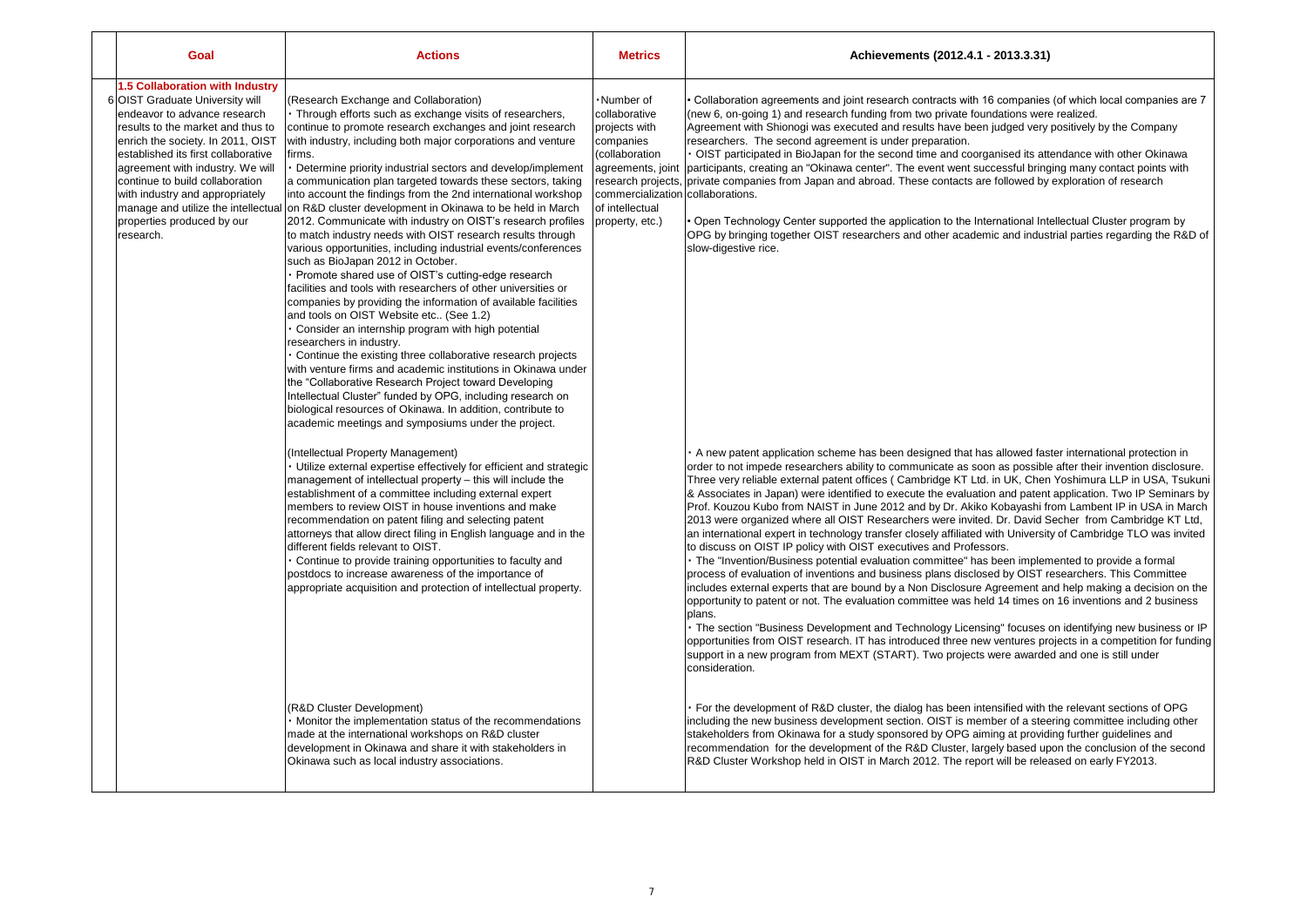eld in May, October and February. In the BOG meeting in May, 2011 were reported and evaluated. Key issues were discussed in es include: New Faculty hiring (May meeting), and technology g) that were discussed in detail in combined sessions that f both the BOG and BOC.

continued to be utilized for the BOG and BOC meetings to ve participation of governors and councilors who were in distant

leadership in all matters of daily operation of the OIST SC and steady implementation of the business plan.

I audit, in Sep 2012, Jan 2013 and April 2013, on all aspects of ed after each audit on the result and explained to the President. concerning VPs and recommended improvements of business

submitted to BOG and BOC in May.

while participating in VPAC's weekly meetings, the Auditors ation from the President, Provost, and other VPs when necessary ement condition of this University.

of student applications, implementation of a system for managing performance were implemented. This included an online ving applications, a full academic management system ("Sakai"). blemented. A Chief Information Officer position was established, or general research and administrative IT was established, and the rch Support Division was strengthened with new staff with raming experience. The Scientific Computing Committee. ation Services Section was strengthened with new hires in ance. An IT Service and Support Committee was established with hents. The networking, email, data storage, internet access all iter functionality, reliability and security. These developments are

with the President/CEO, Provost/Vice CEO, Vice Presidents, and are information and review the status of business operations.

AO by submitting the monthly budget execution report, by Meetings and by participating in the Expert Panel meeting. (an; Expert Panel : in July and December)

|  | <b>Goal</b>                                                                                                                                                                                                                                                                                                                                                                                                                                                                                                                                                                                                                                                                                                                                                                                                                                                                                                                                                                                                                                                                                                                                                     | <b>Actions</b>                                                                                                                                                                                                                                                                                                                                                                                                                                                                                                                                                                                                                                                                                                                                                                                                                                                                                                                                                                                                                                                                                                                                                                                                                                                                                                                                                                                                                                                                                                                                                                                                                                                                                                                                                                                                                                                                                                                                                                                                                                                                                                                                               | <b>Metrics</b> | <b>Achieve</b>                                                                                                                                                                                                                                                                                                                                                                                                                                                                                                                                                                                                                                                                                                                                                                                         |
|--|-----------------------------------------------------------------------------------------------------------------------------------------------------------------------------------------------------------------------------------------------------------------------------------------------------------------------------------------------------------------------------------------------------------------------------------------------------------------------------------------------------------------------------------------------------------------------------------------------------------------------------------------------------------------------------------------------------------------------------------------------------------------------------------------------------------------------------------------------------------------------------------------------------------------------------------------------------------------------------------------------------------------------------------------------------------------------------------------------------------------------------------------------------------------|--------------------------------------------------------------------------------------------------------------------------------------------------------------------------------------------------------------------------------------------------------------------------------------------------------------------------------------------------------------------------------------------------------------------------------------------------------------------------------------------------------------------------------------------------------------------------------------------------------------------------------------------------------------------------------------------------------------------------------------------------------------------------------------------------------------------------------------------------------------------------------------------------------------------------------------------------------------------------------------------------------------------------------------------------------------------------------------------------------------------------------------------------------------------------------------------------------------------------------------------------------------------------------------------------------------------------------------------------------------------------------------------------------------------------------------------------------------------------------------------------------------------------------------------------------------------------------------------------------------------------------------------------------------------------------------------------------------------------------------------------------------------------------------------------------------------------------------------------------------------------------------------------------------------------------------------------------------------------------------------------------------------------------------------------------------------------------------------------------------------------------------------------------------|----------------|--------------------------------------------------------------------------------------------------------------------------------------------------------------------------------------------------------------------------------------------------------------------------------------------------------------------------------------------------------------------------------------------------------------------------------------------------------------------------------------------------------------------------------------------------------------------------------------------------------------------------------------------------------------------------------------------------------------------------------------------------------------------------------------------------------|
|  | 2.1 Basic structures for governance and business operations<br>7 The Board of Governors (BOG),<br>which consists mainly of non-<br>executive members based on the<br><b>OIST SC Act and the OIST</b><br>Bylaws unlike the case of most<br>Japanese traditional institutions,<br>takes ultimate responsibility for<br>operation of the OIST SC and<br><b>OIST Graduate University. The</b><br>Board of Councilors (BOC)<br>reviews the operations of the<br>corporation with broad views of<br>the society, including those of the<br>local community. These two<br>in ensuring effective and<br>transparent governance of the<br>OIST SC in accordance with<br>pertinent Japanese laws and the<br>OIST SC Bylaws. The<br>CEO/President will continue to<br>provide the leadership in the<br>execution of the business plan<br>and accountable to the BOG and<br>the BOC. The governance of<br>OIST SC especially features the<br>appropriate relationship between<br>these boards and the<br>CEO/President. Auditors of the<br>corporation will conduct rigorous<br>audits to ensure appropriateness<br>and efficiency of the operations of<br>the corporation. | <b>Chapter 2 Governance &amp; Administrative Transparency and Efficiency</b><br>· Regular BOG and BOC meetings will be held in May,<br>September and February. In the BOG meeting in May, the<br>performance and achievements of FY2011 will be reported<br>and evaluated. In addition, medium-term strategies for future<br>development will be discussed in the meeting (See 1.3).<br>· BOG and BOC has established subcommittees to ensure<br>effectiveness of their functions. Activities of these<br>subcommittees will receive sufficient administrative support.<br>(Subcommittees of the BOG: Steering, Business and Finance,<br>Research and Academics, Audit and Compliance, and (Ad-<br>hoc) Community Relations. Subcommittees of the BOC:<br>University Management, Budget and Finance, Academics and<br>Research and Sustainable Development for Okinawa.) A web<br>or telephone conference system will continue to be utilized for<br>boards will play key roles together the BOG and BOC meetings to enhance efficiency as well as<br>promote active participation of governors and councilors who<br>are in distant locations.)<br>· The CEO/President will continue to exercise leadership in all<br>matters of daily operation of the OIST SC and the OIST<br>Graduate University and ensure steady implementation of the<br>business plan.<br>· Auditors will continue to conduct rigorous regular audits of all<br>aspects of business operations, including budget execution,<br>tendering and contracts, and the status of compliance, based<br>on the Auditing Plan developed in advance while coordinating<br>with internal audits and accounting audits, and conduct special<br>audits in addition when deemed necessary. While keeping<br>appropriate independence, Auditors will continue to maintain<br>effective communications with the university management<br>through the Vice President in charge and will be provided<br>sufficient information and staffing necessary for conducting<br>their duties. Result of Auditors' audit will be reflected in future<br>operations through their reporting at BOG meetings, etc. |                | Regular BOG and BOC meetings were he<br>the performance and achievements of FY2<br>detail by both the BOG and BOC. Example<br>development and transfer (October meeting<br>included all the relevant sub-committees of<br>A web or telephone conference system co<br>enhance efficiency as well as promote active<br>locations.<br>· The CEO/President continued to exercise<br>the OIST Graduate University and ensure s<br>Auditors conducted a total of 3 periodical<br>business operations. A report was prepare<br>At the same time, it was informed to all the<br>operations.<br>· Auditors' Audit Report for FY2012 will be<br>Aside from the periodical audit activities,<br>gathered information on the business opera<br>to gain better understanding of the manage                          |
|  | 8 OIST Graduate University will<br>continue to build and maintain the<br>administrative organizations by<br>which a world-class international<br>graduate university will be<br>effectively administered. OIST<br>Graduate University will keep<br>close contact with the Cabinet<br>Office (CAO) to be accountable<br>for its budget execution and<br>business operations to the<br>Japanese Government.                                                                                                                                                                                                                                                                                                                                                                                                                                                                                                                                                                                                                                                                                                                                                       | Continue to strengthen the functions necessary for accepting  -<br>students and expanding research activities, such as academic<br>service and research support functions, and build appropriate<br>organizational structures to cope with the increasing use of<br>information technology while ensuring information security. On<br>an organizational change or establishing a new position in the<br>organization, clarify the roles and responsibilities of the new<br>organization or positions. (See Attachment #2 for the<br>organization chart as of February 2012.)<br>• Continue to hold regular (i.e. monthly, weekly and daily)<br>meetings with the President/CEO, Provost/Vice CEO, Vice<br>Presidents, and Chairperson of Faculty Assembly etc. to share<br>information and review the status of business operations. In<br>addition, hold all-hands meetings as necessary.<br>• Maintain close communication with CAO through the Vice<br>President in charge of governmental relations. In addition to<br>making a monthly report of the budget execution status to the<br>CAO, information such as the status of implementation of the<br>Business Plan will be communicated to the CAO in the<br>Quarterly Meeting started in January 2012.                                                                                                                                                                                                                                                                                                                                                                                                                                                                                                                                                                                                                                                                                                                                                                                                                                                                                               |                | Support for efficient and effective review of<br>academic courses, and monitoring student<br>evaluation system for accepting and review<br>Major restructuring of university IT was imp<br>an Information Services Support Section fo<br>Scientific Computing Section in the Resear<br>additional high speed networking and progr<br>membership was renewed and The Informa<br>networking, helpdesk, and server maintena<br>broad representation of organizational elem<br>underwent major upgrades to provide great<br>reflected in the updated organization chart.<br>OIST continued to hold regular meetings<br>Chairperson of Faculty Assembly etc. to sha<br>Maintained close communication with CA<br>preparing and implementing the Quarterly M<br>(Quarterly Meeting: in April, Aug, Nov and J |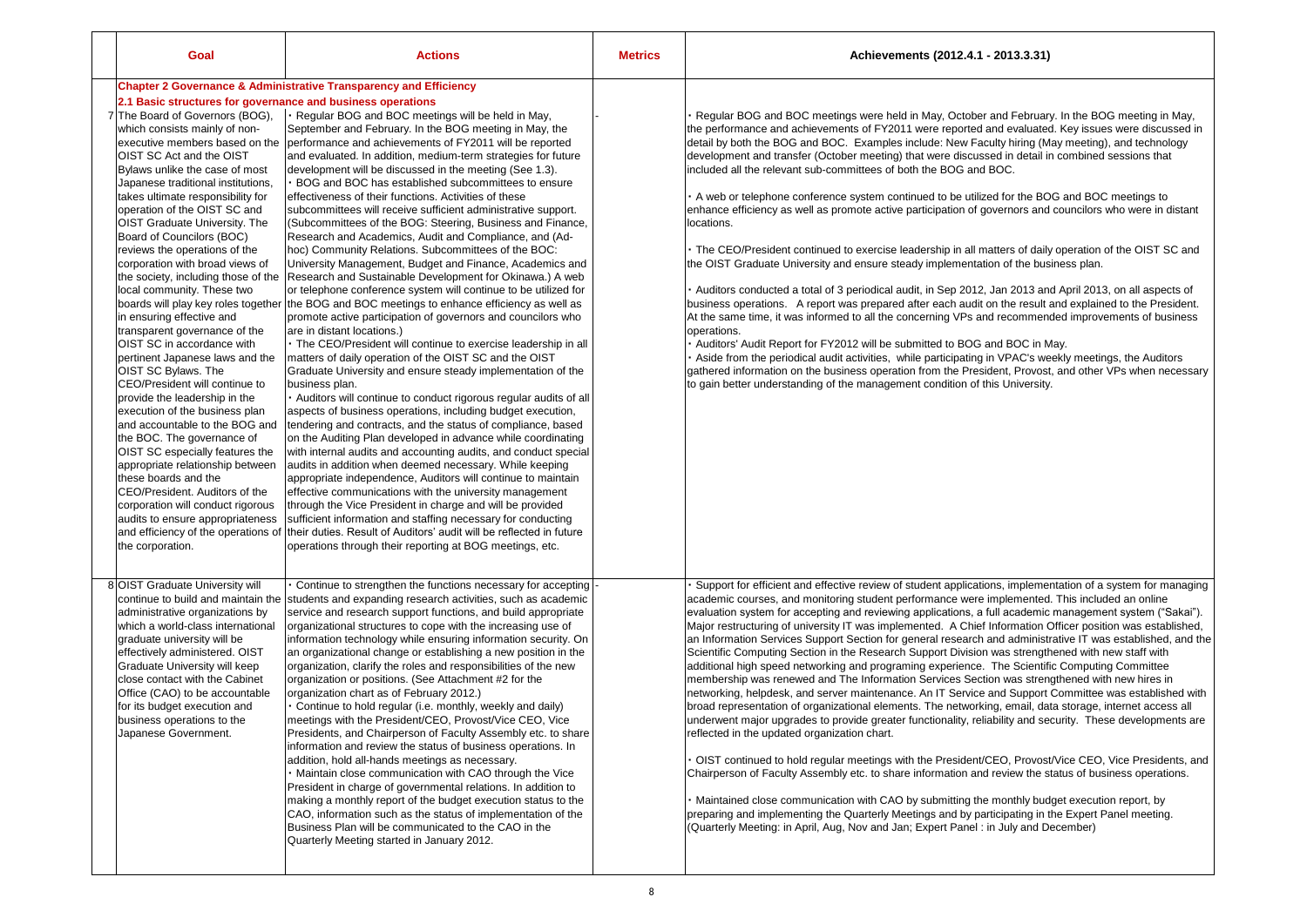izational structure of the university are established and ent the Business Plan to each budgetary unit were made on that

stem) is established to enable the division heads and section atus. The status of budget execution are reported monthly to the ew Meeting in order to ensure appropriate and integrated budget cilities. The budget execution status report to the CAO were done dget execution report has been introduced to monitor external

ng the fiscal year to review the predetermined threshold and

inar on the appropriate use and report of Kakenhi and other arly monitored the compliance of the usage with different rules for he recepients to submit appropriate reports to the funding

ce reviewed the appropriateness of the negotiated contracts etermined threshold (Building construction 2.5M, Goods 1.6M,

iated contracts (contract amount 1.6 JPY --> 5.0 JPY), further ling of contracting procedures were promoted. President in charge of compliance, as well as developed human bunting training courses provided by MOF Accounting Center and contract, procurement and accounting procedures. ts was held twice and the committee reviewed contracts er implementation of tendering.

Ind transparent procurement through measures such as experts and having their review on specifications of large se based on the University's policy and rules

| 2.2 Budget allocation and execution<br>9 On executing the budget including   Continue to have budgetary units, which are the<br>government subsidies, OIST<br>allocation/execution unit, consistent with the organizational<br>Graduate University will establish<br>structure of the university and allocate the necessary budget to<br>basis.<br>implement the Business Plan to each budgetary unit.<br>a system to enable appropriate<br>and effective allocation and<br>• The budget allocation and reporting process using the ERP<br>execution of budget to fulfill its<br>core-system will be stabilized. Each budget supervisor will<br>accountability to the government,<br>have access to a monthly statement. The status of budget<br>sponsors, and general public.<br>execution will be reported monthly to the President/CEO at the<br>monthly Budget Review Meeting in order to ensure appropriate<br>funding.<br>and integrated budget management including the Subsidy for<br>Facilities. In addition, report the budget execution status to the<br>CAO on monthly basis.<br>Continue to properly manage competitive research funds<br>including KAKENHI (Grants-in-Aid for Scientific Research) in<br>accordance with the rules provided to each grant under the<br>Vice Provost for Research while coordinating with the Budget<br>agencies.<br>and Accounting Section.<br>Continue to implement the procedures to comply with laws<br>and University policy and rules - the procedure in budget<br>execution includes reviews by the Vice President in charge of<br>Services 1.0M, Lease 0.8M).<br>compliance when individual budget expenditures exceed a<br>predetermined threshold.<br>Conduct internal audit under the Vice President in charge of<br>compliance, as well as develop human resources through<br>sending our staff to training courses provided by government<br>agencies, etc. on regular basis, to ensure proper contract,<br>procurement and accounting procedures.<br>A committee consisting of external experts will review of<br>contracts concluded by the University in order to ensure proper<br>implementation of tendering. In addition, exert efforts in<br>ensuring fair and transparent procurement through measures<br>such as establishing a committee including external experts | <b>Goal</b> | <b>Actions</b>                                              | <b>Metrics</b> | <b>Achievemer</b>                                                                                                                                                                                                                                                                                                                                                                                                                                                                                                                                                                                                                                                                                                                                                                                                                                                                                                                                                                                                                                                                                                                                                                                                                                       |
|-----------------------------------------------------------------------------------------------------------------------------------------------------------------------------------------------------------------------------------------------------------------------------------------------------------------------------------------------------------------------------------------------------------------------------------------------------------------------------------------------------------------------------------------------------------------------------------------------------------------------------------------------------------------------------------------------------------------------------------------------------------------------------------------------------------------------------------------------------------------------------------------------------------------------------------------------------------------------------------------------------------------------------------------------------------------------------------------------------------------------------------------------------------------------------------------------------------------------------------------------------------------------------------------------------------------------------------------------------------------------------------------------------------------------------------------------------------------------------------------------------------------------------------------------------------------------------------------------------------------------------------------------------------------------------------------------------------------------------------------------------------------------------------------------------------------------------------------------------------------------------------------------------------------------------------------------------------------------------------------------------------------------------------------------------------------------------------------------------------------------------------------------------------------------------------------------------------------------------------------------------------------------------------------------------------------------------------------|-------------|-------------------------------------------------------------|----------------|---------------------------------------------------------------------------------------------------------------------------------------------------------------------------------------------------------------------------------------------------------------------------------------------------------------------------------------------------------------------------------------------------------------------------------------------------------------------------------------------------------------------------------------------------------------------------------------------------------------------------------------------------------------------------------------------------------------------------------------------------------------------------------------------------------------------------------------------------------------------------------------------------------------------------------------------------------------------------------------------------------------------------------------------------------------------------------------------------------------------------------------------------------------------------------------------------------------------------------------------------------|
| tools/equipment for each purchase based on the University's<br>policy and rules.                                                                                                                                                                                                                                                                                                                                                                                                                                                                                                                                                                                                                                                                                                                                                                                                                                                                                                                                                                                                                                                                                                                                                                                                                                                                                                                                                                                                                                                                                                                                                                                                                                                                                                                                                                                                                                                                                                                                                                                                                                                                                                                                                                                                                                                        |             | and having their review on specifications of large research |                | Budgetary units consistent with the organization<br>the necessary budget allocation to implement th<br>· The organizational system (ERP core system)<br>heads to monitor their budget execution status.<br>President/CEO at the monthly Budget Review M<br>management including the Subsidy for Facilities<br>on monthly basis. In addition, a specific budget<br>Conducted two budget re-allocations during th<br>properly and effectively use the available funds.<br>Sponsored Research Section held a seminar<br>competitive grants. The section also regularly m<br>different funding schemes, and supported the re<br>• The Vice President in charge of compliance re<br>when those expenditures exceeded a predetern<br>Due to the revision of threshold for negotiated<br>reductions of contract amounts and streamling<br>Conducted internal audit under the Vice Presi-<br>resources through sending our staff to accounti<br>national school in Kyusyu to ensure proper cont<br>A committee consisting of external experts wa-<br>concluded by the University to ensure proper im<br>In addition, exerted efforts in ensuring fair and t<br>establishing a committee including external exp<br>research tools/equipment for each purchase ba |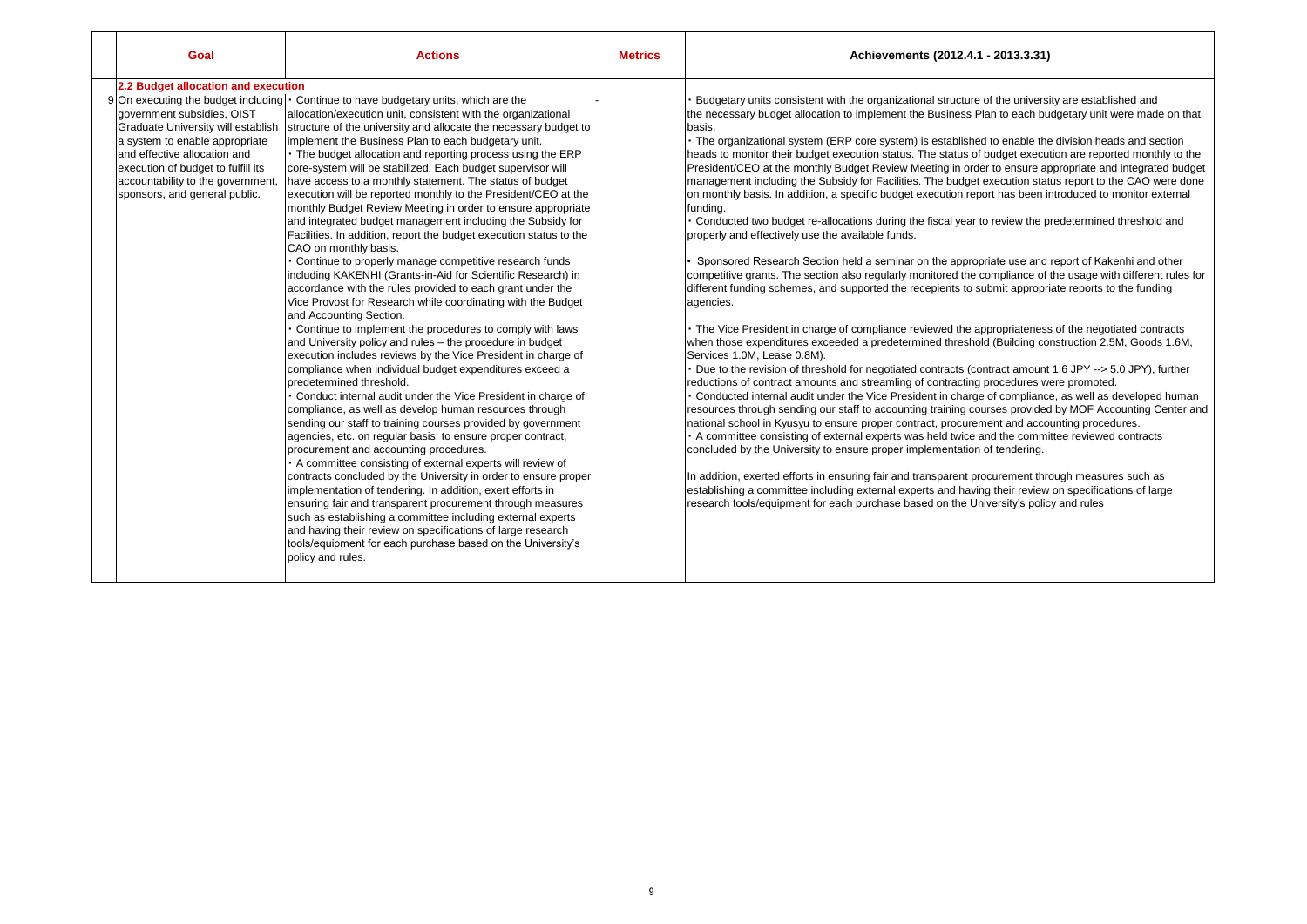ent of research equipment have been reorganised to improve cross different sections. Specific databases and weekly reports ement schedule on track. Succeeded in getting total discounts of ocurement. Promoted lease contracts of large equipment (15 on. Standardized procurement process that involves negotiations enders and contracts with direct participation of foreign

ce contracts and annual contracts based on procurement plans of copy machine usage, and translation charges. Succeeded in ncing reagents despite decrease of manufacturers' catalog price, tate-related items such as specialty gas and cooling media. sage to select a specific manufacturer, expecting volume

ored and we see a steady increase of its volume of activity, which bulk purchase.

was held every month to consider requests for new research lication with existing resources and possibility of common/shared

tation of tendering and contracts, we established a similar tee in OIST PC consisting of external experts, which would start ersity. Following the first meeting of the University's contract review ig 24, 2012) and the third (Jan 28, 2013) meetings were held in

ulation Committees and Technical Examination Committee review on specifications of large research tools/equipment for ensured budget execution in compliance with laws and PRP, by int reviewed by VPAC.

sured, such as by disclosing the reason for the negotiated contract letermined threshold (Building construction 2.5M, Goods 1.6M,

lion by utilizing the international price benchmark results for s' needs, expanded international procurement from multiple gapore, etc.) by dealing with inexpensive equipment as well. al negotiation by completing a standardized format for import

an insurance specialist has allowed to identify gaps and to s for renewal of insurances contracts, though better description of

| Goal                                                                                                                                                      | <b>Actions</b>                                                                                                                                                                                                                                                                                                                                                                                                                                                                                                                                                                                                                                                                                                                                                                                                                                                                                                                                                                                                                                                                                                                                                                                                                                                                                                                                                                                                                                    | <b>Metrics</b>                                                                                                                                                                                                                       | <b>Achieve</b>                                                                                                                                                                                                                                                                                                                                                                                                                                                                                                                                                                                                                                                                                                                                                                                                                                                                                                                                                                                                                                                                                                                                                                                                                                                                                                                                                                                                                                                                                                                                                                                                                                                                |
|-----------------------------------------------------------------------------------------------------------------------------------------------------------|---------------------------------------------------------------------------------------------------------------------------------------------------------------------------------------------------------------------------------------------------------------------------------------------------------------------------------------------------------------------------------------------------------------------------------------------------------------------------------------------------------------------------------------------------------------------------------------------------------------------------------------------------------------------------------------------------------------------------------------------------------------------------------------------------------------------------------------------------------------------------------------------------------------------------------------------------------------------------------------------------------------------------------------------------------------------------------------------------------------------------------------------------------------------------------------------------------------------------------------------------------------------------------------------------------------------------------------------------------------------------------------------------------------------------------------------------|--------------------------------------------------------------------------------------------------------------------------------------------------------------------------------------------------------------------------------------|-------------------------------------------------------------------------------------------------------------------------------------------------------------------------------------------------------------------------------------------------------------------------------------------------------------------------------------------------------------------------------------------------------------------------------------------------------------------------------------------------------------------------------------------------------------------------------------------------------------------------------------------------------------------------------------------------------------------------------------------------------------------------------------------------------------------------------------------------------------------------------------------------------------------------------------------------------------------------------------------------------------------------------------------------------------------------------------------------------------------------------------------------------------------------------------------------------------------------------------------------------------------------------------------------------------------------------------------------------------------------------------------------------------------------------------------------------------------------------------------------------------------------------------------------------------------------------------------------------------------------------------------------------------------------------|
| 2.3 Efficiency of business operations<br>10 OIST Graduate University will<br>continue its efforts to improve<br>efficiency in its business<br>operations. | • Continue the efforts made by OIST PC to efficiently support<br>research activities, such as promoting common/shared use of<br>research equipment and tools (See 1.2) and utilizing the<br>methods of unit price contracts and bulk purchase for research bulk purchase<br>materials and reagents.<br>Constitute an internal project team for systematic review of<br>administrative processes to identify sources of inefficiencies<br>and streamline the administrative operations – among the<br>goals; creating clear and easily accessible communication<br>tools between administration and its users (operating manuals, contracts<br>training, etc.), strengthening administrative functions through<br>better work organization and workload sharing, and reducing<br>overtime hours.<br>Contracts of the University shall be based on the principle of<br>ensuring sufficient transparency and competitiveness, and in<br>case of making a negotiated contract, thorough information<br>disclosure will be ensured, such as by disclosing the reason<br>for the negotiated contract. At the same time, review<br>procurement policy, rules and procedures regularly from the<br>perspectives of efficiency and simplicity.<br>Collect reference data comparing prices of supplies and<br>equipment etc. in Japan and abroad and use such data in<br>direct negotiation with manufacturers to improve cost<br>efficiency of purchasing. | ·Reduction of<br>contracts and<br>· Increase of use<br>of the internal<br>supply store<br>·Ratio of<br>purchase<br>concluded<br>through tendering<br>or other<br>competitive<br>processes<br>(number of<br>contracts and<br>amount). | · Processes and data sharing for Procurem<br>costs by unit-price planification and reliability of information ac<br>have allowed to keep the very tight procure<br>82 million yen with research equipment pro<br>contracts) for more flexible budget execution<br>with foreign manufacturers by conducting to<br>companies.<br>Reduced expenses by continuing unit-pric<br>sequencing reagents, international flights, o<br>maintaining 30 percent discount for sequer<br>and promoted unit-price contracts for facilit<br>Started a new contract for copy machine us<br>discounts.<br>· The use of supply store is carefully monito<br>results in improved cost efficiency through<br>• Common Resource Advisory Committee<br>equipment, software, and spaces. Any dup<br>use were checked by the committee.<br>• To ensure proper and efficient implement<br>committee to the Contract Review Committ<br>review of contracts concluded by the Unive<br>committee held in FY2011, the second (Au<br>FY2012.<br>· We also established Specification Formu<br>consisting of external experts to have their<br>each purchase exceeding 50m yen. Also, e<br>having contracts that exceed certain amour<br>· Thorough information disclosure was ens<br>when those expenditures exceeded a pred<br>Services 1.0M, Lease 0.8M).<br>Succeeded in getting discounts of 55 mill<br>negotiation. In consideration of researchers<br>countries (U.S., Germany, U.K., Spain, Sin<br>· Greatly improved efficiency in internation<br>contract.<br>• A general review of operational risks with<br>improve the competitiveness of our tenders<br>specifications and more open competition. |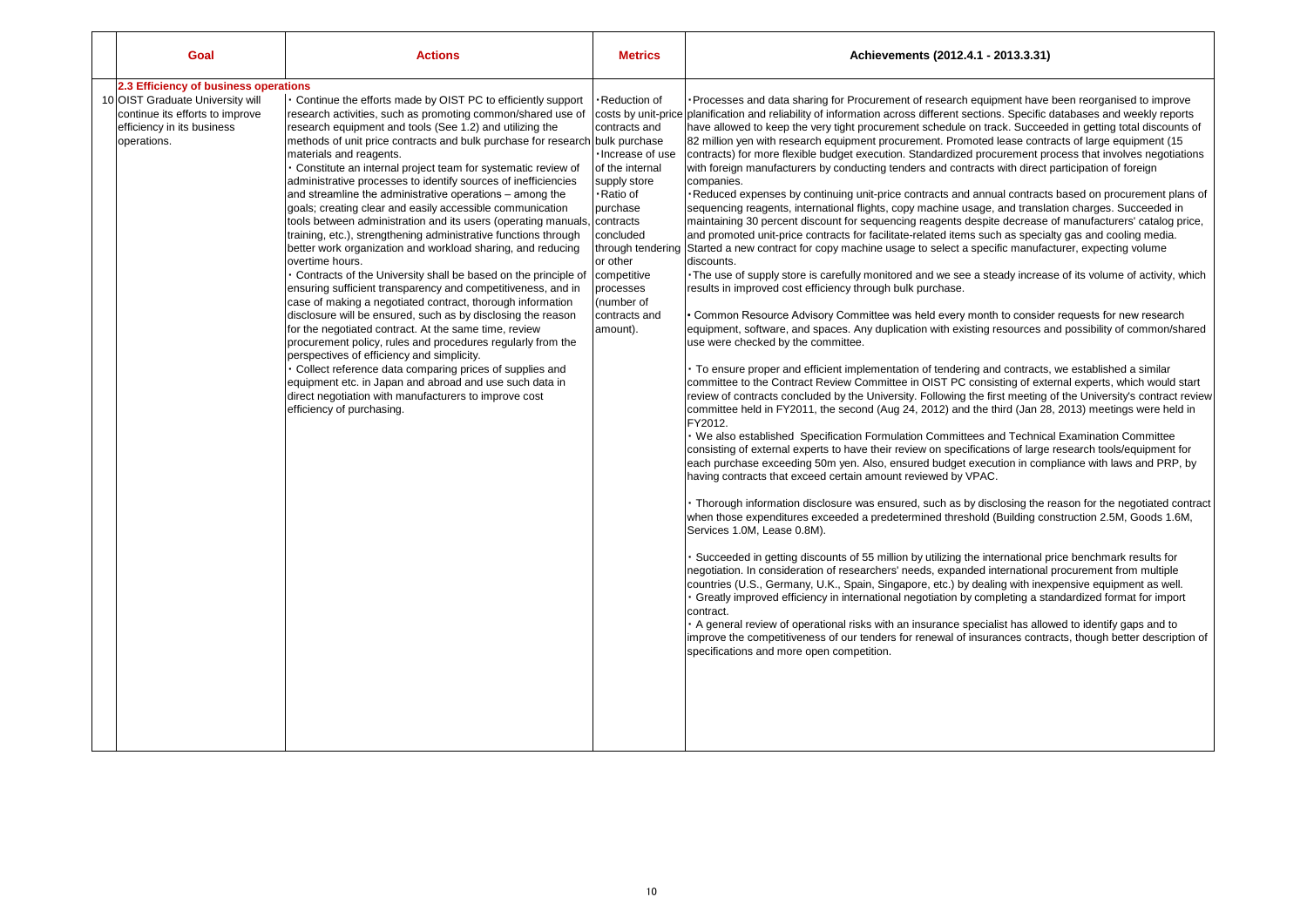for both long-term and short-term use of all OIST accommodation ed and rules for use by residents established. Shuttle bus and ented. Several facilities (shop, coin laundry, gym, residents' lounge Center. Set up in Village Center.

rator engaged, with improved food services.

torium has been set up through the Community Relations section. d explaining to prospective users the costs and procedures for been used for several lectures, university meetings concerts and

and returned to owner, as no longer needed following completion

y an experienced Professor of Law from Keio University who is and intercultural academic environment. The CIO responsibility is who reports directly to the President for this responsibility, and the rofile is being incorporated into a fund raising strategic plan.

total headcounts: 175/459 (38%). (Administrative staff includes researt support, campus construction and facility management, t, HR, Administrative compliance, Business development, budget

al budget: 34%

I size requires creation of new sections and reinforcement of ed internally to give opportunities for internal mobility and allow for peak in activity are managed through hiring under fixed term ry staff reallocation.

er balance have been respected and promoted in line with the 3 Core Values, 1.3.2 Respectful Workplace, Chapter 3 Faculty It, Promotion, Evaluation and Retirement of Faculty, and Chapter

he Committee for Gender Equality has established in March 2013 spects of university management as part of measures to promote le in the establishment of a support system for female researchers

m among the three Search Committee to ensure the diversity

ram", which exceptionally allows to cover transportation expenses pation of the child-rearing employees and the invited guests to ts as a part of diversity policies of the University.

have English speaking staff in each center to allow direct partners of OIST members looking for an occupation.

| Goal                                                                                                                                                                                                                                                                                                                                                                                                                                                                                                                                                                                                                                                                                                           | <b>Actions</b>                                                                                                                                                                                                                                                                                                                                                                                                                                                                                                                                                                                                                                                                                                                                                                                                                                                                                                                                                                                                                                                                                                                                                                                                      | <b>Metrics</b>                                                                                                                                                                                                                                                                                   | <b>Achieve</b>                                                                                                                                                                                                                                                                                                                                                                                                                                                                                                                                                                                                                                                                                                                                                                                                                                                                                                                                                                                                                                                                                                                                                                                                                                                                                |
|----------------------------------------------------------------------------------------------------------------------------------------------------------------------------------------------------------------------------------------------------------------------------------------------------------------------------------------------------------------------------------------------------------------------------------------------------------------------------------------------------------------------------------------------------------------------------------------------------------------------------------------------------------------------------------------------------------------|---------------------------------------------------------------------------------------------------------------------------------------------------------------------------------------------------------------------------------------------------------------------------------------------------------------------------------------------------------------------------------------------------------------------------------------------------------------------------------------------------------------------------------------------------------------------------------------------------------------------------------------------------------------------------------------------------------------------------------------------------------------------------------------------------------------------------------------------------------------------------------------------------------------------------------------------------------------------------------------------------------------------------------------------------------------------------------------------------------------------------------------------------------------------------------------------------------------------|--------------------------------------------------------------------------------------------------------------------------------------------------------------------------------------------------------------------------------------------------------------------------------------------------|-----------------------------------------------------------------------------------------------------------------------------------------------------------------------------------------------------------------------------------------------------------------------------------------------------------------------------------------------------------------------------------------------------------------------------------------------------------------------------------------------------------------------------------------------------------------------------------------------------------------------------------------------------------------------------------------------------------------------------------------------------------------------------------------------------------------------------------------------------------------------------------------------------------------------------------------------------------------------------------------------------------------------------------------------------------------------------------------------------------------------------------------------------------------------------------------------------------------------------------------------------------------------------------------------|
| 11 OIST Graduate University will<br>make the most use of its facilities<br>and equipment.                                                                                                                                                                                                                                                                                                                                                                                                                                                                                                                                                                                                                      | Establish the rules (eligibility, rent, etc.) and prepare the<br>services for residents (shop, transportation, etc.) for the<br>opening of Village Zone facilities scheduled from around June.<br>Develop the policies for the efficient and proper<br>management of the Auditorium and other facilities and<br>promote external use of those facilities.<br>Maintain minimum research facilities in Uruma, taking the<br>progress of campus development into account: Two facilities<br>other than the Okinawa Technology Research Exchange<br>Center in Uruma will be returned to the owner as soon as<br>completing the relocation and restoring them to the original<br>state.                                                                                                                                                                                                                                                                                                                                                                                                                                                                                                                                  |                                                                                                                                                                                                                                                                                                  | Rules established and put into operation<br>facilities. Vehicles (bus, small cars) acquire<br>after-school child pick-up services implem<br>lounge, meeting room, community kitchen)<br>Cafeteria kitchen enlarged and new oper<br>An efficient booking system for the Audite<br>A brochure has been written and published<br>using the auditorium. The auditorium has b<br>film shows.<br>· All research facilities at Uruma restored a<br>of Lab 2.                                                                                                                                                                                                                                                                                                                                                                                                                                                                                                                                                                                                                                                                                                                                                                                                                                         |
| 2.4 Personnel management<br>12 OIST Graduate University will<br>recruit and retain qualified<br>employees, which are essential<br>for the university to achieve its<br>goals sustainably, by providing<br>internationally competitive<br>compensation and benefits as<br>well as training opportunities. At<br>the same time, as a corporation<br>operated largely with the subsidy<br>from the Japanese Government,<br><b>OIST Graduate University will</b><br>make efforts to contain overall<br>personnel costs and keep the<br>employee's salary at a reasonable job levels and categories.<br>level consistent with expectations<br>of tax-payers, as well as ensuring<br>accountability in such aspects. | (Recruitment)<br>Continue to endeavor to recruit and hire qualified persons for employees (by<br>the important positions to administer an international university job categories,<br>- i.e. Legal Counsel, Chief Information Officer, and Fund<br>Raising Officer.<br>Continue to recruit qualified staff necessary to cope with new seniority<br>or expanded functions, such as student affairs and research<br>support. In doing so, properly manage the headcounts and<br>prevent the organization from expanding excessively, taking<br>account of the trend among universities and similar institutions total headcounts<br>in Japan and abroad, in order to achieve an efficient and<br>streamlined administrative sector.<br>Implement the equal opportunity policy to promote diversity<br>at the workplace and to improve the gender balance among all budget<br>Strengthen the relocation function; establishing a<br>documented procedure and list of services that can be shared<br>with new comers from the time of their enrolment, and<br>networking with schools to increase the opportunities for<br>children education and with potential employers to identify<br>more options for spouse work. | .Number of<br>nationalities, and<br>gender), by<br>·Ratio of staff in<br>administrative<br>divisions to the<br>Ratio of labor<br>costs to the total<br>operational<br>·Salary Level of<br>employees<br>(average salary<br>by job category)<br>Number of<br>employees taking<br>training programs | The legal Counsel is currently fulfilled b<br>very familiar with Japan academic system<br>fulfilled by the Scientific Senior Manager w<br>Fund Raising Officer's responsibility and po<br>Ratio of staff in administrative div. to the<br>research support, IT, Academic affairs, stu<br>President and Provost office, procurement<br>and accounting.)<br>Ratio of labor costs to the total operationa<br>The expansion of University function and<br>others. All new positions are first advertise<br>internal structural adjustments. Temporary<br>contracts and if possible through temporar<br>Diversity at the workplace and the gende<br>relevant PRPs; Chapter 1 Who We Are:1.3<br>Handbook: 3.2.4 Recruitment, Appointmen<br>31 Recruitment & Hiring: 31.1 Policy.<br>Under the leadership of the President, th<br>initially to focus on gender equality in all as<br>diversity, especially in playing a central role<br>and female administrators.<br>Diversity Officers have been assigned from<br>standards for the search are met.<br>Launched "Business Travel Support Progra<br>by the University, to promote active particip<br>conferences, symposiums and other event<br>Opening of CDC<br>Negotiations with Okinawa HelloWork to<br>communication with non-English speaking |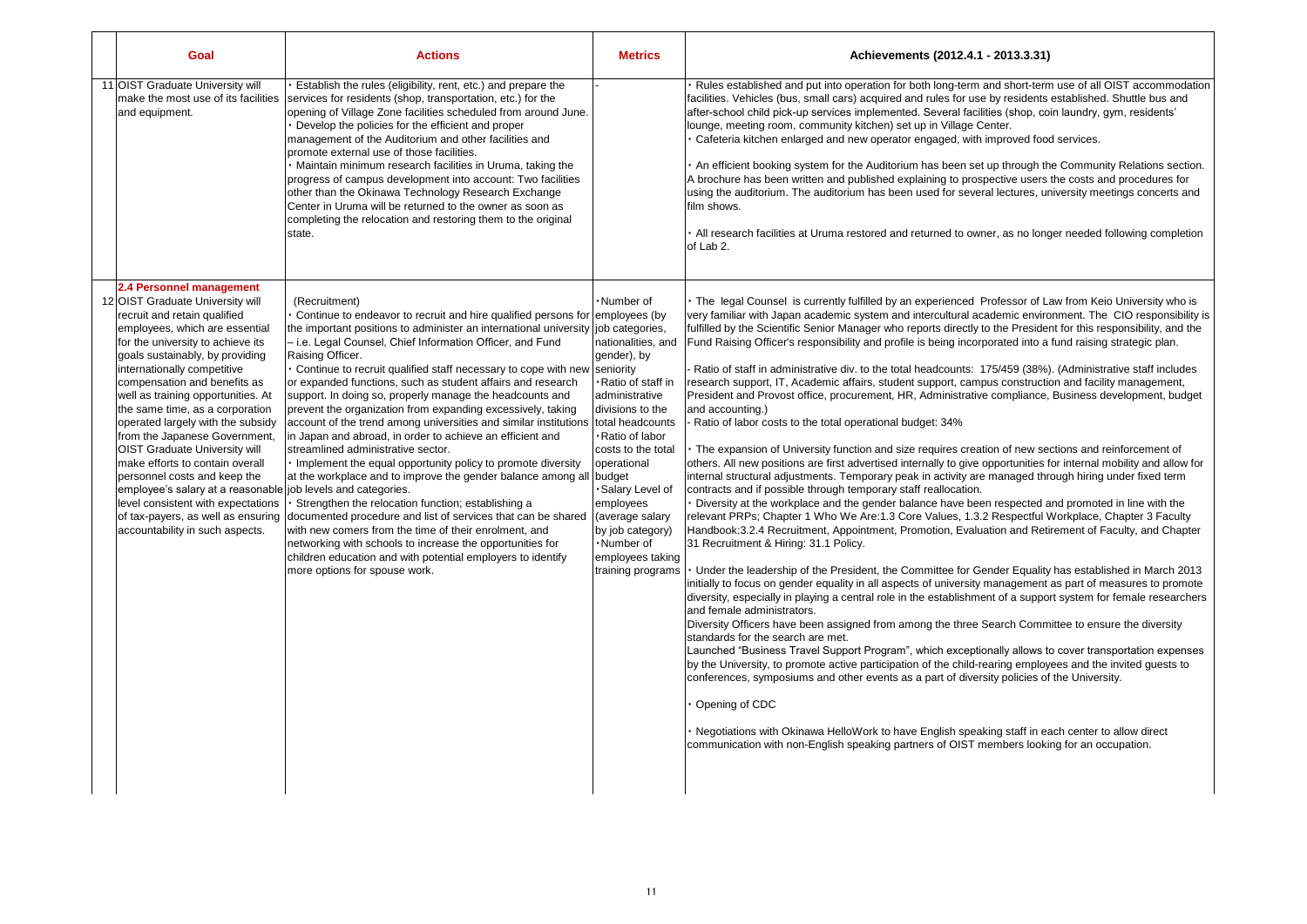alyzed and restructured into several annual base salary ranges es for all regular employees including Professors, both perment

through taking measures such as reducing compensation of employees, etc.

ement allowance levels of national public officials, revision of the

gory of resident were established and implemented.

have been implemented, including compulsory training in ssment prevention with support of an external company specialised

he technology section because of following three reasons: we me, US patent law has changed, young former scientist was inings for 10 days and senior stuff attended 4 trainings in FY2012.

rticipate in internal and external trainings and learn about systems heir knowledge and skills and compliance sensitivity. Developed compliance by further enhancing the inspection procedure for

based training materials for basic research safety and other , animal experiments, human subject study, and export control.

now institutionalized and has been followed by all OIST oordinated planning. The bilingual web application supporting this ese evaluations are used as a basis for career evolution and

| Goal | <b>Actions</b>                                                                                                                                                                                                                                                                                                                                                                                                                                                                                                                                                                                                                                                                                                                                                                                                                                                                                                                                                                                                                                   | <b>Metrics</b> | <b>Achiev</b>                                                                                                                                                                                                                                                                                                                                                                                                                                                                                                                                                                                                                                                                                              |
|------|--------------------------------------------------------------------------------------------------------------------------------------------------------------------------------------------------------------------------------------------------------------------------------------------------------------------------------------------------------------------------------------------------------------------------------------------------------------------------------------------------------------------------------------------------------------------------------------------------------------------------------------------------------------------------------------------------------------------------------------------------------------------------------------------------------------------------------------------------------------------------------------------------------------------------------------------------------------------------------------------------------------------------------------------------|----------------|------------------------------------------------------------------------------------------------------------------------------------------------------------------------------------------------------------------------------------------------------------------------------------------------------------------------------------------------------------------------------------------------------------------------------------------------------------------------------------------------------------------------------------------------------------------------------------------------------------------------------------------------------------------------------------------------------------|
|      | (Compensation)<br>Continue to consider and introduce an appropriate<br>compensation package that includes the new salary system to<br>be implemented from April 2012. Under the new system, an<br>appropriate salary range will be set for each job category<br>reflecting factors such as salary levels of national government<br>employees and those of academic institutions in and outside of<br>Japan, and the amount of salary will be determined based on<br>individual job performance etc. within the respective range.<br>The new system will properly incorporate the 5 year plan to<br>reduce the salary level, which OIST PC had been<br>implementing. In addition, continue to examine appropriate<br>retirement benefits in view of international standards, financial<br>feasibility, and obtaining public understanding, to introduce a<br>new program as necessary.<br>• Continue to study appropriate level of the Housing Allowance<br>along with the preparation of use of the houses in the Village<br>Zone on the campus. |                | . The salary compensation have been ana<br>based upon job and qualification categorie<br>and fixed-term.<br>· Personnel expenses has been restrained<br>officer, suppressing the salary increase of<br>· In accordance with the reduction of retire<br>retirement allowance is under study.<br>• Housing allowance levels for each categ                                                                                                                                                                                                                                                                                                                                                                   |
|      | (Training and evaluation)<br>Following training needs analysis made in FY2011, design<br>and implement a new corporate training program in<br>complement to the job specific competency/expertise training<br>plan.<br>· Initiate a career development plan for administrative staff,<br>including provision of training opportunities and position<br>rotations.<br>Implement a performance evaluation system appropriate to<br>the characters of each job category (faculty and administrative<br>staff) while ensuring fairness and transparency. Also, reflect<br>the evaluation results in employee salaries.                                                                                                                                                                                                                                                                                                                                                                                                                               |                | • The FY2012 training plans and programs<br>compliance organised by VPAC and haras<br>in multicultural working environments.<br>Staff training was a key measurement in th<br>developed a new patent application schem<br>employed. The young staff attended 5 train<br>. Had staff in charge of procurement to par<br>and rules at other institutions to improve th<br>the system to ensure internal control and o<br>delivered goods.<br>· Research Safety Section prepared web-b<br>specific training needs, such as bio-safety<br>· The performance evaluation process is n<br>organization according to a steady and co<br>process is working well. The results of the<br>adjustment of compensation. |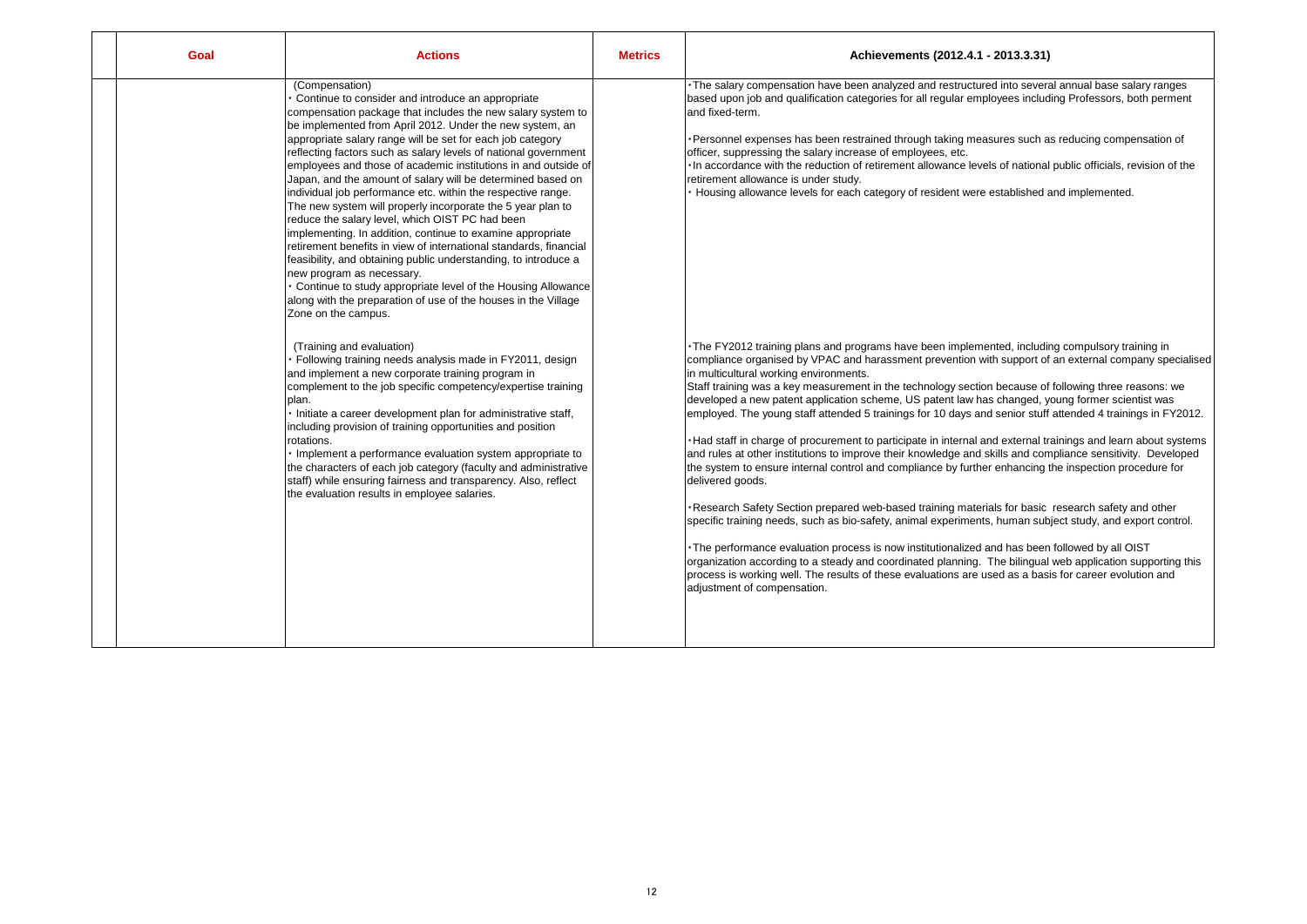ew Committee and the PRP Review Committee in addition to the eviewed the budget execution status and contracts exceeding a nd revised policies, rules and procedures from a view point of

nent and retention of documents concerning decision making and he Act concerning the Management of Public Documents and loped accordingly. Prepared a specification in order to establish stem and initiated a vendor selection.

ise on the plan under the Vice President in charge of compliance to accounting procedures.

Compliance into OIST interna web-site.

Compliance training program as mandatory.

minar on the appropriate use and report of Kakenhi and other larly monitored the compliance of the usage with different rules for I the recepients to submit appropriate reports to the funding

rch activities are compliant with pertinent laws and regulations by ce Provost for Research.

tely on the OIST web site etc. to comply with the School Education held by IAIs.

ebsite.

the university's articles, photos, videos, and other content more

ontent and functionality. It is a truly bilingual Website; one of the

ccessing the website from Japan, Taiwan, and China. are accessing from Japan.

ncial statements under international standards such as IFRS has m. It was decided to not pursue this option for the moment ad on Accounting staff.

ebsite for the PRP.

|  | <b>Goal</b>                                                                                                                                                                                                                                                                                                                                                                                        | <b>Actions</b>                                                                                                                                                                                                                                                                                                                                                                                                                                                                                                                                                                                                                                                                                                                                                                                                                                                                                                                                                                                                                             | <b>Metrics</b> | Achieveme                                                                                                                                                                                                                                                                                                                                                                                                                                                                                                                                                                                                                                                                                                                                                                                                                                                                       |
|--|----------------------------------------------------------------------------------------------------------------------------------------------------------------------------------------------------------------------------------------------------------------------------------------------------------------------------------------------------------------------------------------------------|--------------------------------------------------------------------------------------------------------------------------------------------------------------------------------------------------------------------------------------------------------------------------------------------------------------------------------------------------------------------------------------------------------------------------------------------------------------------------------------------------------------------------------------------------------------------------------------------------------------------------------------------------------------------------------------------------------------------------------------------------------------------------------------------------------------------------------------------------------------------------------------------------------------------------------------------------------------------------------------------------------------------------------------------|----------------|---------------------------------------------------------------------------------------------------------------------------------------------------------------------------------------------------------------------------------------------------------------------------------------------------------------------------------------------------------------------------------------------------------------------------------------------------------------------------------------------------------------------------------------------------------------------------------------------------------------------------------------------------------------------------------------------------------------------------------------------------------------------------------------------------------------------------------------------------------------------------------|
|  | 2.5 Compliance<br>13 OIST Graduate University will<br>establish a system to ensure<br>compliance in all aspects of the<br>university operations.                                                                                                                                                                                                                                                   | . The Vice President for Administrative Compliance will<br>continue to review the budget execution status and contracts<br>exceeding a predetermined threshold as well as new and<br>revised policies, rules and procedures from a view point of<br>compliance.<br>Ensure appropriate creation, management and retention of<br>documents concerning decision making and its processes in<br>the operation, based on the Act concerning the Management<br>of Public Documents (Act No. 66 of 2009) and University policy<br>and rules that are developed accordingly.<br>. Through audits by Auditors and internal audits carried out<br>under the Vice President for Administrative Compliance,<br>provide rigorous review of the status of compliance including<br>the implementation of the policies and rules, and reflect the<br>result as necessary.<br>• Continue to ensure that our research activities are compliant<br>with pertinent laws and regulations by implementing relevant<br>rules under the Vice Provost for Research. |                | OIST established the BFM Budget Review C<br>Contract Review Committee, and VPAC reviev<br>predetermined threshold as well as new and re<br>compliance.<br><b>Ensured appropriate creation, management</b><br>its processes in the operation, based on the A<br>University policy and rules that were develope<br><b>Computerized Document Management Systen</b><br>· (Re-posted) Conducted internal audit base o<br>ensure proper contract, procurement and acco<br>· Put the materials and Q&As concerning Con<br>(Re-posted) Designed and implemented Comp<br>• Sponsored Research Section held a semina<br>competitive grants. The section also regularly<br>different funding schemes, and supported the<br>agencies. (2.2)<br>• We congtinued to ensure that our research a<br>implementing relevant PRPs under the Vice P<br>See compulsory training on compliance in 2.4 |
|  | 2.6 Information Disclosure and Public Relations<br>14 OIST Graduate University will<br>will be fully accountable to the<br>general public. In addition, to<br>obtain broad support for OIST<br>Graduate University both from<br>Japan and abroad and to<br>increase worldwide recognition,<br>we will communicate actively with<br>various stakeholders and promote<br>branding of the university. | Disclose the information appropriately on the OIST web site<br>ensure transparency of academic letc. to comply with the School Education Act (Act No. 26 of<br>and administrative operations and (1947) and the Act on Access to Information held by IAIs (Act<br>No. 140 of 2001).<br>• Communicate actively with domestic and international<br>communities through effective means such as the new OIST<br>web site, publications, press releases and press conferences.<br>· Introduce the database of multimedia resources to allow<br>more flexible searches on the website and efficient<br>management of the resources.<br>. Publish OIST financial statement after reformatting under the<br>international standards to improve communication with<br>potential donors and other financial institution.<br>• Publish the library of OIST Policies, Rules and Procedures<br>on the website.                                                                                                                                         |                | All information was disclosed appropriately<br>Act and the Act on Access to Information held<br>News Center was set up on the OIST websit<br>This new section of the website makes the uni<br>visible, accessible, and searchable.<br>OIST is proud of its Website's design, conter<br>kind in Japan.<br>Number of unique visitors<br>FY2011 - 272,173<br>FY2012 - 754,630<br>A very significant increase.<br>There was a great increase in visitors acces<br>Approximately 81% of our Unique Visitors are<br>A detailed analysis of production of financial<br>been carried out with OIST Accounting firm. It<br>because of the additional cost and workload of<br>OIST has set a very effective bilingual websi                                                                                                                                                               |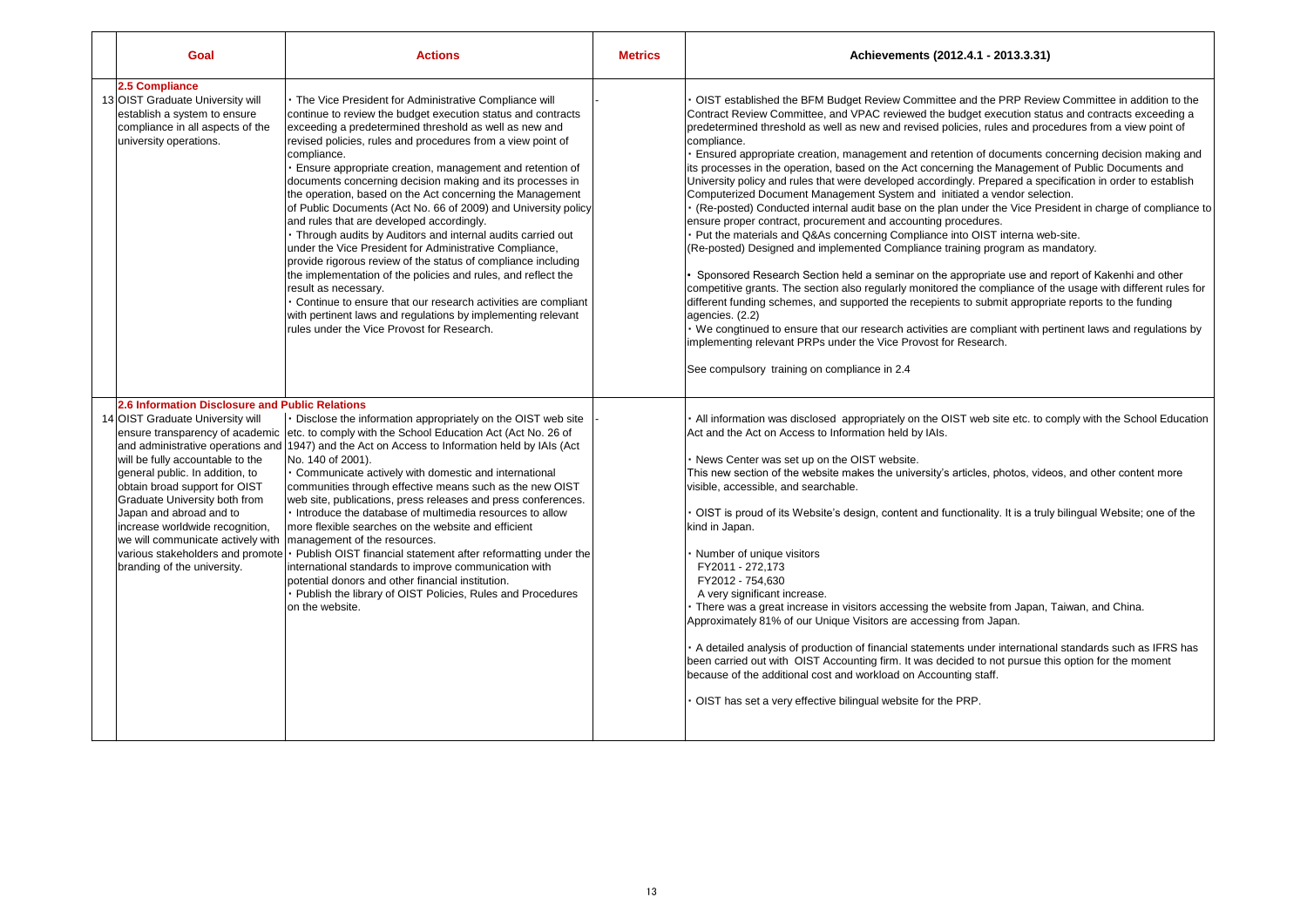s strengthened from only one staff to four staffs, including a new

provide both basic and timely information about research grant nt application calls were made through the new TIDA web site. WPI, Leading Graduate School Program, were announced at the vere held by relevant faculty members.

about kakenhi grant opportunities and also practical skills in also held a writing workshop and draft polishing services for

hat were provided only in Japanese into English for non-Japanese

as WPI and Leading Graduate School Program, were submitted,

Corporation for tax-deductible contributions has been received from  $\mu$ ible first donations in FY2012 for a total amount of 8,473,000 JPY. tions through designated donation program operated by the Private Schools of Japanth was completed in August. These e, with an encouragement for donations.

cedure for communication with donors and will transfer this established.

created with private companies. Among them one is an Okinawa affiliated with a multinational corporation.

ndustries) projects were granted by OPG and MEXT. One of the rce and labor division for the first time in OIST. The MEXT grant is a technology developed in OIST.

he 2d International R&D Workshop four "Start-up" promoting nture Summit in October 2012, Start-up Weekend OKINAWA in arch 2013) in order to encourage young entrepreneurs and rain how to start a business.

PG and other from Okinawa Bank) were created inside business ht relationship with entities that will become important stakeholders

application to the International Intellectual Cluster program by ers and other academic and industrial parties regarding the R&D of

tion System, Marine Science Resources Section established G, Natinal Coast Guard, Port Agencies, Chura-Shima Foundation, an Sponsored Research Section.

|  | <b>Goal</b>                                                                                                                                                                                                                                                                                                                                                                                                                                                                                                                                                                                                                                                                                                                                              | <b>Actions</b>                                                                                                                                                                                                                                                                                                                                                                                                                                                                                                                                                                                                                                                                                                                                                 | <b>Metrics</b>                                                                                                                                                                                                                                                                                                                                     | <b>Achieve</b>                                                                                                                                                                                                                                                                                                                                                                                                                                                                                                                                                                                                                                                                                                                                                                                               |
|--|----------------------------------------------------------------------------------------------------------------------------------------------------------------------------------------------------------------------------------------------------------------------------------------------------------------------------------------------------------------------------------------------------------------------------------------------------------------------------------------------------------------------------------------------------------------------------------------------------------------------------------------------------------------------------------------------------------------------------------------------------------|----------------------------------------------------------------------------------------------------------------------------------------------------------------------------------------------------------------------------------------------------------------------------------------------------------------------------------------------------------------------------------------------------------------------------------------------------------------------------------------------------------------------------------------------------------------------------------------------------------------------------------------------------------------------------------------------------------------------------------------------------------------|----------------------------------------------------------------------------------------------------------------------------------------------------------------------------------------------------------------------------------------------------------------------------------------------------------------------------------------------------|--------------------------------------------------------------------------------------------------------------------------------------------------------------------------------------------------------------------------------------------------------------------------------------------------------------------------------------------------------------------------------------------------------------------------------------------------------------------------------------------------------------------------------------------------------------------------------------------------------------------------------------------------------------------------------------------------------------------------------------------------------------------------------------------------------------|
|  | <b>Chapter 3 Finance</b><br>15 In OIST PC's FY2011 (7 months<br>from April to October 2012), the<br>amount of external revenue<br>reached 280 million yen, which is<br>more than double of FY2010<br>(increased by 135 percent). OIST<br><b>Graduate University will continue</b><br>to broaden its financial basis<br>strategically by increasing the<br>amount of research grants,<br>donations and other sources in<br>aim of becoming more financially<br>independent in the future. In<br>particular, for the expenses such<br>as student support, which require                                                                                                                                                                                    | (Grants)<br>Encourage application for research grants by actively<br>collecting and providing information of research grants in<br>Japan and abroad to researchers.<br>• Hold seminars on writing competitive grant proposals and<br>introduce internal review and/or consultation of proposals to<br>increase the amount of research funding from competitive<br>grants. Considering the international nature of the university,<br>enhance the support function for non-Japanese researchers in<br>applying for domestic grants, such as by providing information<br>in English.<br>• Conduct institutional studies to apply for competitive grants<br>to support institutions (for research and/or education) actively.                                     | · Increase of<br>application for<br>research grants<br>· Increase of<br>grants (number<br>and amount)<br>· Increase of the<br>external funding<br>(total amount and<br>breakdown)                                                                                                                                                                  | Sponsored Research Section (SRS) was<br>section leader.<br>SRS established its internal web site to p<br>opportunities. Announcements of new grain<br>awarded research Information about center grants, such as V<br>faculty assembly and strategic meetings w<br>· SRS held seminars on basic information<br>writing competitive grant proposals. SRS a<br>applicants who desired them.<br>SRS translated application documents th<br>researchers.<br>· Applications for institutional grants, such<br>though not accepted.                                                                                                                                                                                                                                                                                 |
|  | exceptional treatment during the<br>initial years in funding including<br>support from direct government<br>funds, we will increase the ratio of<br>external funding based on the<br>principle that to self-financed<br>funds will be a major financial<br>source for such expenses.                                                                                                                                                                                                                                                                                                                                                                                                                                                                     | (Donations)<br>• Apply for the status of a Specified Public Service Corporation<br>(for tax-deductible contributions. This is the Japanese version<br>of US 501(c) organization) by MEXT and the designated<br>donation program operated by the Promotion and Mutual Aid<br>Corporation for Private Schools of Japan, so that donors will<br>be eligible for preferential treatments equivalent to that for<br>donations to the national universities.<br>Continue to develop medium and long term strategies of<br>fund raising based on the information concerning consultants<br>collected in FY2011. Take measures to utilize a foundation<br>established to receive donation in the United States.<br>(See 1.5 for measures to collaborate with Industry) |                                                                                                                                                                                                                                                                                                                                                    | • The status of Specified Public Service C<br>MEXT in May. This status has made possi<br>In addition, preparation of accepting donat<br>Promotion and Mutual Aid Corporation for<br>information are displayed on OIST website<br>· The B&A section has established a prod<br>procedure to the fund raising office when a                                                                                                                                                                                                                                                                                                                                                                                                                                                                                     |
|  | 16 The new Okinawa development<br>policy will be implemented from<br>FY2012. OIST Graduate<br>University will contribute to the<br>promotion and self-sustainable<br>development of Okinawa through<br>strong academia-industry-<br>government partnership and<br>various activities to achieve one<br>of its objectives stipulated in the<br>OIST SC Act. In addition, OIST<br>will work closely with academic<br>institutions in Okinawa, such as<br>the University of the Ryukyus and<br>the Okinawa National College of<br>Technology.<br>Also, OIST will continue to<br>enhance collaboration and<br>communication with the local<br>community and local schools and<br>develop the campus as a center<br>for cultural and community<br>activities. | <b>Chapter 4 Contribution to Self-sustainable Development of Okinawa</b><br>(Repeated items concerning promotion of research and<br>development of R&D cluster)<br>• Promote cross-disciplinary research through the special<br>framework (Okinawa Promotion Education and Research<br>Project) (See 1.2)<br>• Promote collaborative project with local companies. (See<br>(1.5)<br>• Monitor the implementation status of the recommendations<br>made by the R&D Cluster Workshops and share it with<br>stakeholders in Okinawa. (See 1.5)<br>(For other items to promote collaboration with industry, please<br>refer to 1.5.)                                                                                                                               | • Number of<br>collaborative<br>projects with local<br><i>institutions</i><br>and visitors<br>(including visitors<br>on the Open<br>Campus Day)<br>· Number of local<br>students who<br>visited the<br>campus<br>• Number of<br>lectures and talks<br>for local students<br>• Number of<br>employees from<br>Okinawa<br>(researchers and<br>staff) | · 6 new non-disclosure agreements were<br>based high tech manufacturing company,<br>. 4 new R&D type (co-development with in<br>OPG grants was funded from the commer<br>· Number of visits to establish a venture company based on a<br>· Following recommendations created by tl<br>events were hosted in OIST (Samurai Ven<br>Dec. 2012 and March 2013, SCORE in Ma<br>students in OKINAWA and Japan and to ti<br>· Two secondment positions (one from OF<br>development section in order to create tigh<br>in the R&D cluster around OIST.<br>Open Technology Center supported the<br><b>OPG</b> by bringing together OIST researche<br>slow-digestive rice. (1.5)<br>• For installation of the Coastal Obeservat<br>partnerships and agreements with the OP<br>and Fishermen's Coops, with support from |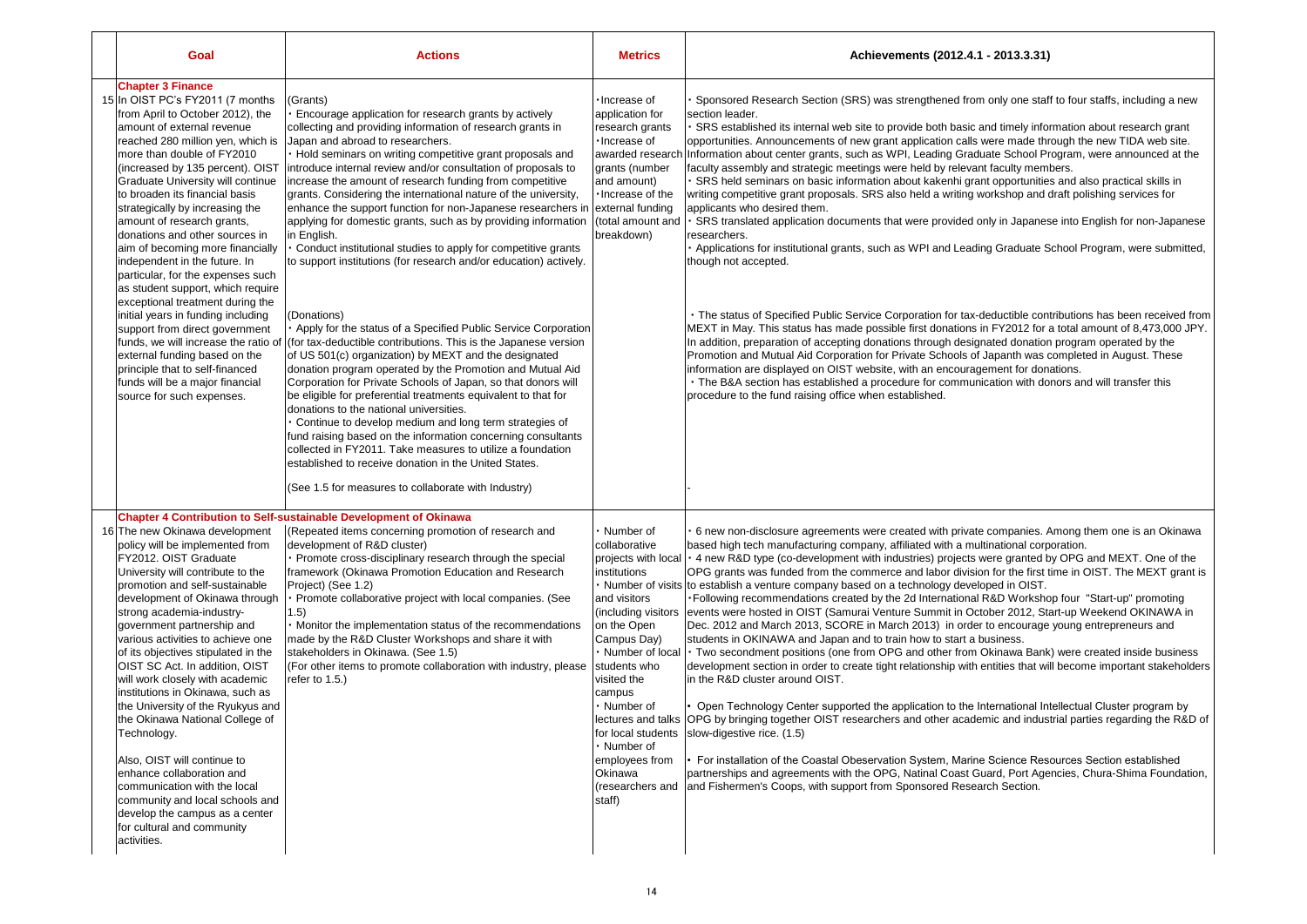da of understanding were signed or renewed with several other ncluding the University of the Ryukyus, Okinawa National College am, Japan Coast Guard, Okinawa Prefecture. Visits of faculty and It for University of Ryukyus at OIST.

T web, OPG, and other events, we had significantly increased the ne visitors (excluding visitors for Open Campus) is 17,400. (7,553

mber of the demonstrations. We invited a scientist from JAXA for mproved the service by increasing the number of helpers, and the

ay FY2012. 3,012 in FY2011.)

ners and the Prefectural Education Board to establish an OIST visit inawa. This project started successfully with 3,461 students from

an in May, 2012 at Kaiho Senior High School "The Road to Quarks

I was held in 2012. We Introduced the physics class for 4-6 grade in total. We invited the students and families to the closing. IST campus. Teachers from the Onna schools joined the program

we had various programs at Auditorium, OIST internal meetings, raduates, the external lectures/meetings, high school visit program, ncerts.

ganizations and the public to the campus was largely increased g OIST Website and a range of events. A total of 4,216 students sult of promoting the campus visit to local elementary, junior and wa Prefectural Board of Education. The total visits of the fiscal nd students. OIST had 4,075 people for its open campus, and held I Science "intended for children of Onna Village, lectures by OIST lemonstrations, etc. throughout the prefecture.

| <b>Goal</b> | <b>Actions</b>                                                                                                                                                                                                                                                                                                                                                                                                                                                                                                                                                                                                                                                                                                                                                                                                                                                                                                                                                                                                                                                                                                                                                                                                                                                                                                                                                                                                                                                                                            | <b>Metrics</b> | <b>Achieveme</b>                                                                                                                                                                                                                                                                                                                                                                                                                                                                                                                                                                                                                                                                                                                                                                                                                                                                                                                                                                                                                                                                                          |
|-------------|-----------------------------------------------------------------------------------------------------------------------------------------------------------------------------------------------------------------------------------------------------------------------------------------------------------------------------------------------------------------------------------------------------------------------------------------------------------------------------------------------------------------------------------------------------------------------------------------------------------------------------------------------------------------------------------------------------------------------------------------------------------------------------------------------------------------------------------------------------------------------------------------------------------------------------------------------------------------------------------------------------------------------------------------------------------------------------------------------------------------------------------------------------------------------------------------------------------------------------------------------------------------------------------------------------------------------------------------------------------------------------------------------------------------------------------------------------------------------------------------------------------|----------------|-----------------------------------------------------------------------------------------------------------------------------------------------------------------------------------------------------------------------------------------------------------------------------------------------------------------------------------------------------------------------------------------------------------------------------------------------------------------------------------------------------------------------------------------------------------------------------------------------------------------------------------------------------------------------------------------------------------------------------------------------------------------------------------------------------------------------------------------------------------------------------------------------------------------------------------------------------------------------------------------------------------------------------------------------------------------------------------------------------------|
|             | (Networking with local institutions and communities)<br>• Make institutional efforts in promoting scientific collaboration<br>with academic institutions in Okinawa through joint seminars,<br>sharing seminar information, joint research projects, and co-<br>use of research facilities.<br>Encourage group or individual visits from the local<br>community (including companies and associations etc.) to the<br>OIST campus.<br>Hold the 3rd Open Campus Day at the OIST Campus.<br>Invite school children in Okinawa to the OIST campus to give<br>them the opportunities to see and learn about cutting-edge<br>research facilities, with the aim of increasing their interests in<br>academic and professional careers in science and technology.<br>In particular, promote the campus visit program for all senior<br>high-schools in Okinawa in close collaboration with the<br>Okinawa Board of Education and individual schools.<br>Continue to arrange lectures by OIST faculty for all junior<br>high-school students in Onna-son and talks by BOG members<br>including Nobel Prize laureates for senior high-school students<br>in Okinawa.<br>Continue to organize the science school for local elementary<br>school students in collaboration with Onna-son.<br>Organize cultural events, including those to be held in the<br>Auditorium, which will be completed in March 2012, to make<br>the campus open to the local community as well as inspire the<br>creativity of scientists. |                | Cooperative agreements and memoranda of<br>Okinawan institutions and organizations, includ<br>of Technology (Kosen), Churaumi Aquarium, J<br>students were arranged for OIST at Kosen, for<br>By disclosing the information through OIST we<br>number of the visitors. Total number of the vis<br>in FY 2011)<br>Held Open Campus Day at the OIST Campus<br>Enriched the content by increasing the number<br>a special talk in the auditorium. Also we impro<br>number of food vendors.<br>(4,075 persons came to Open Campus Day F)<br>OIST worked with school principals, teachers a<br>program for all high school students in Okinaw<br>26 schools visiting in FY2012.<br>We held the talks by Dr. Jerome Freedman in<br>and Beyond" 700 students joined the program.<br>The Summer school for Onna son children was<br>students, and had 74 students in 4 classes in t<br>ceremony, and campus tour, and tea at OIST of<br>for the first time.<br>Starting with the inaugural lecture in May, we h<br>workshops, meetings for recruiting new gradua<br>movie nights by OIST staff, and music concert |
|             | (Others matters concerning Okinawa development)<br>Employ talented people from Okinawa wherever possible.<br>Endeavor to make clear and understandable explanation<br>about the contribution made by the OIST Graduate University<br>to Okinawa at various occasions.                                                                                                                                                                                                                                                                                                                                                                                                                                                                                                                                                                                                                                                                                                                                                                                                                                                                                                                                                                                                                                                                                                                                                                                                                                     |                | The number of visits from the business organiz<br>through effective communication, including OIS<br>from 32 local schools visited OIST as a result of<br>senior high schools, with hlep from Okinawa P<br>year reached 17,400, including children and str<br>other events, including "Children of School Sci<br>faculty and BOG members, and science demo                                                                                                                                                                                                                                                                                                                                                                                                                                                                                                                                                                                                                                                                                                                                                 |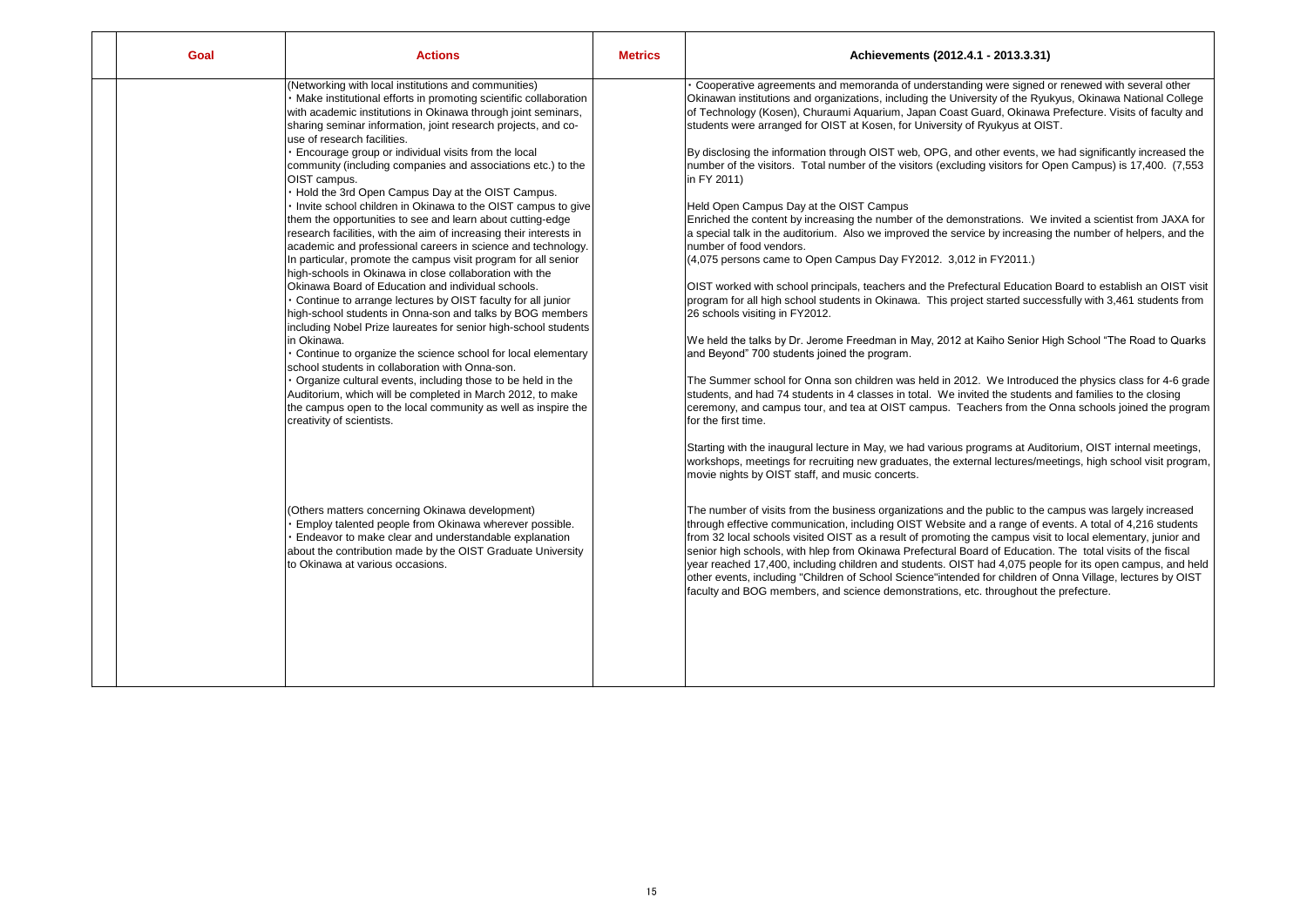ogressively occupied from completion in June 2012, with 90% of jularly for both internal and external events. Lab 3 detailed design d out.

completed in Sep. 2012, occupancy now above 90%. Second ed in June 2013. Leasing and/or fitout of facilities in Collaboration leted and put into operation from Jan. 2013, enrolment

osed in accordance with legal requirements.

cation section's activity towards OIST employees families, in articular care to help crossing the language and cultural barrier. gs (kayak, diving, BBQ etc.), events co-organized with the age (cooking class, Halloween, flea market). These event gathered

for OIST members spouses with support of OPG. ww.oistwelcomeclub.com/wordpress/) to share useful ient with OIST Tida site (CDC, Japanese driving license, job

ref. Board of Education, and Onna-village Board of Education, lished at Onna elementary and junior high school and has begun to plish by a bilingual teacher. In addition, with support from OPG, and Advanced) were provided for OIST and local children at Onna

s and analysis of the childcare requirement for OIST faculty, staff er Establishing Board created and adopted plan of building tentative campus. OIST CDC named Tedako was open on January 7th services for the children of OIST employees and students: thildren 2 months to 6 years of age and part-time care for children attemding 08:00 to 18:00, Monday through Friday.

6 years of age and above. Hours are from 15:00 to 18:00,

dren on OIST work days during school holidays. for children from local schools and kindergartens to the CDC

| Goal                                                                                                                                                                                                                                                                                                                                                                                     | <b>Actions</b>                                                                                                                                                                                                                                                                                                                                                                                                                                                                            | <b>Metrics</b> | <b>Achieve</b>                                                                                                                                                                                                                                                                                                                                                                                                                |
|------------------------------------------------------------------------------------------------------------------------------------------------------------------------------------------------------------------------------------------------------------------------------------------------------------------------------------------------------------------------------------------|-------------------------------------------------------------------------------------------------------------------------------------------------------------------------------------------------------------------------------------------------------------------------------------------------------------------------------------------------------------------------------------------------------------------------------------------------------------------------------------------|----------------|-------------------------------------------------------------------------------------------------------------------------------------------------------------------------------------------------------------------------------------------------------------------------------------------------------------------------------------------------------------------------------------------------------------------------------|
| <b>5.1 Campus Development</b><br>17 OIST Graduate University will<br>continue to develop the campus<br>as planned.                                                                                                                                                                                                                                                                       | <b>Chapter 5 University Campus and Community Development; Safety and Environment Protection</b><br>Start the use of Laboratory 2 and Auditorium. Carry out the<br>detailed design work for Laboratory 3.<br>Continue to construct the houses for faculty, students etc.                                                                                                                                                                                                                   |                | Lab 1 operating at full capacity, Lab 2 pro<br>space now allocated. Auditorium used regi<br>completed and construction bidding carried                                                                                                                                                                                                                                                                                        |
|                                                                                                                                                                                                                                                                                                                                                                                          | and other facilities in Village Zone, in a planned manner, under<br>a partnership with a private developer. (Scheduled to construct<br>approx. 130 units by spring 2013 in the first construction<br>phase.)<br>Based on the Act for Promoting Proper Tendering and<br>Contracting for Public Works (Act No. 127 of 2000), continue<br>to promote disclose of pre- and post- tendering and contract<br>information such as tendering schedule and result, etc. to<br>ensure transparency. |                | <b>First phase of Campus Village housing c</b><br>phase of Campus Village will be completed<br>Center completed. Temporary CDC compl<br>applications already exceed capacity.<br>Pre- and post-contract information disclo                                                                                                                                                                                                    |
| 5.2 University Community and Education/Childcare Services<br>18 OIST will facilitate the<br>development of the University<br>community that includes staff,<br>students, and their families, which<br>is an important factor for the<br>success of the University<br>operation. OIST Graduate<br>University will improve the<br>education and childcare<br>environment available to OIST | (Developing the University Community)<br>Continue to take measures to enhance wellbeing of the<br>OIST community including staff and their families, such as by<br>implementing welfare programs, providing the information<br>regarding the life in Okinawa and supporting initiatives (OIST<br>Welcome Club etc.) and events organized by staff and<br>families.                                                                                                                        |                | Welcome club complemented OIST reloc<br>connection with local communities, with pa<br>The club organized events (outdoor outing<br>Committee for the promotion of Onna Villa<br>50 to 100 participants.<br>Established a network to help job search<br>• Set up FaceBook and Web Site ( http://w<br>information on life in Okinawa in complem<br>hunting, shopping, etc).                                                     |
| employees.                                                                                                                                                                                                                                                                                                                                                                               | (Education and Childcare Services for OIST Family)<br>Continue the efforts to improve the educational environment<br>for children of employees and students by increasing the<br>opportunities of taking classes in English, in collaboration with<br>OPG, Onna-son and other surrounding communities.<br>• Consider an interim plan for the child development facility on<br>campus to start the service as soon as possible. At the                                                     |                | . As a result of coordination with OPG, Pr<br>'International Classroom" has been establi<br>provide instruction of core subjects in Engl<br>after-school English courses (Beginners' a<br>school.<br>. Based on the results of demand surveys                                                                                                                                                                                 |
|                                                                                                                                                                                                                                                                                                                                                                                          | responsible section/office for welfare programs, collect data<br>and analyze various needs of OIST faculty, staff, and students<br>to strengthen the service further.                                                                                                                                                                                                                                                                                                                     |                | and students, A Child Development Cente<br>childcare facility at the premises of OIST c<br>2013. The OIST CDC offers the following a<br>1. Tedako Pre-School: Full-time care for cl<br>attending local kindergarten. Hours are fro<br>2. After-School: Part-time care for children<br>Monday through Friday.<br>3. Holiday Program: Full-time care for child<br>4. Buses: OIST will provide transportation<br>where possible. |
|                                                                                                                                                                                                                                                                                                                                                                                          | (Student Support)<br>Establish student support services and general welfare<br>activities to promote a positive social and psychological<br>environment for students. (Repeated. See 1.1)                                                                                                                                                                                                                                                                                                 |                | <b>See 1.1</b>                                                                                                                                                                                                                                                                                                                                                                                                                |